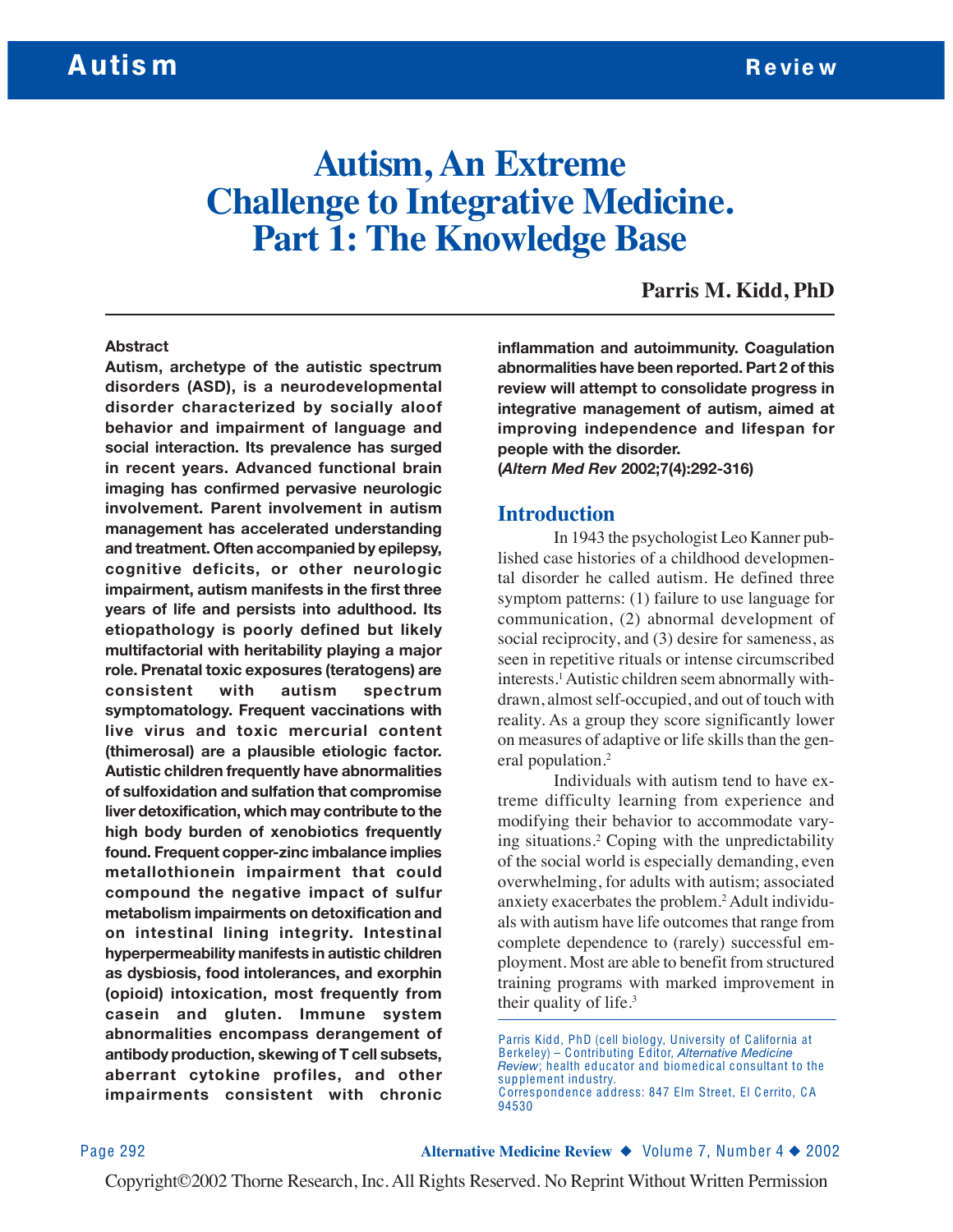Autism has become epidemic in the industrialized societies. In the United States, autism was relatively rare until the early 1990s, after which its prevalence increased by at least double, and more likely 3-5 times.2 Similar steep increases in prevalence have been recorded in the United Kingdom.<sup>4</sup> The gender ratio is  $3-4:1$  boys to girls.<sup>2</sup> Since every autistic child has a major impact on the family, school system, and community, this epidemic calls for compassion, sensitivity, and maximum assistance from society as a whole.

There is a great deal of debate in the healthcare world over the existence of an autism epidemic and the possible contributing factors. Parents, supported by progressive healthcare professionals, are on one side pointing at vaccines manufactured with known toxic ingredients. On the other side are governmental and private organizations seemingly unwilling to institute reform. The annual monetary cost of autism in the United States is estimated to be \$26 billion.<sup>5</sup>

From the clinical-biological perspective, this disorder or spectrum of disorders, is extremely complex and multifaceted. Its expression, pathology, etiology, and management rank it among the most perplexing disorders known. Autism challenges the intellect and research skill of investigators obtaining funding support to investigate it. Yet despite all the limitations, real progress has been made within the last decade toward helping autistic people become productive members of society.

The Autism Research Institute, founded by Dr. Bernard Rimland, and its Defeat Autism Now! (DAN!) initiative, have successfully advanced medical management of autism to the degree that some children largely recover and can have somewhat normal lives.<sup>6,7</sup> Within the broader medical community, diagnosis and assessment have also markedly improved, as have the pace and intensity of research. This review (Part 1 of 2) seeks to define the features of the disorder and its core abnormalities. Part 2 will address the variety of approaches to its medical management, along with priorities for future research.

# **Diagnosis, Classification, Epidemic Prevalence**

The modern concept of autism recognizes Kanner's "classic autism" as autism, autistic disorder or AD, and subsumes this within a broader category called autistic spectrum disorders or ASD. For the physician these distinctions can be hard to make. In this review, use of the term autism will refer to AD and the broader category will be referred to as ASD, unless otherwise specified.

### *Emergence of the Disorder*

Autism begins very early in life. Almost all autistic patients are normal in physical appearance, but physiologic abnormalities can become evident within mere months of birth.<sup>8</sup> The three primary symptom patterns first defined by Kanner manifest by 36 months. This characteristic triad may be accompanied by sensory and motor dysfunctions, or by cognitive or other mental processing deficits.<sup>9</sup> Neurological abnormalities dominate autism.

In the majority of autism cases the disorder first becomes apparent as a parent notices the growing child is not using words to communicate, even though the child usually can recite the alphabet. In a minority of cases, autism appears as developmental regression: parents report their child was developing normally, then regressed – occasionally abruptly – in language, sociability, and play.10 In rare cases motor skills also regress. After a plateau that lasts for some months, development resumes, but in most cases never returns to its previous level.

Some autistic children make little progress throughout their life, remaining nonverbal, severely withdrawn, and mentally deficient, while others fare better, although complete recovery is rare.<sup>11</sup> While 75 percent of AD cases are mentally retarded, only 50 percent of ASD cases exhibit retardation. As many as one in 10 autistics are savants – gifted in areas such as music, drawing, memorization, or calculations. They have "islands of genius" in skills that require attention to detail, memory, or computations such as calendrical calculating or perfect pitch.12,13 Tentative suggestions have been made that risk of autism may be greater

#### **Alternative Medicine Review ◆** Volume 7, Number 4 ◆ 2002 Page 293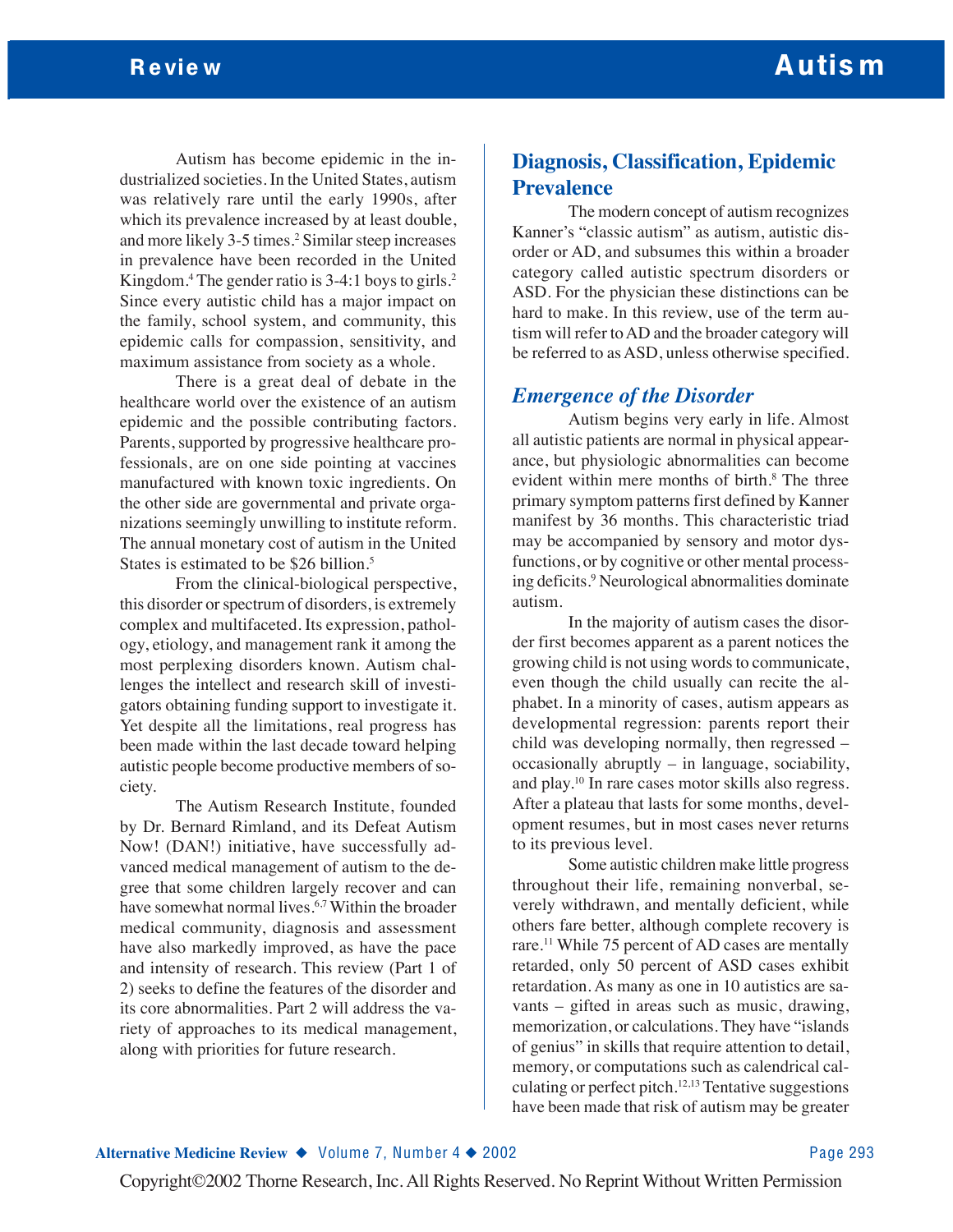# Autis m Review Autis many states with the contract of the contract of the contract of the contract of the contract of the contract of the contract of the contract of the contract of the contract of the contract of the cont





in families where one or both parents has selected a field of interest emphasizing focus and attention to detail.<sup>14</sup>

Persons with autism have reduced life expectancy.5 Those with the most severe mental retardation tend to die soonest. Those with mild or no mental retardation still die earlier than the general population, most often from seizures, nervous system dysfunction, drowning, or suffocation (all rates more than three times higher than the general population). Deaths due to epilepsy are 24 times that of background; many of the deaths by drowning involve heart attacks, perhaps related to adverse effects from medications.

# *Diagnosis and Classifications*

Autism is diagnosed generally at around two years of age, when the child should begin to participate in organized social activities. Social deficits become evident when the child is compared with peers of the same age. The young child with autism is unlikely to seek out others when he is happy, show or point to objects of interest, or call his parents by name. The child is, in a sense, abnormally self-occupied. During preschool years, repetitive behaviors begin to develop. These could include using peripheral vision to look at lines or wheels, or peculiar hand and finger movements.

From the early infant stage, children with autism are likely to be developmentally delayed. Trained observers can detect movement abnormalities at four months.15 The

autistic child is observed to be less adept at making eye contact with another person, has poor ability to make facial expressions, and is less able to coordinate his vocalizations with his intentions, compared to children within the normal developmental range.<sup>8</sup>

In concept, the diagnosis of autism has not changed since formulated by Kanner, but there have been evolutionary changes in how the symptom patterns are interpreted and assessed. Recognizing that no two cases are alike, even within the same family, it has become more useful to view autism as a spectrum of disorders, classified autistic spectrum disorders with Kanner's "classic" autism at the core (Figure 1).

Page 294 **Alternative Medicine Review** ◆ Volume 7, Number 4 ◆ 2002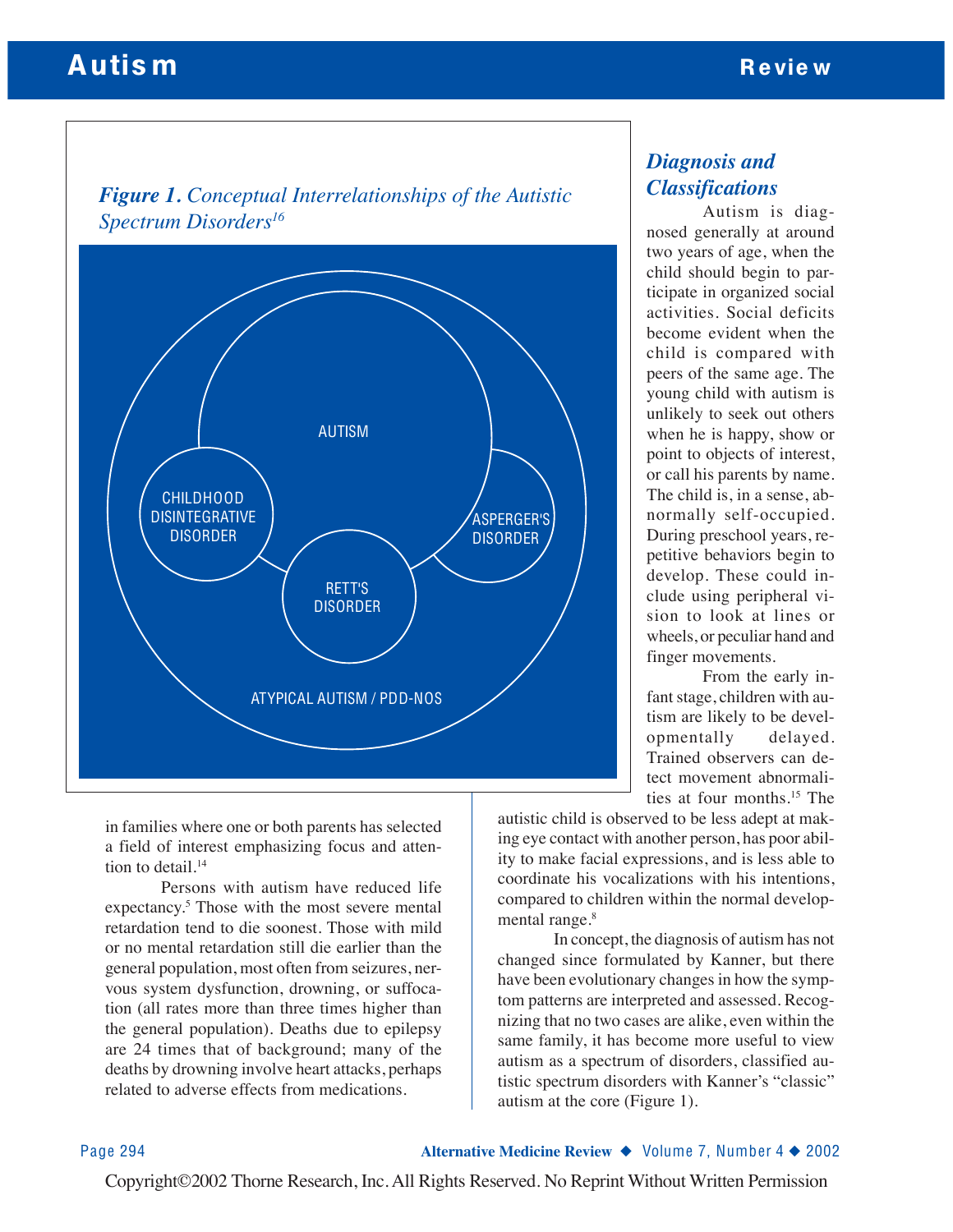All the autistic spectrum disorders feature deficits in communicative and social skills, but they vary in symptom pervasiveness, severity, onset, and progression over time. For the purposes of this review, the term ASD is considered synonymous with pervasive developmental disorders (PDD). The category ASD includes at its core AD, overlapping with Asperger's disorder (Asperger's syndrome, AS), childhood disintegrative disorder (CDD), and Rett's disorder (Rett's syndrome, RTT). All these are enveloped by pervasive development disorder not otherwise specified (PDD-NOS, also called atypical autism).<sup>16</sup> It is not uncommon for these ASDs to occur concurrently within the same family.

# *Physical Characteristics and Co-Morbid Conditions*

Early reports of an association between autism and epilepsy17 helped implicate biological rather than mere psychogenic factors in the etiology of autism. Epilepsy may occur in up to 30 percent of individuals with autism. Although its peak onset is during early adolescence, it may also occur in infancy.2 Infantile spasms that involve the brainstem may initiate autistic symptoms. Landau-Kleffner syndrome features epileptiform activity, abrupt loss of language, and autistic symptomatology.18

Epidemiological studies indicate that currently at least 25-30 percent of people with autism have associated medical conditions.19Among the most prevalent are sensory impairment (blindness and/or deafness), tuberous sclerosis, neurofibromatosis, and epilepsy, all of which predominate among those with the most severe mental retardation. Hearing loss may be more prevalent than previously reported, and may be linked to abnormal brainstem auditory-evoked responsiveness.20

# *Rising Prevalence of Autism and ASD*

The statistics on occurrence of AD and ASD strongly suggest these disorders have become epidemic. From surveys conducted prior to the 1990s, nationwide prevalence in the United States

was estimated at about 5 per 10,000 for AD and 20 per 10,000 for total ASD.21 By 1997, the prevalence of autistic spectrum disorders was estimated to be 40-50 per 10,000.<sup>2</sup> In one community, Brick Township in New Jersey, the frequency of ASD may have reached 1 in 150.<sup>22</sup>

Some experts argue that such increased prevalence of AD/ASD is only apparent because of changes in diagnostic criteria and improvements in early detection. But the documented minimal doubling – perhaps quadrupling – of prevalence within a little more than a decade seems too extreme to be attributed only to improved diagnosis.

Sidney M. Baker, MD, and Richard A. Kunin, MD, pioneers in autism management, have independently listed factors that have become more prominent in "developed" societies between 1950 and 2000, and which they strongly suspect have contributed to the autism upsurge.<sup>23,24</sup> They both have identified the following factors: increased antibiotic use; mercury exposure by injection in infancy; increase in combined live viral vaccines and the numbers of vaccinations; increased soil depletion leading to vitamin/mineral deficits; decreased omega-3 and -6 essential fatty acids in the diet; and greater exposure to xenobiotic toxins.

From 1987 to 1998, the number of children being treated for autism in California jumped 273 percent.<sup>25</sup> A nationwide figure for 1991 to 1997 was 556 percent. Whatever the limitations of the statistics in regard to determining the real prevalence of these disorders, the data starkly indicate there is considerable need for societal attention to autism. Hopefully, the most polar advocates on both sides of the prevalence debate could agree on one point: that communities, schools, and the healthcare systems are being confronted with the challenge to raise, educate, and otherwise manage ever-increasing numbers of children with profound functional impairments.

#### **Alternative Medicine Review ◆** Volume 7, Number 4 ◆ 2002 Page 295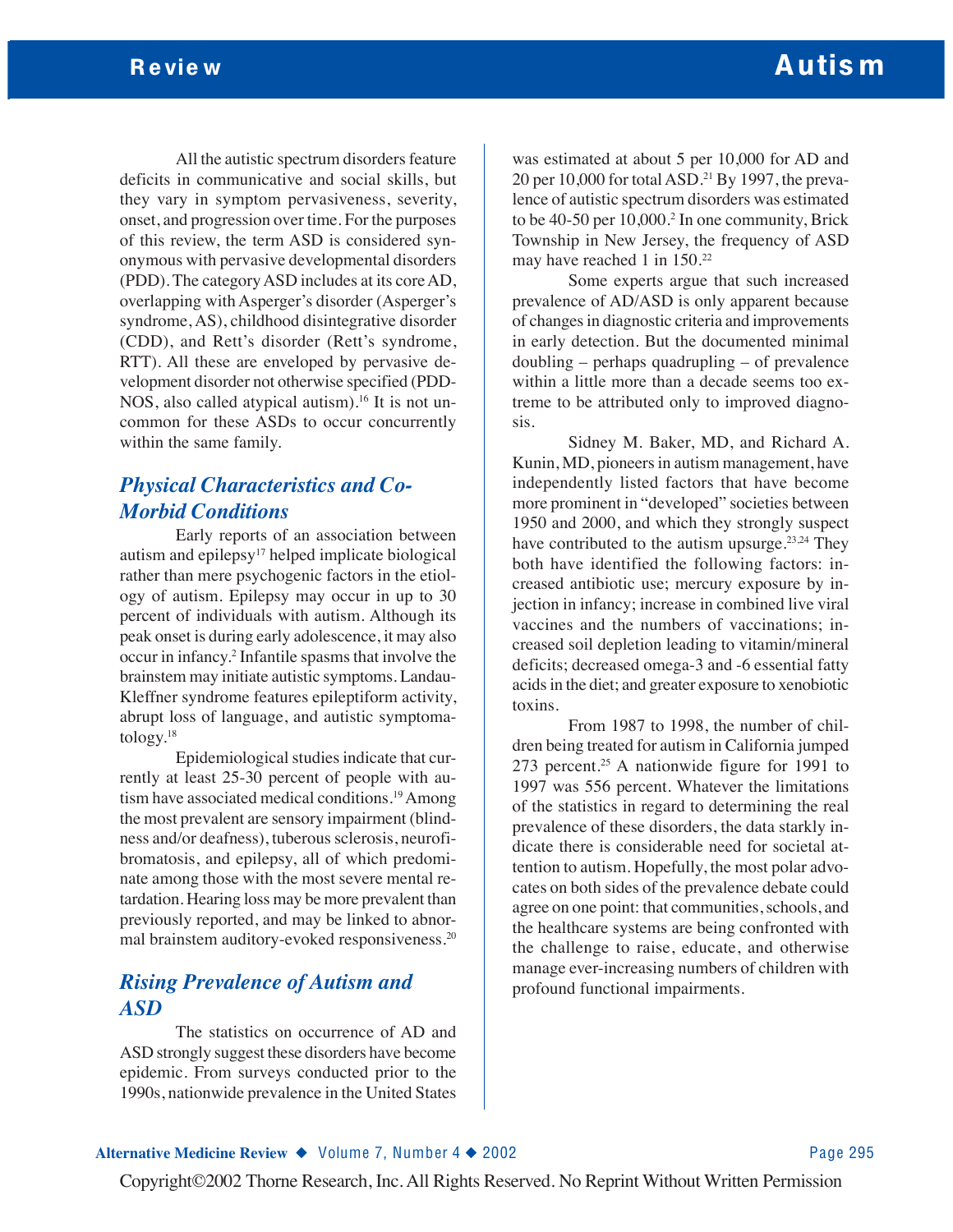## **The Defining Abnormalities**

Most experts agree the neurological problems seen in autism seem to stem, not primarily from the senses, but from interpretation of the world.25 When normal people view an array of objects, for example, they infer social relationships among the objects. Rather than see a room, they see individual details within it. Autistic people tend to see shapes and objects as isolated. They also have trouble interpreting faces, sometimes gazing at the mouth rather than the eyes, as normal people usually do. The autistic child would more often describe his father as a man who is tall and wears glasses, rather than as his father who is kind and works hard.25

The ability to understand facts but not relate them to concepts is another common symptom. Children with autism may learn a particular task yet be unable to generalize it to other situations. Their difficulty in processing information on the higher levels extends to their motor activity as well. They can have trouble kicking balls, writing, or tying shoes.<sup>25</sup>

# *Possible Information Processing Deficits*

Several theories have been posited as to the processing mechanisms that may be affected in autism. One is weak central coherence.<sup>26</sup> Autistic individuals generally demonstrate remarkable skill on the Block Design subtest from the Wechsler Performance Scale. The hypothesis is that autistics fail at holistic processing of an image, instead remaining focused on its individual parts. Thus on Block Design, they do not reconstruct the overall form of the image and as a result find it easier to see the component parts.

An alternative to weak central coherence has been the executive dysfunction hypothesis.<sup>27</sup> Executive functions are typically used for nonroutine problem solving, and would include such mental operations as planning, working memory, maintenance and shifting of attention, and inhibition of inappropriate responses. Executive function deficits could potentially explain the repetitive and rigid behaviors of ASD, and the impaired ability for social interactions, which typically require flexible and immediate evaluation, then selection of appropriate responses to multidimensional information.<sup>28</sup>

The most recently favored hypothesis for social cognitive impairment in autism features theory of mind.29 It suggests that autistics fail to appreciate the representational theory of mind and instead think of mind on too literal a basis. For example, the autistic child shown a milk carton filled with paper clips may conclude the carton really was manufactured to carry paper clips. Children normally can correct such "false beliefs" by the time they reach age four. Children with ASD typically do not pass this stage until their verbal mental age is at least eight years.

# *Neuropathologic Findings Inconsistent*

To date only about 30 autopsies of autistic brains have been formally reported. The limited autopsy studies have not uncovered any consistent differences between autistic brains and nonautistic brains. Microscopic pathology and structural imaging studies have also failed to confirm differences. But very recently advanced functional imaging has succeeded in defining a pattern of abnormalities in autism.

Neuropathological examinations have at one time or another pointed to possible abnormalities in the brainstem, the cerebellum, and limbic structures, including the hippocampal formation, amygdala, septal nuclei, mammillary nuclei, and anterior cingulate cortex; $30$  however, the majority of neuropathological studies have failed to confirm any differences from normal brains.<sup>31</sup>

Three different groups have reported abnormalities of the cerebellum, especially loss of Purkinje cells.9 Loss of cerebellar Purkinje cells is seen frequently in seizure disorders, so it would be important to conclusively determine whether these cells are depleted in autistic subjects without a history of seizure disorders.

Structural magnetic resonance imaging has failed to detect consistent changes in autism.<sup>9</sup> In different studies, both atrophy and normal mass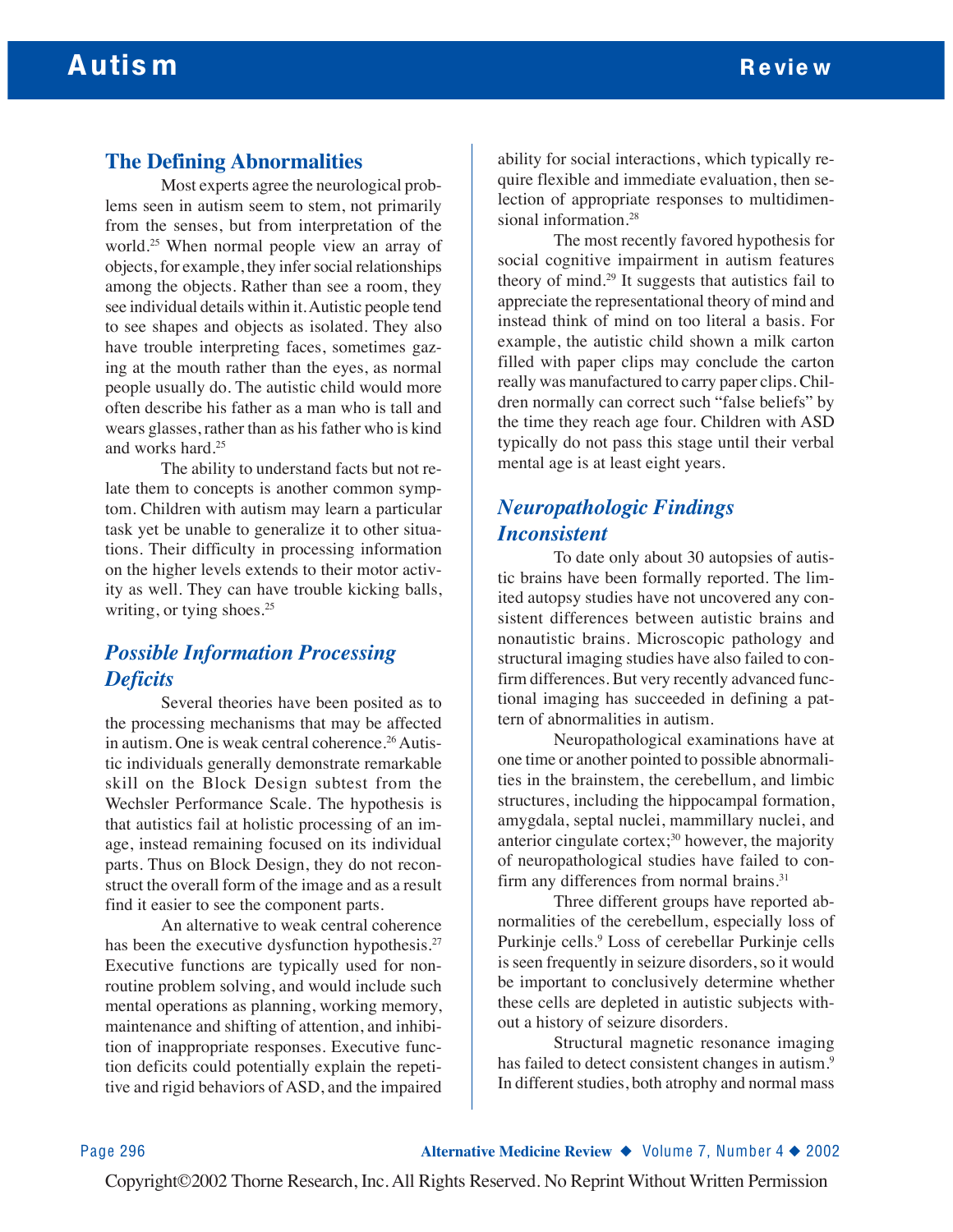have been reported in the cerebellum. A few studies reported subtle abnormalities in the amygdala, while many reported normality.31 As well, studies that reported reductions of the hippocampus, mesial temporal lobe, or caudate nucleus in autistic subjects have been counterbalanced by others that found no change. $31,32$ 

Functional brain imaging techniques, such as positron emission tomography (PET), single photon emission computed tomography (SPECT), and functional magnetic resonance imaging (fMRI), initially made little progress over structural imaging. But with the second generation of instrumentation has come greatly improved resolution and data filtering. Now two groups have independently reported abnormalities of

blood flow in the temporal lobes of autistic children. In addition, activation studies have revealed abnormal patterns of cortical activation.

Both PET and SPECT allow accurate measurements of cerebral glucose metabolism and/or blood flow. Measurements can be performed at rest or during the performance of specific sensory, motor, or cognitive tasks. The first good functional study was published in 1995. Zilbovicius and collaborators imaged regional cerebral blood flow in five "primary" autistic children (subjects free of epilepsy or other neurological complications), first at the age of 2-4 years then three years later. $33$  They found that perfusion of the frontal lobes at the earlier age matched the pattern of perfusion in much younger normal children, and concluded these children had delayed frontal lobe metabolic maturation.

*Figure 2. Abnormally Low Blood Perfusion of the Temporal Lobes in Childhood Autism, Mapped from Two Separate Studies*



Dark areas indicate low regional cerebral blood flow at rest, as viewed from the right, the back, and the top of the brain. Top: Results from 21 autistic children.<sup>34</sup> Bottom: Results from 23 autistic children.<sup>35</sup> From Boddaert and Zilbovicius.<sup>32</sup>

In 2000, using PET imaging, Zilbovicius et al detected significant temporal hypoperfusion in 21 autistic and 10 control children.<sup>34</sup> Careful data analysis confirmed that 16 of the 21 autistic children (77%) were lower than the controls; of these, four were unilaterally affected and 12, bilateral. These investigators then imaged another 12 autistic children and successfully confirmed the first result. That same year Ohnishi et al published a SPECT study of 23 autistic and 26 control children that detected significant hypoperfusion in the fronto-temporal region.<sup>35</sup> These two sets of results are so closely similar they are virtually superimposable on each other (Figure 2).

The evidence is now clear that autistic children, free of other major neurological conditions, manifest abnormally low blood flow in the temporal cortex.33-35 Neurologically, dysfunction in these regions could explain almost all the symptoms (perceptive, emotional, and

#### **Alternative Medicine Review ◆** Volume 7, Number 4 ◆ 2002 Page 297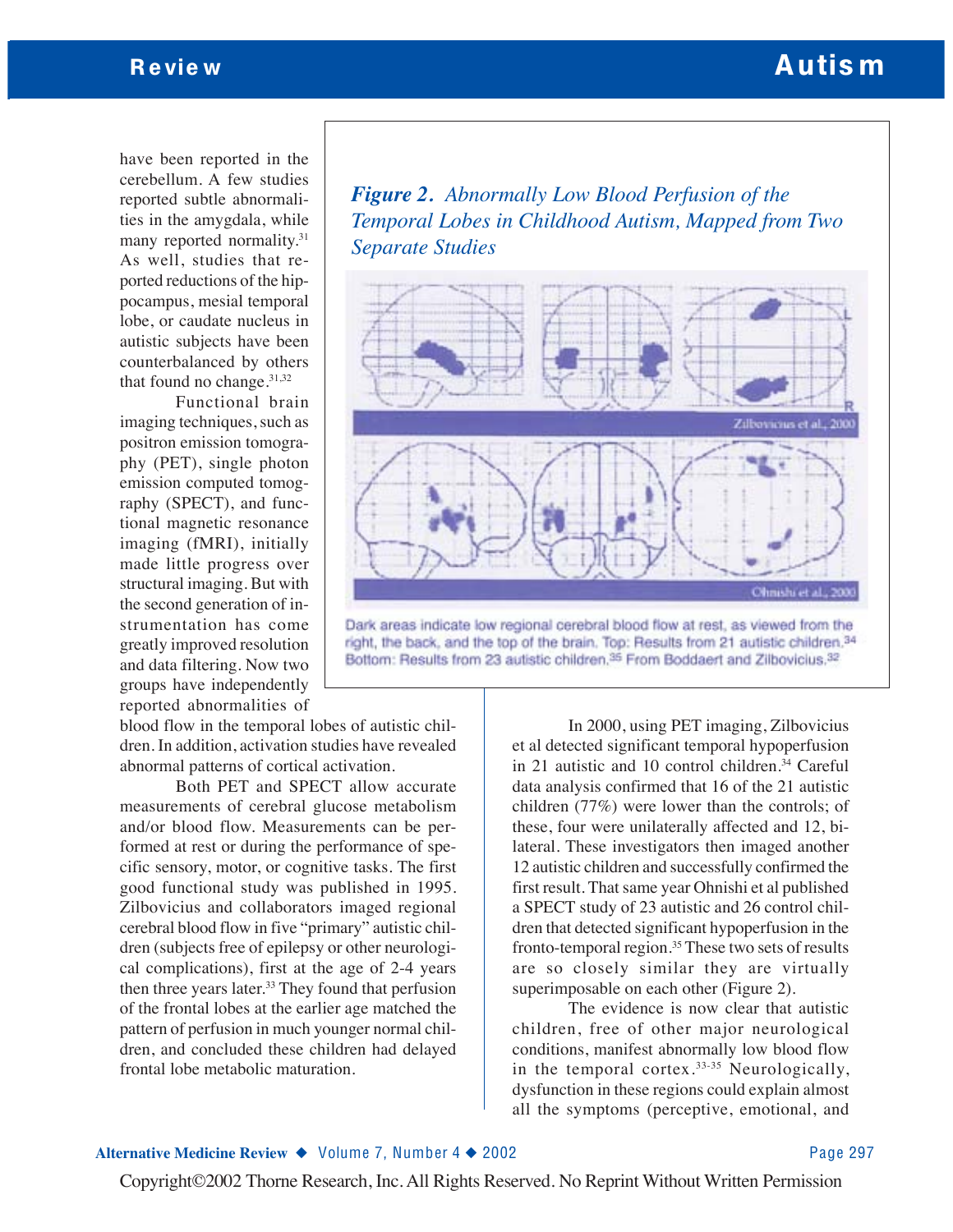cognitive) observed in primary autism. The temporal associative regions are highly connected to the frontal and parietal lobes and the limbic and associated sensory systems. The temporal lobe is believed to be central to the processing of numerous environmental signals, as well as for the further conversion of these signals into structured patterns of neural activity that bring meaning to the world around us.

Indirect corroboration of this key finding comes from observations that individuals with temporal lobe pathology (epilepsy, herpes simplex encephalitis) sometimes manifest autistic behavior.32 In children with infantile spasms, temporal lobe hypometabolism is strongly associated with later emergence of autism symptoms.<sup>36</sup> Similar observations were made of children with tuberous sclerosis and from experiments conducted with primates.32

# *Functional Imaging During Cortical Activation*

Activation studies measure local changes of cortical blood flow or blood oxygenation, reflecting the variation of synaptic activity in response to sensory, cognitive, or motor stimulation. PET, SPECT, and fMRI activation studies suggest that autistic subjects activate different brain regions than controls, indicating they have different cerebral circuit configurations.32 Garreau et al conducted the first such SPECT study<sup>37</sup> and found that in response to auditory stimuli, autistic children activated the right posterior associative cortex while the control group activated the left side. Muller et al<sup>38</sup> reported similar findings in adult autistic males.

An auditory activation PET study was performed in autistic adults during passive listening to speech-like stimuli.<sup>39</sup> The autistic subjects showed significantly higher activation of the right posterior temporal lobe. Applying the same auditory model to children, Boddaert et al<sup>39</sup> detected significantly lower activation of the left temporal lobe. Altogether, the activation findings suggest autism is associated with abnormal activation of the left temporal cortex. Since this is the region thought to handle brain organization for language,

the functional findings are consistent with autistic subjects' language impairment and inadequate behavioral response to words.<sup>32</sup>

Boddaert and Zilbovicius also described other types of activation studies with autistic children and adults.32 All the PET studies are consistent with disorganized establishment of neural circuits. Baron-Cohen and colleagues<sup>40</sup> tested the social intelligence (theory of mind) of autistic adults. Two sets of images were presented: (1) photographs of eyes, for the subject to guess whether each was a man or a woman and (2) photographs of people, for the subject to describe the mental state of the person in the photograph. The nonautistic control subjects activated both the fronto-temporal neocortical regions and non-neocortical regions, including the amygdala, hippocampus, and striatum. The autistic subjects activated the frontal neocortex less extensively, and failed to activate the amygdala. In other studies, autistic subjects failed to activate a cortical face area when attempting to assess facial expressions. The amygdala and cerebellum were not activated during processing of emotional facial expressions.

In summary, state-of-the-art functional brain imaging has established that autistic individuals exhibit abnormal temporal lobe function. Dysfunctional connections between these regions and the fronto-parietal zones could explain the cognitive abnormalities; to the limbic system, the emotional abnormalities; and to the auditory regions, the sensory perception abnormalities. Functional imaging detected abnormal activation patterns sufficient to suggest more or less widespread disorganization of cortical networks in the autistic brain.

# **Candidates for the Etiopathology of Autism**

The etiopathology of AD/ASD is almost surely multifactorial. Although it is probably not an inborn error of metabolism, a genetic susceptibility almost surely exists. During the last 40 years, autism has been linked with many etiologies, including various inborn errors; genetic abnormalities such as fragile X syndrome; rubella and other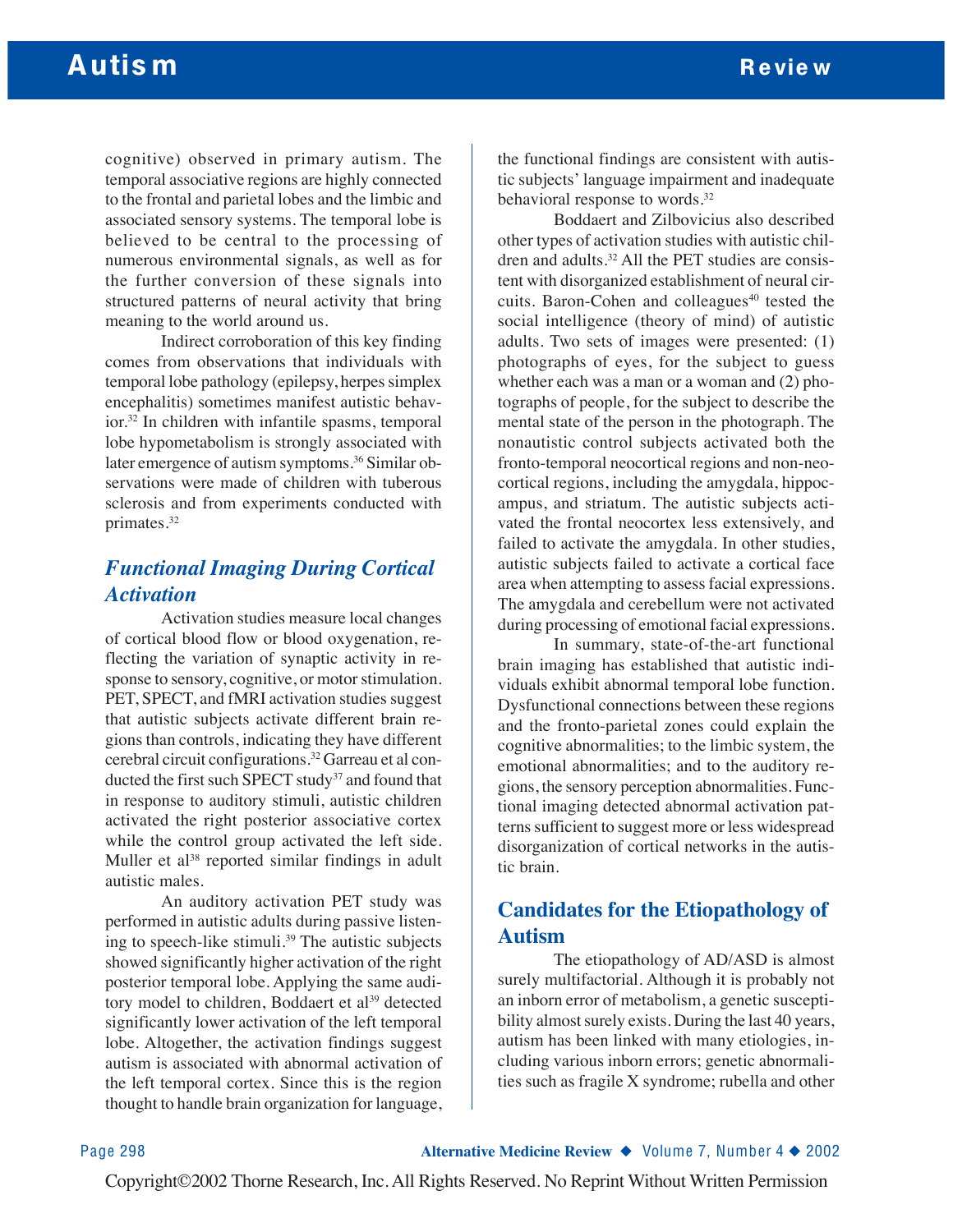pathogens; and many other factors.<sup>41</sup> Genetic predisposition, metabolic abnormalities, and abnormalities of the gastrointestinal, hepatic, and immune systems all appear to be markedly involved.

### *Genetic Predisposition*

A solid body of evidence indicates genetics plays a primary role in autism, probably not as inborn error(s) but as a strongly predisposing factor.42 There is compelling evidence for high, very likely multigenically-determined, heritability as evidenced by the 50-percent concordance rate for monozygotic twins, versus about three percent for dizygotic twins.<sup>9</sup> Further, the rate of autism among the siblings of an affected child is 3-6 percent, a rate 50-100 times higher than the general population.43 This degree of genetic conditioning of autism exceeds genetically-conditioned diseases such as Alzheimer's, asthma, diabetes, and schizophrenia. These data are also consistent with the existence of multiple (probably between 3 and 20) susceptibility genes for autism.<sup>25,42</sup>

The likelihood that autism is strongly determined by heredity has stimulated much recent research. A small proportion of autistic individuals (no more than 10-15 percent) demonstrate comorbidity with known genetic conditions including tuberous sclerosis, neurofibromatosis, fragile X syndrome, and chromosomal abnormalities. As many as 25 percent of fragile X cases display autistic-like symptoms that nonetheless are distinct from AD. Other X-linked gene mutations, such as in the MECP2 of Rett's disorder, may contribute to subsets of AD.

The chromosomal disorder most frequently found (up to 3 percent) in recent large samples of AD has been a maternal duplication of 15q11-q13, a region on chromosome 15 linked to other developmental disorders. While featuring mental retardation, these distinctly differ from AD, but a distance effect from this zone has not been ruled out. Several genome-wide gene screens have already been published on autism<sup>9</sup> and a number of candidate gene regions are under scrutiny. Of these the most suspicious is a relatively large region on chromosome 7 (7q31-35). The 7q31 zone has been independently linked to a speechlanguage disorder (SPCH1). A gene, FOXP2, has been identified from this zone and is being actively investigated.

### *Developmental/Teratologic*

Several lines of evidence implicate an early brainstem injury in autism.<sup>44</sup> Minor physical anomalies of the ear are found in as many as 45 percent of autistic children, and point to a possible insult during ear development during the latter part of the first month of gestation.<sup>45</sup> Rodier and colleagues have developed a body of work that supports thalidomide exposure as a teratogenic factor in autism. Some 30 percent of children exposed to thalidomide during neural tube closure (days 20-24) developed autism, probably primarily related to brainstem damage.<sup>46</sup> Such cases usually display ear anomalies, including hearing loss, and Moebius syndrome (facial paralysis and a lack of eye abduction). Rodier explored the mechanisms in animal models and suggested many such individuals should show brainstem abnormalities at autopsy.47

### *Metabolic Abnormalities*

A number of inborn or acquired metabolic abnormalities may manifest as AD, ASD, or quasiautistic syndromes. Biochemist Jon Pangborn, also the father of an autistic child, has reviewed these in a compilation of the applicable biochemical assessments.48 The most prominent of the abnormalities are phenylketonuria (PKU) variants, histidinemia, adenylosuccinate lyase deficiency, purine synthesis deficiencies, inosine phosphate dehydrogenase weakness, Lesch-Nyhan Disease, adenosine deaminase deficiency, and ADA binding protein weakness.

Pangborn is also skilled at assessing amino acid analysis data from ASD cases with variable or non-inborn metabolic dysfunction. In a survey of 62 autistic children, he found taurine deficiency most predominant (62% on urinalysis).48 Deficiencies of lysine (59%), phenylalanine  $(54\%)$ , and methionine  $(51\%)$  were trailed by deficiencies of tyrosine, leucine, glutamine, valine, and asparagine, in that order. In addition to amino

#### **Alternative Medicine Review ◆** Volume 7, Number 4 ◆ 2002 Page 299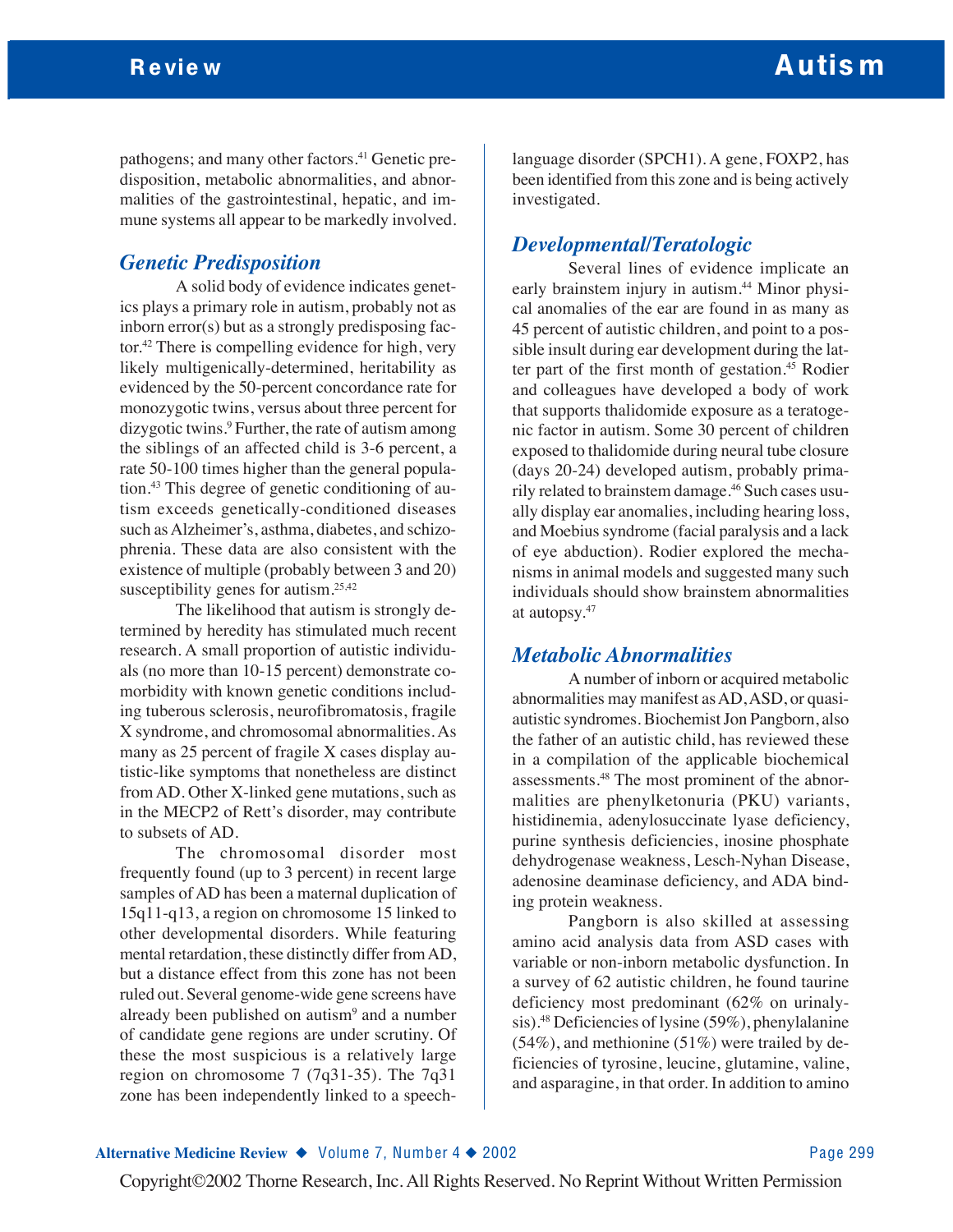acid analyses he also strongly recommends elemental analyses from red cells and hair, and liver detoxification assessment using urinary caffeine, acetaminophen, and salicylate (aspirin) clearance.

Serotonin is a monoamine brain transmitter that is one of the earliest to appear in the developing brain. It also plays a role in regulating brain development.49 Elevated blood serotonin is one of the most consistent abnormalities in autism, documented in more than 20 studies to date.<sup>50</sup> Up to 40 percent of ASD cases feature abnormally elevated blood serotonin.<sup>50</sup> Certain serotonin receptors may be supersensitive, which may contribute to repetitive behaviors.<sup>49</sup> Paradoxically, serotonin excess can result in lowered responsiveness to serotonin, due to feedback down-regulation of the receptors.<sup>49</sup> But some areas of the autistic brain can have decreased serotonin concentrations while other areas are abnormally elevated, perhaps corresponding to abnormal development of brain networks.49

Warren and Singh measured serotonin in 20 autistic subjects and correlated the blood levels with genetic typing. They linked the blood serotonin elevation to a combination of MHC (major histocompatibility complex) genes on chromosome 6, a chromosome previously linked to autism.50 The genes potentially involved are known to regulate immunity, and are often associated with immune deficits and autoimmune disorders.

# *Organ Abnormalities in Autism: Detoxification Impairments*

While there are a seemingly unending number of theories seeking to explain the cause of autism, one category of abnormalities occurs with close to 100-percent frequency – abnormal liver detoxification.

### **Importance of Sulfoxidation and Sulfation to Health**

The P450 detoxification system that is most concentrated in the liver uses sulfation as one pathway for the detoxification of endogenous and exogenous substances. Enzymes draw on a pool of sulfate to convert phenolic substances to

their water-soluble sulfate salts for subsequent excretion. Most of the sulfate substrate comes from sulfoxidation of the amino acid cysteine. Sulfation is important for the excretion of endogenously produced substances such as steroids, bile acids, and catecholamine neurotransmitters.51 Impaired sulfation also seriously compromises the ability to excrete xenobiotics from the body.

Sulfation and sulfoxidation capacities are known to vary substantially among individuals, and to be highly genetically conditioned.52 Sulfoxidation capacity (activity of the enzyme cysteine dioxygenase) can be roughly determined from the metabolism of the drug S-carboxymethyl-L-cysteine (SCMC).<sup>51</sup> About 65 percent of the population test as "good metabolizers" of SCMC, 32.5 percent as "poor metabolizer,." And 2.5 percent are classed as "non-metabolizers."53 Despite limitations of this specific test, it seems clear that up to 2.5 percent of the general population have genetic polymorphisms that render them virtually unable to convert cysteine to inorganic sulfate.

Inorganic sulfate is important for many physiological functions. The liver relies on its sulfate pool to neutralize phenolic substances, chemicals common in foods and contaminants (exogenous) and also routinely produced in the body (endogenous). Endogenous compounds that are sulfated for excretion include the hormones progesterone and dehydroepiandrosterone (DHEA), and the catechol neurotransmitters dopamine and epinephrine. One exogenous substrate is acetaminophen (Tylenol®), an all-toofrequent cause of liver damage.

When sulfation is impaired or a high dose of acetaminophen is ingested, the resultant overload can deplete glutathione stores and result in liver injury or failure. Endogenous substrate overload, as from high estrogen during pregnancy or from use of estrogen-containing birth control pills, can further reduce liver sulfation capacity.54,55

In addition to the liver's heavy reliance, the gastrointestinal (GI) tract also relies on sulfate availability for its essential functions. The gastrointestinal mucosa must have sulfate available in order to conduct "first-pass" neutralization of potentially toxic bacterial fermentation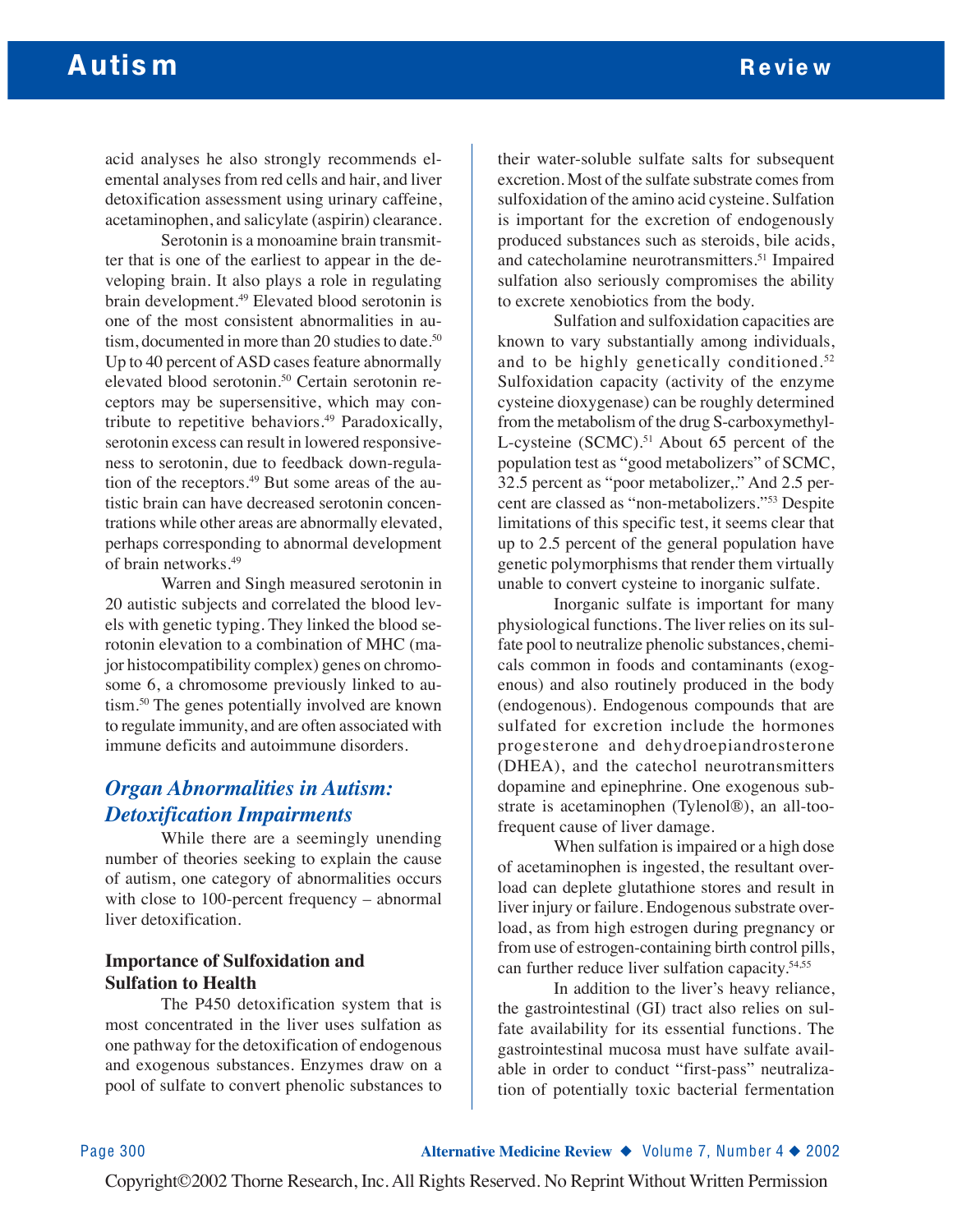products (e.g., from protein), foodborne phenolics, and manmade xenobiotics. The mucosa presumably receives most of its sulfate supply from the blood, within which sulfate levels are homeostatically controlled by kidney conservation.56

Human studies have documented inadequate sulfation capacity in some individuals.<sup>51</sup> The model drug used for this test is usually acetaminophen. Ultimately, three measures confirm sulfate metabolism abnormalities.

*Table 1. Xenobiotic Overload (based on the maximum acceptable adult values) in Blood. Modified from Edelson and Cantor. 41*

| <b>Xenobiotic</b>                                 | %Children | % Adult Maximum |
|---------------------------------------------------|-----------|-----------------|
| One or more xenobiotics                           | 89%       | >100%           |
| <b>Ethyl- or Methyl- benzenes</b>                 | 78%       | 111-1800%       |
| 2- or 3- Methylpentanes                           | 55%       | 106-400%        |
| <b>Xylenes</b>                                    | 44%       | 139-928%        |
| <b>Toluene</b>                                    | 17%       | 367-10,000%     |
| <b>Benzene</b>                                    | 17%       | 260-1160%       |
| n-Heptane                                         | 17%       | 270-440%        |
| <b>Styrene</b>                                    | 11%       | 200-400%        |
| Trichloroethylene,<br><b>Chloroform, Dieldrin</b> | 5%        | 325-1900%       |

These are impaired sulfoxidation (from the SCMC test), impaired sulfation (from the acetaminophen test), and an elevated cysteine-to-sulfate ratio in the blood. To date these abnormalities are manifest in rheumatoid arthritis, as well as in the neurological diseases Alzheimer's, Parkinson's, motor neuron disease, and autism.<sup>57</sup>

### **Abnormalities of Sulfoxidation and Sulfation in Autism**

Reduced metabolism of SCMC, impaired sulfation, and an elevated cysteine-to-sulfate ratio have been reported in autistic children by Waring and collaborators, working in cooperation with parent groups in both the United Kingdom and the United States.57

Alberti, Waring, and colleagues did a pilot study in which they measured acetaminophen clearance by 20 autistic children, diagnosed as AD and "low-functioning," against 20 age-matched controls.58 Among the autistic subjects 18 of 20 were impaired, while among the controls 19 of 20 were normal (p value  $< 0.00002$ ). In another 40 autistic children not directly compared, 37 of 40 showed a similar degree of sulfation impairment. In total, of 60 autistic children examined, 55 were markedly impaired (92 percent). The investigators suggested their findings should help explain why many autistic children are "triggered" by foodstuffs, particularly foods (e.g., bananas, chocolate, cheese and other fermented products) with relatively high profiles of phenolic amines such as dopamine, tyramine, and serotonin.

Additional support for this interpretation came when Waring and others found that the activity of phenylsulfotransferase (PST), the enzyme catalyzing the sulfation of acetaminophen, was

#### **Alternative Medicine Review ◆** Volume 7, Number 4 ◆ 2002 Page 301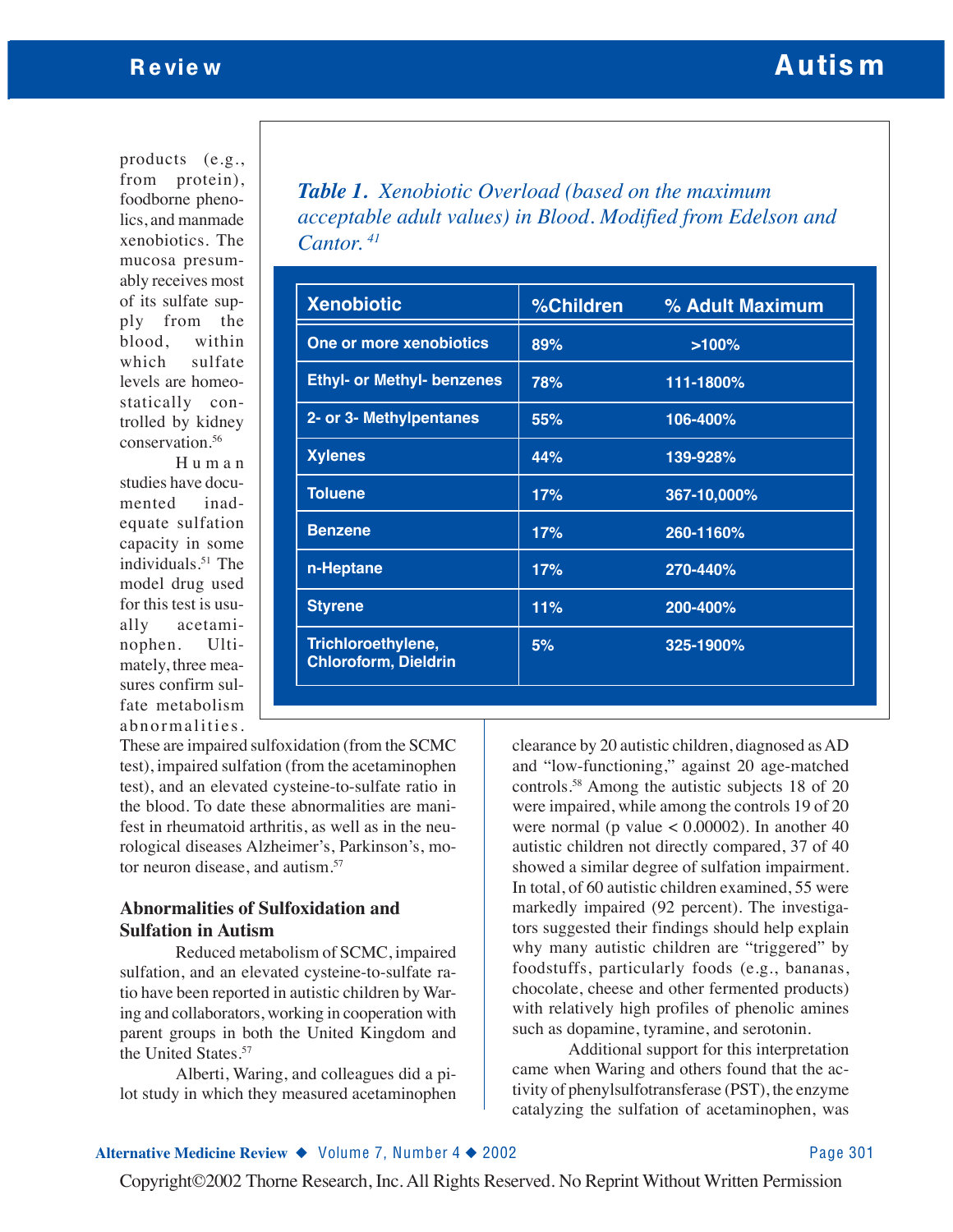abnormally low in autistic children as measured from the blood platelets. This was more direct proof of a systemic incapacity of autistic subjects to detoxify endogenous and exogenous phenols and amines via sulfation.59

These systemic impairments of sulfation in autistics threaten the stability of the catecholamine transmitter systems, the integrity of the gut lining, and heighten vulnerability to foodborne or pollutant xenobiotic overload. In this scenario a substance as ubiquitous as pyrethrin (a common ingredient of pesticides) could become neurotoxic, and many commonly-employed pharmaceuticals (including Tylenol®) could switch from (apparent) friend to foe. Endogenously produced steroid hormones could generate metabolic imbalances with the potential for long-term harm. Depletion of the endogenous sulfate pool could limit the biosynthesis of necessary substances such as bile acids (for digestion) or glycosaminoglycans (for joints and connective tissues). Backed-up dopamine and norepinephrine could auto-oxidize to nonspecifically reactive, free radical-type molecular species with great potential to damage the nervous system.

Cysteine is a known excitatory amino acid. In that portion of the population who cannot readily transform it to sulfate, there might be real potential for cysteine to become synergistic with exogenous excitotoxins such as excitatory food constituents or anticholinesterase agents and other neurologically-toxic insecticides, ubiquitous in the environment.

Ongoing research into multiple chemical sensitivity, ulcerative colitis, and non-IgE delayed food sensitivity, suggests that impaired sulfation of ingested phenolics and phenolic food constituents may well be causally linked with intolerance to foods and xenobiotics.51,57,59

### **Excessive Accumulation of Xenobiotic Pollutants**

Edelson and Cantor reported in 1988 that a group of 20 autistic children, ages 3-12, exhibited abnormal liver detoxification profiles.<sup>41</sup> Blood analyses for identification of specific xenobiotic agents revealed toxic overload, defined as

significantly in excess of the established adult acceptable maximum values, in 16 of 18 of these children (Table 1).

Subsequently this sample population was expanded to include 56 children, 43 males and 13 females, mean age  $6.54$  years.<sup>41</sup> All 56 subjects had abnormally high heavy metal burden; of these, 55 expressed liver detoxification malfunctions and 53 had one or more toxic chemicals in excess of the adult maximum reference range.

A recent review by this author explored the likelihood of linkages between the variety of toxins extant in the modern environment and the marked increases in childhood abnormalities.<sup>60</sup> The environment is suffused with organic pollutants. Pesticide spraying is still routine in many school districts. Heavy metals, organohalide pesticides, herbicides, fumigants, and a wide range of aromatic and aliphatic solvents have been linked to abnormalities in behavior, perception, cognition, and motor ability during early childhood. Children exposed acutely or chronically to aluminum, arsenic, cadmium, mercury, or lead are often left with permanent neurological sequelae. Lead can cause developmental delay and mental retardation. Studies on lead serve as a model for other toxic metals, and seemingly lead toxicity has no lower threshold of damage.<sup>61</sup>

The typical modern home is not a clean, protected environment.62 Chemicals embedded in carpets and wall materials; dust, molds, germs; lead in paints and radon contamination; pollutants in the air, water, and foods, all can be toxic to the developing infant. Children are especially vulnerable, due to their relatively immature detoxification capacities. Studies of infants prenatally exposed to mere "background" environmental levels of such pollutants consistently report changes in neurodevelopmental parameters.<sup>63</sup> Literally all the residents of industrialized countries now carry measurable amounts of several xenobiotic pollutants in breast and other tissues.

#### **Abnormal Metallothionein Function**

The healthy body carries an array of proteins which naturally chelate, and therefore buffer, zinc, copper, and other redox-active metals.<sup>64</sup>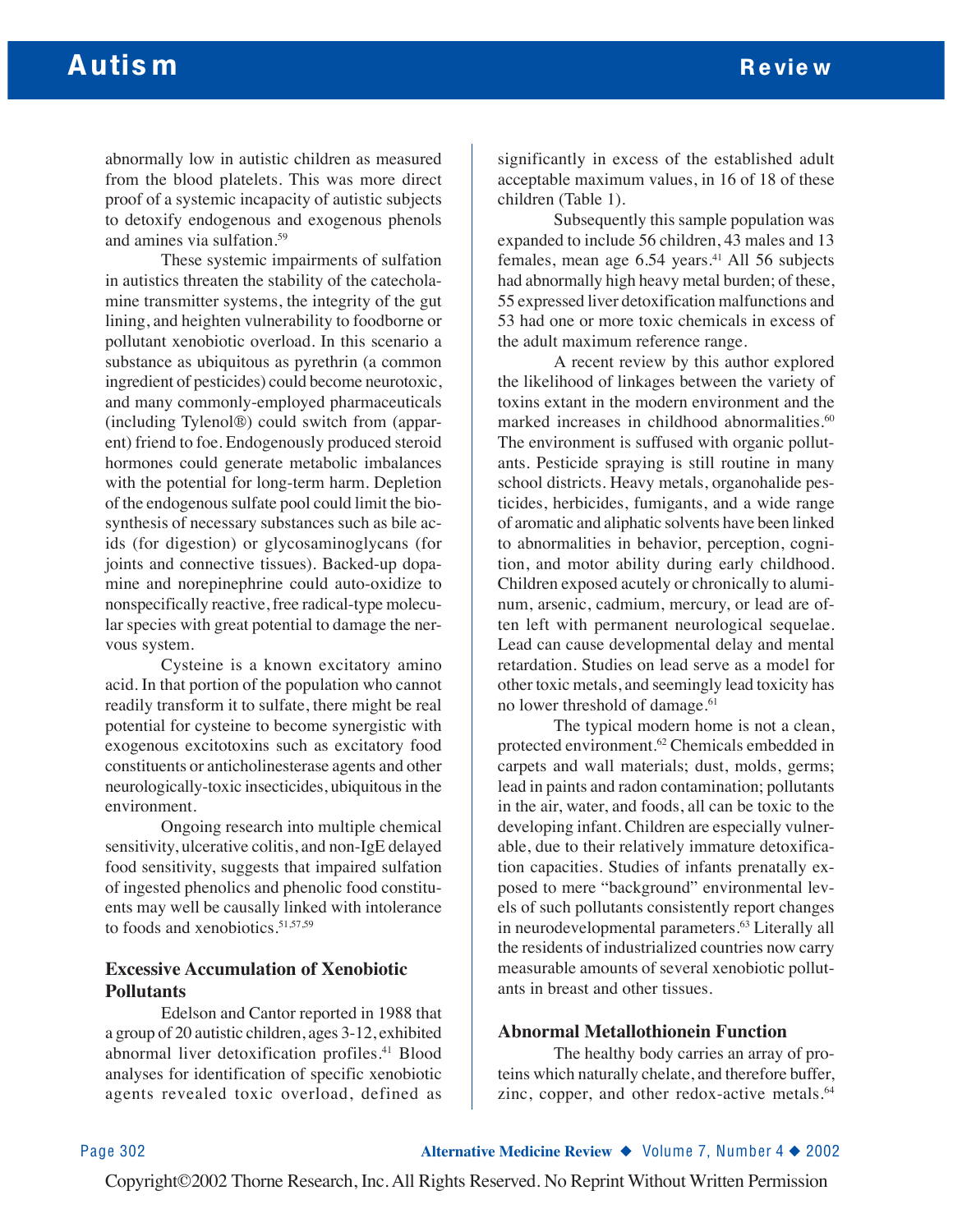# Review **Autism**

*Table 2. Common Abnormalities on Stool and Digestive Analysis seen in Autism*

**1. Digestive function: Deficient chymotrypsin; fat malabsorption**

**2. Metabolic abnormalities: Imbalanced short-chain fatty acids, also indicative of possible bacterial imbalance (dysbiosis)**

**3. Symbiotic beneficial bacteria: Marker species of Lactobacillus and Bifidobacterium often low or lacking, occasionally also E. coli**

**4. Bacterial imbalances: Streptococcus species, Staphylococcus species, hemolytic E. coli, Enterobacter** 

**5. Possible pathogens: Candida excess, Blastocystis, Klebsiella, Bacillus species, Staphylococcus aureus, others**

These are called metallothioneins (MTs), due to their extraordinary metal-binding capability because of the many sulfhydryl  $(-SH)$  groups they contain. Their synthesis is inducible at the gene level, allowing some adaptation of the system to increased demand. MTs are the body's primary protection against toxic metals – Hg, Pb, Cd – and exposures to heavy metals normally lead to their adaptive up-regulation. Separate MTs guard the brain and gastrointestinal tract against heavy metal overload. It is likely that MT impairment would result in imbalances of heavy metals.

William Walsh, PhD, at the Pfeiffer Treatment Center, examined 503 patients diagnosed with ASD (318 autistic disorder, 23 Asperger's, 162 PDD with autistic features).<sup>65</sup> He found a significantly higher copper:zinc ratio in the ASD

group compared to healthy controls matched for age and gender  $(p < 0.0001)$ . Walsh asserts that 99 percent of ASD cases were affected and that copper:zinc imbalance leads to emotional instability, attention deficit and hyperactivity, neurotransmitter imbalances, and impairment of hippocampus and amygdala function.

Walsh also asserted that elevated toxic metals are seen in 92 percent of autism cases, malabsorption in 85 percent, under-methylation in 45 percent, over-methylation in 15 percent, and pyrrole disorder in 20 percent of cases.<sup>65</sup> He discussed in depth a number of likely pervasive consequences for intestinal function, immunity, and brain function from an overloaded or otherwise inadequate MT system – examples, MTs appear to be involved in regulating brain nerve cell growth and in the GI production of enzymes that digest casein and gluten. Walsh also made available protocols aimed at MT system restoration and overall management of autism.

# *Organ Abnormalities: Gastrointestinal*

The gastrointestinal system is a central source of symptom triggering in the autistic child and most autistic children have significant GI pathology.66-69 Common symptoms include diarrhea and/or constipation, abdominal pain, gas, bloating, and burping and gastro-esophageal reflux. Horvath and colleagues<sup>70</sup> found reflux esophagitis in 69 percent of an autistic sample, duodenal inflammation in 67 percent, low carbohydrate digesting enzymes (lactase) in 58 percent, and abnormal pancreatic response to secretin in 75 percent.

### **Stool Analysis, Digestive Function, Dysbiosis**

Stool appearance is often abnormal in ASD, and stool cultures often reveal a variety of abnormalities (Table 2).48,71

Pathogenic organisms can directly attack the GI tract, but many also generate a variety of toxins (detected by urine organic acid testing) that can have systemic effects. Shaw reported finding a wide array of abnormal organic acids in urine

#### **Alternative Medicine Review ◆** Volume 7, Number 4 ◆ 2002 Page 303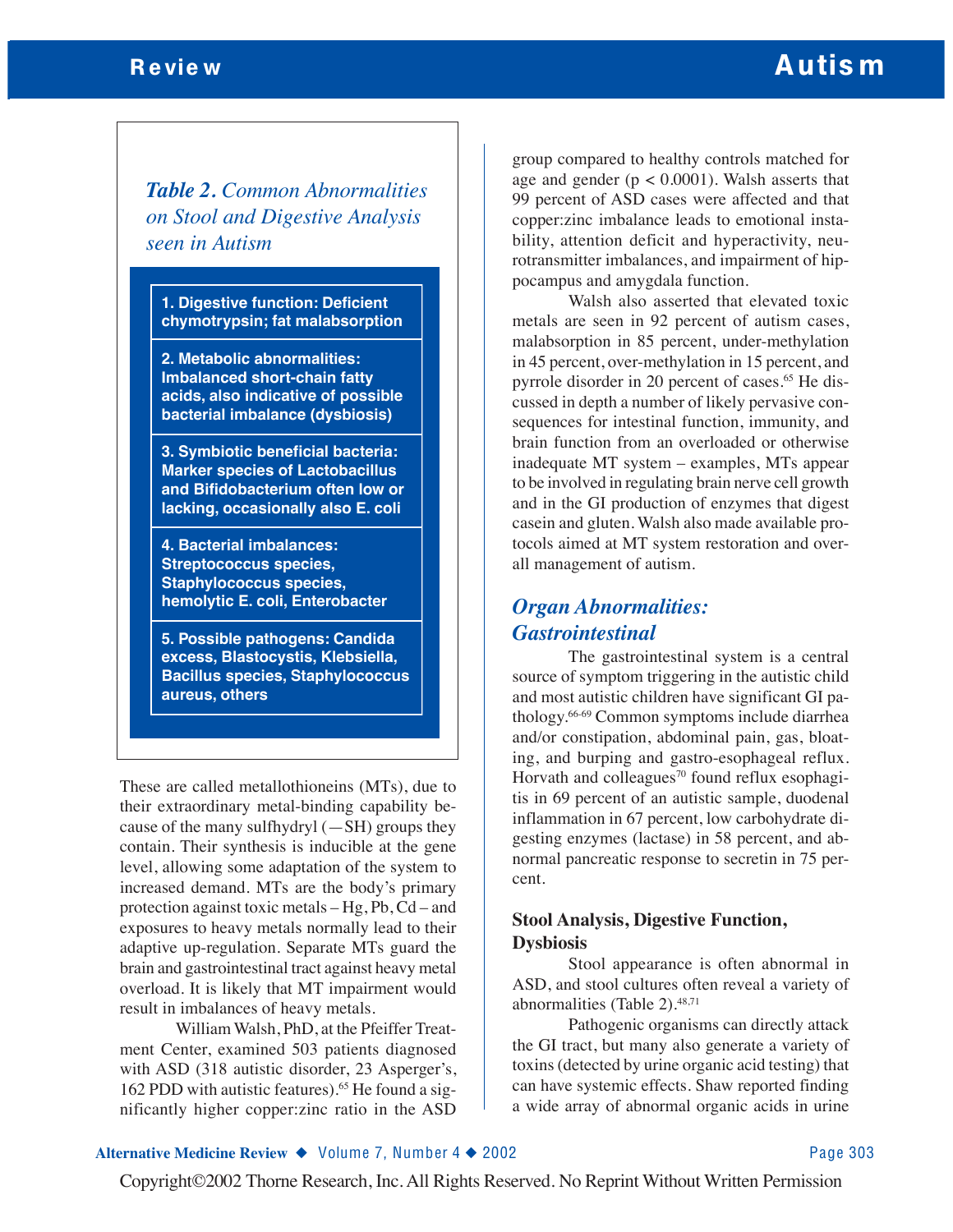samples from autistic children.<sup>72</sup> In one case, a boy with apparent regressive autism following repeated courses of antibiotics showed abnormally elevated levels of tartaric acid in the urine. The boy responded positively to treatment with antifungal medication (Nystatin) and concomitantly the urine tartaric acid level dropped.

Tartaric acid is a potentially harmful approved food additive. It can appear in the urine of autistic children at very high levels, and the source is unclear but Shaw suggests it could be a product of breakdown of arabinose in the gut. Arabinose is a sweet-tasting aldose sugar that occurs in some foods, most notably apples. It has the potential to undergo Schiff-type cross-linkage reactions with proteins and thereby disrupt function. Elevated urine arabinose has been linked with yeast overgrowth (Candida species). Shaw reported analyzing urine from more than 95 autistic children and 20 age-matched controls and finding the mean arabinose levels to be five times higher than controls. The data presented was sketchy and no statistical analysis was performed.72 Shaw claims when children with abnormally high urine arabinose are treated with antifungal medication, the arabinose levels fall.

Dysbiosis is an almost routine consequence of antibiotic treatment, commonly used in young children for ear and other infections. Many parents have reported their healthy child became autistic following a course of antibiotic therapy; Galland documented one instructive case history.<sup>73</sup> A high-sugar/high-carbohydrate diet can encourage fungal growth (Candida or other less common species) and further contribute to the vicious cycle of dysbiosis.

#### **Intestinal Lining Abnormalities, Leaky Gut**

Inborn or neonatally-acquired weaknesses may predispose to gut lining dysfunction, with subsequent impairments of digestive, absorptive, or barrier functions. Secretin is a small protein (polypeptide) secreted by cells of the small intestine. It is a hormone whose function is to stimulate the pancreas to release bicarbonate, which creates an alkaline environment in the small

intestines, allowing the digestive enzymes later secreted by the pancreas to work optimally. Secretin therapy is under active development for ASD children with GI pathology. One study found 75 percent of the children had insufficient secretin production.70

The mucus barrier may be poorly formed, as when glycosaminoglycan (GAG) synthesis is impaired by metabolic sulfation defects.<sup>74</sup> As the system functionally fails to cope with certain food constituents such as gluten, casein, or other large proteins or carbohydrates, incompletely digested fragments are likely to penetrate the mucus barrier and reach the epithelium. There, the Gut-Associated Lymphoid Tissue (GALT) can be bombarded with high doses of antigenic or other biologically active molecules. Past this stage, unless the GALT system can be protected against such inappropriate stimulation, frank inflammatory and/ or autoimmune damage to the GI lining is initiated. A vicious cycle is generated, whereby the lining's integrity is compromised. Using a standard two-sugar test for intestinal permeability, D'Eufemia<sup>67</sup> documented abnormally increased permeability in 9 of 21 (43%) autistics.

For the autistic child with abnormal GI permeability, clinically significant damage may be averted or at least minimized if a gluten-free, casein-free diet can be implemented. Here, improvement of symptoms following step-by-step elimination of suspect foods is the only real test of success. Improvement with a casein-free diet can be seen within three weeks and usually predicts success of a gluten-free diet, which often takes longer than three months.75

### **Penetration of Opioid Stimulants; the Opioid Excess Theory**

Panksepp in 1979 proposed an "opioid excess" theory of autism. Other researchers have found opioid peptides ("exorphins," derived from partially-digested food proteins) in the urine of autistic individuals.48,76-78 Molecules this size do not normally cross the gut mucosa. Reichelt and colleagues working in Norway reported significantly higher levels of exorphins in urine from 315 autistic children from eight different countries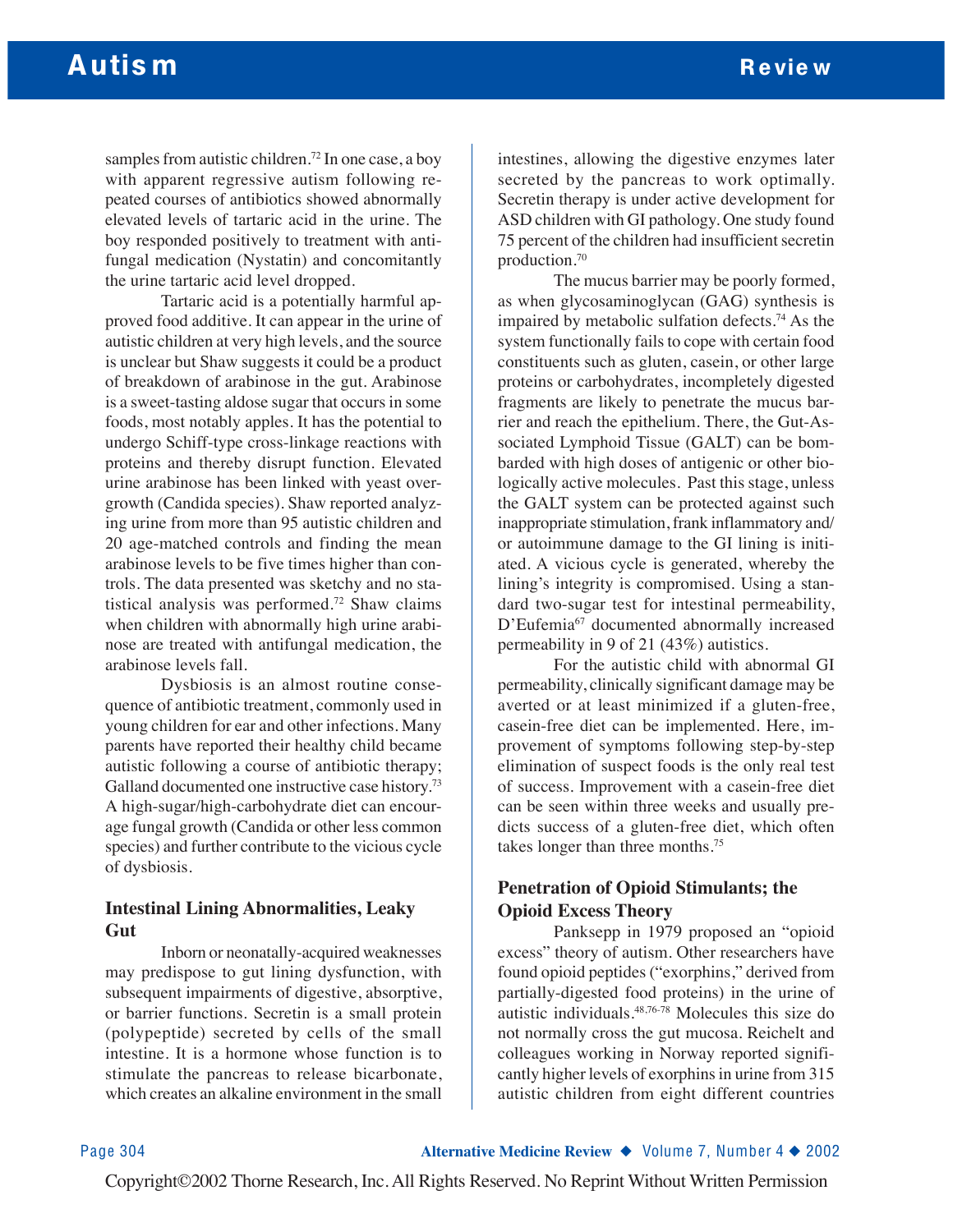compared to 143 normal children. The mean levels were almost twice as high in the autistics ( $p$  <  $0.001$ .<sup>78</sup>

Another group based in the United Kingdom focused their opioid investigations on peptide effects on the dopamine transmitter system. They examined urine from 25 autistic adults and found abnormally high levels in 21 of them (84%) when compared to 20 healthy controls. However, they found essentially the same pattern in individuals with other mental handicaps, and expressed doubt this finding could be specific for autism.79

Reichelt et al recently updated the opioid excess theory of autism.78 They found exorphin opioids derived from casein and gluten crossed the blood-brain-barrier and caused "social indifference" symptoms in experimental animals, as well as inability to differentiate essential from nonessential stimuli. They found a peptide in urine from autistics that increased platelet content of serotonin, which is also a common finding in autism. Altered serotonin availability has been linked to "insistence on sameness," reminiscent of ASD. They attempt to rationalize all the other characteristics of autism according to this model, suggesting that autism is based in a genetic error of peptide digestion, perhaps of the enzyme diaminopeptidase IV,72 and that the brain stimulant activity of the exorphins can explain most, if not all, autism symptomatology. Further clinical research will establish the relative correctness of this hypothesis.

#### **Distinctive Enterocolitis Associated with Autism**

In 1998, Wakefield and collaborators in the United Kingdom reported finding measles virus antigens in the intestinal linings of children with autism. They tentatively linked the presence of this antigen to recent measles-mumps-rubella (MMR) vaccination.<sup>66</sup> This sparked a torrent of criticism. In 2001 their team of 12 researchers reported on a blinded comparison among 21 consecutively evaluated autistic children with bowel disorders (manifesting as abdominal pain with constipation or diarrhea), eight children without

intestinal pathology, 10 non-ASD children with ileal lymphoid nodular hyperplasia (LNH), 15 with Crohn's disease, and 14 with ulcerative colitis.<sup>68</sup> Histology demonstrated lymphocytic colitis in the ASD children, albeit less severe than classical inflammatory bowel disease (IBD). However, basement membrane thickness and mucosal gamma cell density were significantly increased over the other comparison groups, including IBD. Intraepithelial lymphocyte numbers and CD3, plasma cell, and CD8 cell counts were also markedly increased. The investigators concluded their findings pointed to a lymphocytic enterocolitis in ASD, possibly skewed in the T-helper 2 (TH2) dominant (autoimmune) direction.

In a recently published paper, 11 of the same investigators extended this line of inquiry from the colon to the duodenum.<sup>69</sup> They compared duodenal biopsies in 25 children with regressive autism to 11 with celiac disease, five with cerebral palsy and mental retardation, and 18 histologically normal controls. Histology revealed increased numbers of enterocytes and Paneth cells in the autistic children. The duodenal lining also had increased lymphocyte proliferation, crypt cell proliferation, and more T cells. The investigators were particularly struck by the finding of increased IgG deposition on the epithelial cell surfaces, accompanied by complement C1q. This novel form of enteropathy in the regressed autistic children was not seen in the other conditions. The researchers believe this pattern is suggestive of autoimmune lesions and distinctive for autism.

# *Organ Abnormalities: Immune Dysfunction*

There is substantial evidence to suggest the immune system plays an important role in the pathogenesis of autism.66,80,81 All the arms of immunity are abnormal, and some or all of the abnormalities may have a genetic basis.<sup>82</sup>

Cell-mediated immunity is often abnormal in autism. Abnormalities of macrophages, B cells, T cells, and natural killer  $(NK)$  cells have been reported.<sup>81</sup> NK cell numbers are decreased in approximately 40 percent of these children $83$  and CD4+ T cells decreased in

#### **Alternative Medicine Review ◆** Volume 7, Number 4 ◆ 2002 Page 305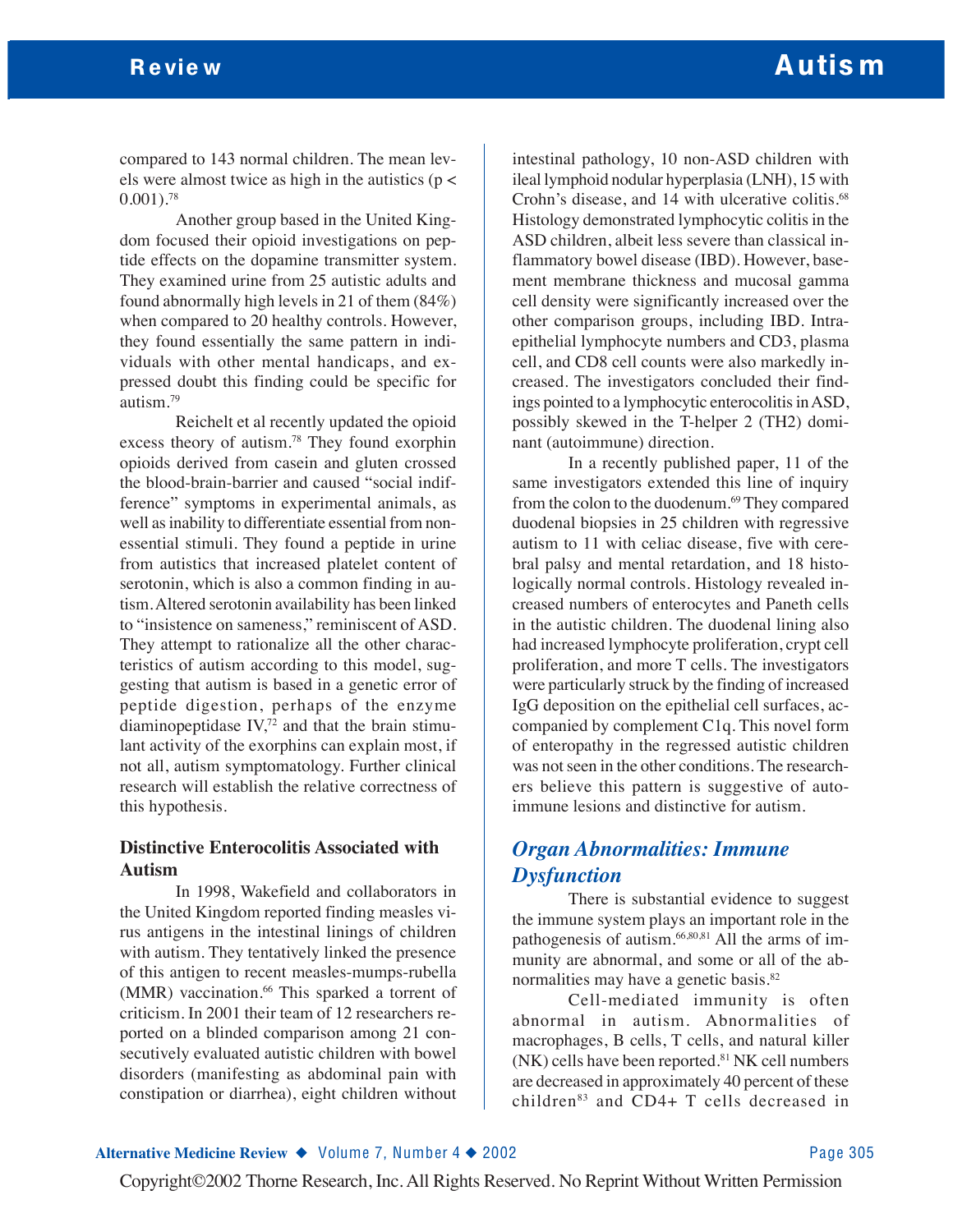approximately 35 percent. $81$  Among 20 autistic children examined in detail by Gupta's group, 13 of them (65%) had CD4+ "helper" cells shifted away from TH1 towards TH2. This generally indicates a skewing of immune system balance toward autoimmunity. Warren's group had similar findings.84 Both findings should be replicated with larger samples. However, the collective data is strongly consistent with a likelihood of autoimmune abnormality in at least a subset of ASD patients.

Turning to humoral immunity, serum immunoglobulin classes and subclasses are often altered.81 Complement deficiencies are sometimes found, especially of the C4B complement protein;<sup>85</sup> which apparently have a genetic basis.<sup>82,86</sup>

The healthy digestive tract is coated with mucus that carries high levels of immunoglobulin A (IgA). Quantitatively, IgA is the most prominent immunoglobulin in the body and its rate of synthesis exceeds that of all the other immunoglobulins combined.87 Warren and collaborators found decreased serum IgA in 8 of 40 (20%) individuals with autism.<sup>88</sup> IgA deficiency predisposes to autoimmune disease.

The literature suggests that at least a subset, perhaps 35-45 percent, of the autistic population has pervasive problems with immunity.<sup>89</sup> Autoantibodies to brain have been reported from autistic children,<sup>90</sup> as well as antibodies directed against specific neural self-antigens. Gupta's group reported finding anti-MBP (myelin basic protein) and anti-NAFP (neuron-axon filament protein) in 50-70 percent of their patients. $81,91$  In 1991, Singh et al reported cytokine and other abnormalities suggestive of autoimmunity.

Later research substantiates that cytokine profiles can be off-balance in autism. In a small sample Gupta's group found tumor necrosis factor-alpha (TNF-α), a potent proinflammatory cytokine, was significantly increased.91 In 2001, Jyonouchi and collaborators reported testing 71 ASD children aged 2-14 years and comparing them with healthy siblings and other controls.<sup>92</sup> They found 27 of the ASD children (38%) had significantly higher levels of TNF- $\alpha$  and other

proinflammatory cytokines (interleukin-1β, interleukin-6) compared with control children.

In the Jyonouchi study a majority of the ASD children (40/71, 56%) and their siblings produced abnormally high amounts of TNF- $\alpha$  upon physiologic stimulation (Figure 3). A minority of the ASD children (7/71, 10%) produced abnormally low amounts of TNF-a after stimulation.

Another 13 percent (9/71) had apparent poor regulation of TNF- $α$  in that they produced normal amounts of the TNF- $α$  cytokine but abnormally low amounts of sTNFRII, a cytokine that normally helps counter-regulate TNF-α. In total 79 percent exhibited aberrant TNF- $\alpha$  characteristics and 83 percent overproduced one or more of three proinflammatory cytokines. The investigators concluded that a majority of their ASD children exhibited excessive or poorly regulated innate immune responses. The study data also indicate seemingly healthy siblings may share this tendency yet not become autistic.<sup>92</sup>

One useful indicator of increased activity of TNF- $\alpha$  and other proinflammatory cytokines is urinary pterin levels (neopterin and biopterin). These are also predictably raised by autoimmune activation in the body. Messahel et al<sup>93</sup> analyzed urine from 14 AD children, 21 siblings, and 16 controls. They found significant elevation of both substances in autistic children, and intermediate elevation in their siblings. Their results also confirmed that as AD children get older their pterins may be less elevated. These findings were taken to indicate that autoimmune activation may be a contributing factor in typical or "classic" autism, shared to some degree by nonautistic siblings.

Detractors of this line of investigation argue autism cannot be inflammatory because characteristic cellular infiltrates are not found in the brain, and cannot be autoimmune because demyelination has not been found in the brain.<sup>94</sup> Actually, there are published case reports of demyelination in autism, and Burger and Warren<sup>87</sup> emphasize that many different inflammation-related mechanisms can be triggered or modulated by autoantibodies to damage the autistic brain.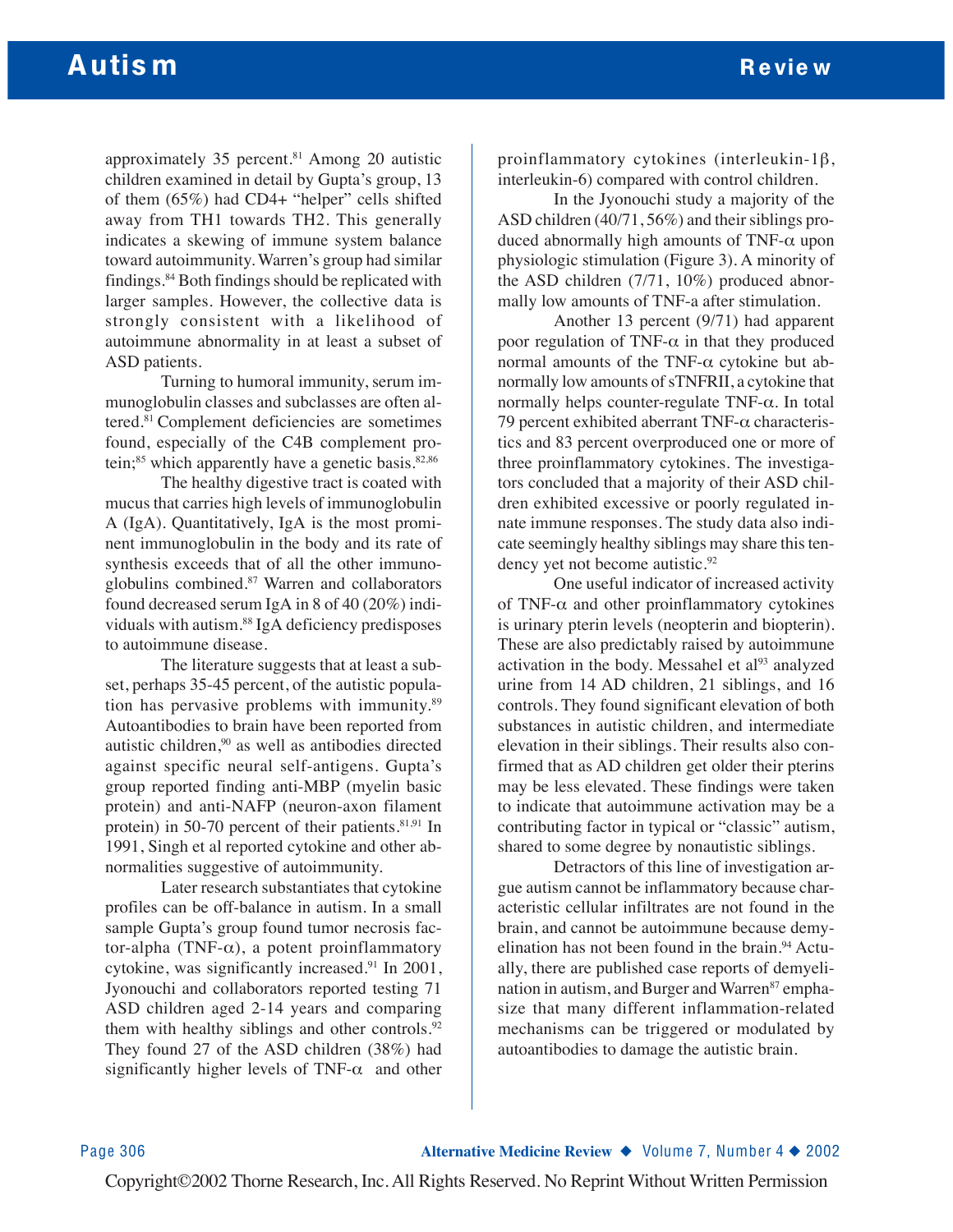The data on abnormal immune system involvement in autism is fragmented but substantial. Further studies are needed to clarify the potential etiological contributions from immunogenetics, cytokine imbalances specific to the brain, and autoimmune potential from autoantibodies against brain biomolecules. Better understanding should lead to strategies for rebuilding or rebalancing the immune system

# *Coagulation Abnormalities*

An increasing number of integrative physicians report finding coagulation abnormalities in their autistic patients. According to Jeff Bradstreet, MD and Jerry Kartzinel, MD, "Many autistic children (and their family members) show significant abnormalities in blood coagulation."95 They

suggest lack of oxygenation due to compromised blood supply stemming from coagulation might explain some of the symptomatology seen in autism. A laboratory panel known as ISAC (Immune System Activation of Coagulation) may be useful for assessment purposes.<sup>96</sup> They also have found vasospasm to be prevalent in autistic patients.

Carol Ann Ryser, MD, has had substantial clinical experience with this phenomenon in chronic fatigue patients, and reports similar findings in autism patients. She suggests inflammation can trigger the conversion of circulating fibrinogen to fibrin deposits, which

*Figure 3. TNF-*<sup>α</sup> *levels Produced by PBMCs (peripheral blood mononuclear cells) from ASD Children, Developmentally Normal Healthy Siblings, and Control Children*



Left, at baseline. Right, following stimulation with lipopolysaccharide (LPS). Horizontal bars represent median values. (\*) Significantly higher than controls ( $p < 0.001$ ). From Jyonouchi et al.<sup>92</sup>

> then adhere to the linings of the capillaries and other small vessels to occlude blood flow through them.97 Richard Kunin, MD, has also reported clotting abnormalities in autistic patients.24 Treatment with heparin will usually normalize the coagulation parameters.

## *Do Vaccines Cause Autism?*

The issue of whether vaccinations cause or contribute to autism is one of the most controversial and contentious in this field. Those who advocate a connection note that sharp increases in autism prevalence in California

#### **Alternative Medicine Review ◆** Volume 7, Number 4 ◆ 2002 Page 307

Review **Review Review Review Autism**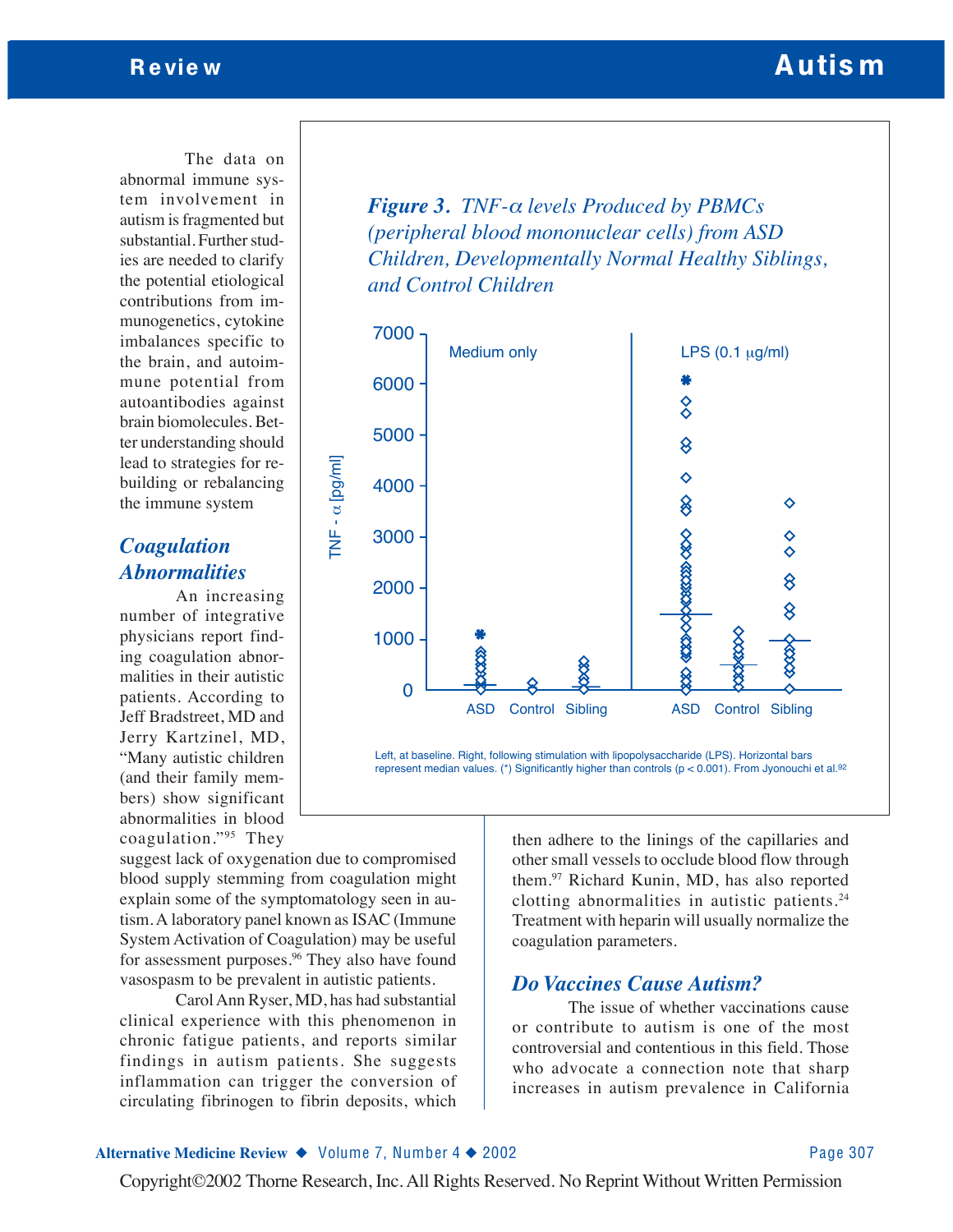(which has 10 percent of the U. S. population) and the United Kingdom roughly parallel increases in the number of vaccinations given to children until the age of two (currently as many as 32 different vaccinations are given). They also claim parallels with the introduction of the MMR vaccine.

In California a sharp rise in autism began to be evident in the mid-1980s. A statewide study published in 1999 reported a 273-346 percent increase during the period from 1987-1998, depending on whether the "classic" Kanner-type diagnosis or the more inclusive "autistic spectrum" diagnosis was applied.4 Rimland makes the point that when reporting and publication delays are taken into consideration, the reported rise from 1987 may actually have begun as much as five years earlier, possibly around 1982. This would place the rise much more proximate to 1978, the year the MMR vaccine was introduced into California on a large scale.4

Introduction of the MMR vaccine into California is also linked to an important change in the pattern of onset of autism. According to data on many thousands of cases, collected since 1965 by the Autism Research Institute of California, prior to the early 1980s the majority of autism cases had onset at birth. Since that period far more cases of autism began to manifest around 18 months, the time after birth when most children receive the MMR vaccine.4

Contemporary vaccination programs involve more than 30 inoculations administered to the child between the ages of 12 and 24 months. $42$ Thus a large number of foreign proteins are introduced, sometimes as three different attenuated viruses in one vaccine (as with MMR). Often there may be insufficient time between vaccinations for the child's immune response to return to baseline. Side effects of these vaccinations include allergic reactions, autoimmunity, and rarely, full development of clinical viral disease (from infection by attenuated viral particles of the vaccine).42

### **Transfer of Measles from Vaccine to Recipient?**

Many parents of autistic children and a number of medical experts believe the MMR vaccine is the culprit behind autism. In one in six children it causes fever 7-12 days following immunization, and one in 3,000 develop febrile seizures.<sup>98</sup> Thrombocytopenia occurs in one child per 30,000. Sensory-neural hearing loss and gait disturbance has been associated with use of attenuated live measles vaccine as found in the MMR; joint arthralgia or arthritis has been linked to the rubella component.<sup>99</sup>

A possible mechanism to connect the MMR vaccine with autism was advocated by Wakefield and his colleagues in 1998.<sup>100</sup> They reported on 12 children who had undergone autistic-type regression soon after they received the MMR vaccine. These children had gastrointestinal symptoms, such as diarrhea and abdominal pain, and histopathological exam of the intestinal lining seemed to reveal the presence of measles virus. The cases were classed as a possibly new, inflammatory bowel syndrome, and tentatively linked to acquisition of measles virus from the MMR vaccine (albeit attenuated and having minimal infectivity). Another group confirmed the measles strain DNA was consistent with vaccine being the source.<sup>101</sup>

This study came under sharp criticism on many points, including its lack of rigorous controls. Nonetheless, its findings were provocative. Many critics totally dismissed this study, but in 2002 Korvatska and collaborators wrote of the MMR vaccine, "...it is difficult to believe that exposure to a vaccine may be more severe than to the virus itself. There is still a possibility of unaccounted interactions between the three related attenuated viruses during simultaneous infection."42

### **MMR Vaccine Safety Remains Unproven**

Some of the defenders of MMR vaccine were perhaps uninformed that this vaccine was never subjected to adequate safety assessment prior to being released for use in large populations of children. In a letter to the journal *Lancet*, Wakefield stated that the entire MMR prelicensure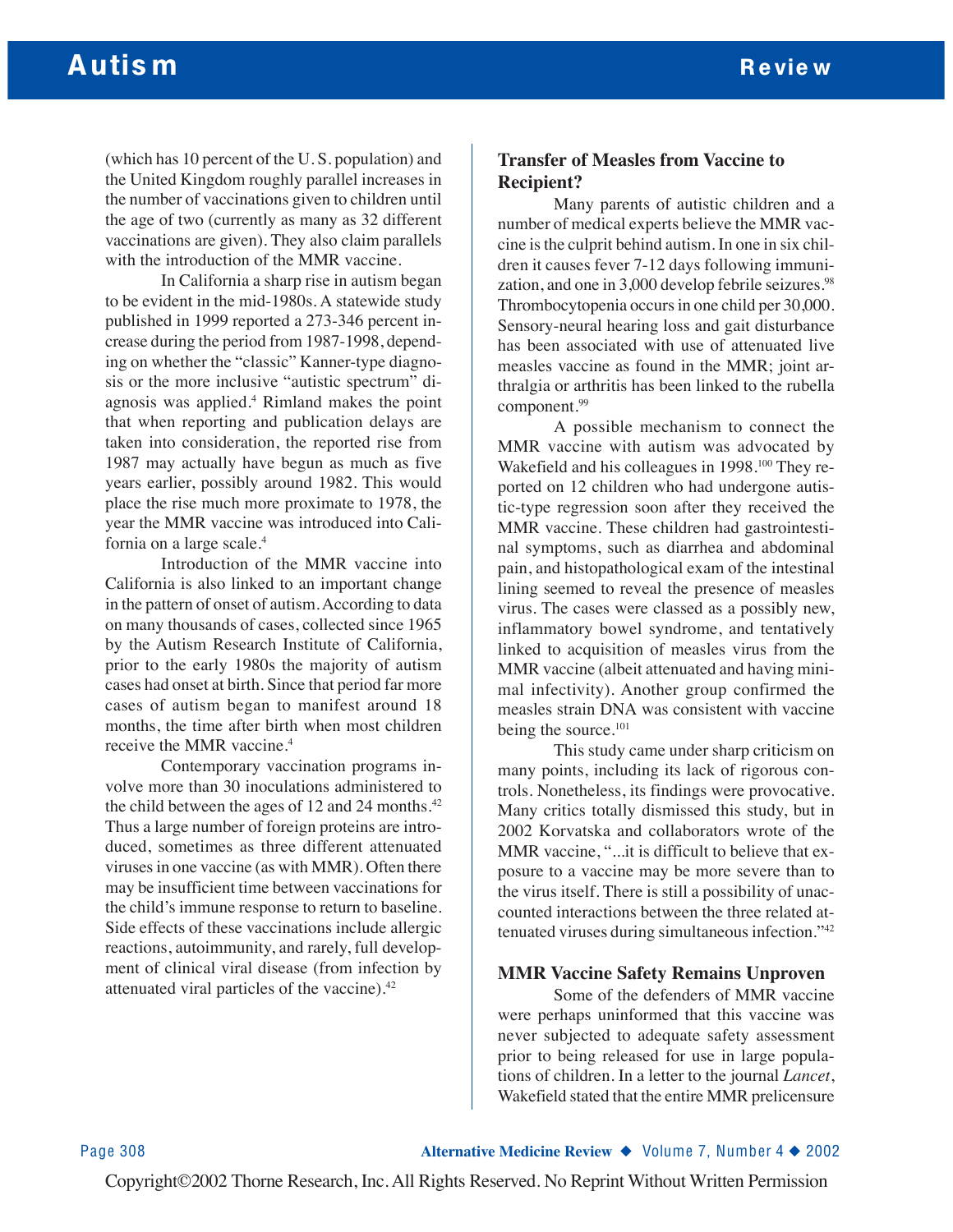safety testing lasted only three weeks.<sup>100</sup> In any case, the usual design of prelicensure vaccine trials fails to generate data on rare reactions (i.e., less than one per 1,000 doses), reactions with delayed onset (i.e., 30 days or more after vaccinations), or reactions in subpopulations. $102$ Postlicensure evaluation of vaccine safety (after it has gone into use) is the only option.

However postlicensure reporting of adverse vaccine events has little practical usefulness.102 It relies on passive reporting – a clinician must voluntarily decide to submit a report. Under-reporting of such single case events is believed to be notoriously widespread. Adequately designed, prospective studies intended to pursue a link between the MMR (or any vaccine) and an adverse event pattern are practically nonexistent.

Some experts have decried efforts by concerned observers to criticize the use of MMR, sometimes alluding to "victimization" of the pertussis vaccine in the 1970s. Wakefield made the important point that the pertussis vaccine did cause neurological problems, to the extent of at least 80 percent disablement, in about 900 children. Large financial compensations were legally assessed $100$ that provided impetus to replace the particular vaccine formulation with a safer version. Opponents of the current MMR vaccine suggest it could be made safer in its triple form, or else split into its three components to be given in three separately spaced shots.

Adding to the biological possibilities of vaccine damage comes a toxic possibility – the deliberate inclusion of toxic mercury in many of them.

# *A Likely Mercury Connection with Autism*

During the same period that autism rates were showing a steep rise, many vaccines (although not the MMR) carried the toxic metal mercury. The vaccine makers chose as a preservative thimerosal, which contains the highly toxic compound ethylmercury. In recent years an outcry from parents resulted in reformulation of most (although not all) vaccines to exclude thimerosal. Although influential parties continue

to deny possible connections, uncanny similarities exist between the known patterns of mercury's toxicity to children and those of autism.

### **Close Parallels in Mercury and Autism Symptomatologies**

Early in the twentieth century, mercury was used as a constituent of teething lotions and diaper powders. A disease called acrodynia appeared in young children and was christened "pink disease" because it turned the facial skin pink and simulated blushing. After a long process of denial and obfuscation, mercury was confirmed responsible for pink disease.103 Other information on mercury toxicity patterns comes from victims of mercury-contaminated fish (Japan-Minamata disease), grain (Iraq, Guatemala, Russia), or from more individualized instances as with Mad Hatter's disease (named so because beaver hat makers used mercury in the processing).104-106 The symptom patterns of these conditions overlap with those that characterize autism, as summarized in two pages of detailed comparisons painstakingly compiled by Bernard and her colleagues.<sup>107</sup>

Scrutinizing these tables of detailed comparisons, even the most skeptical and rigorous observer would be struck by the close resemblances. The psychiatric and physical disturbances, speech and language deficits, sensory abnormalities, motor disorders, and cognitive impairments of autism, all resemble mercury poisoning. The similarities continue when looking at the most unusual behaviors, for example, movement disturbances that are worse on the right side of the body; over- or under-reaction to sound; and the flapping motions, originally thought so unique to autism that they were recommended as a diagnostic marker for the disorder.<sup>107</sup>

Moving from the clinical expression of autism to its known biological features, again the parallels with mercury poisoning are remarkable. The biochemical abnormalities of autism, including low glutathione and sulfate levels, abnormal antioxidant enzyme activity, mitochondrial dysfunctions, and disruptions of purine and pyrimidine metabolism, are all paralleled by mercury toxicity.107 The immune system parallels include greater propensity to

#### **Alternative Medicine Review ◆** Volume 7, Number 4 ◆ 2002 Page 309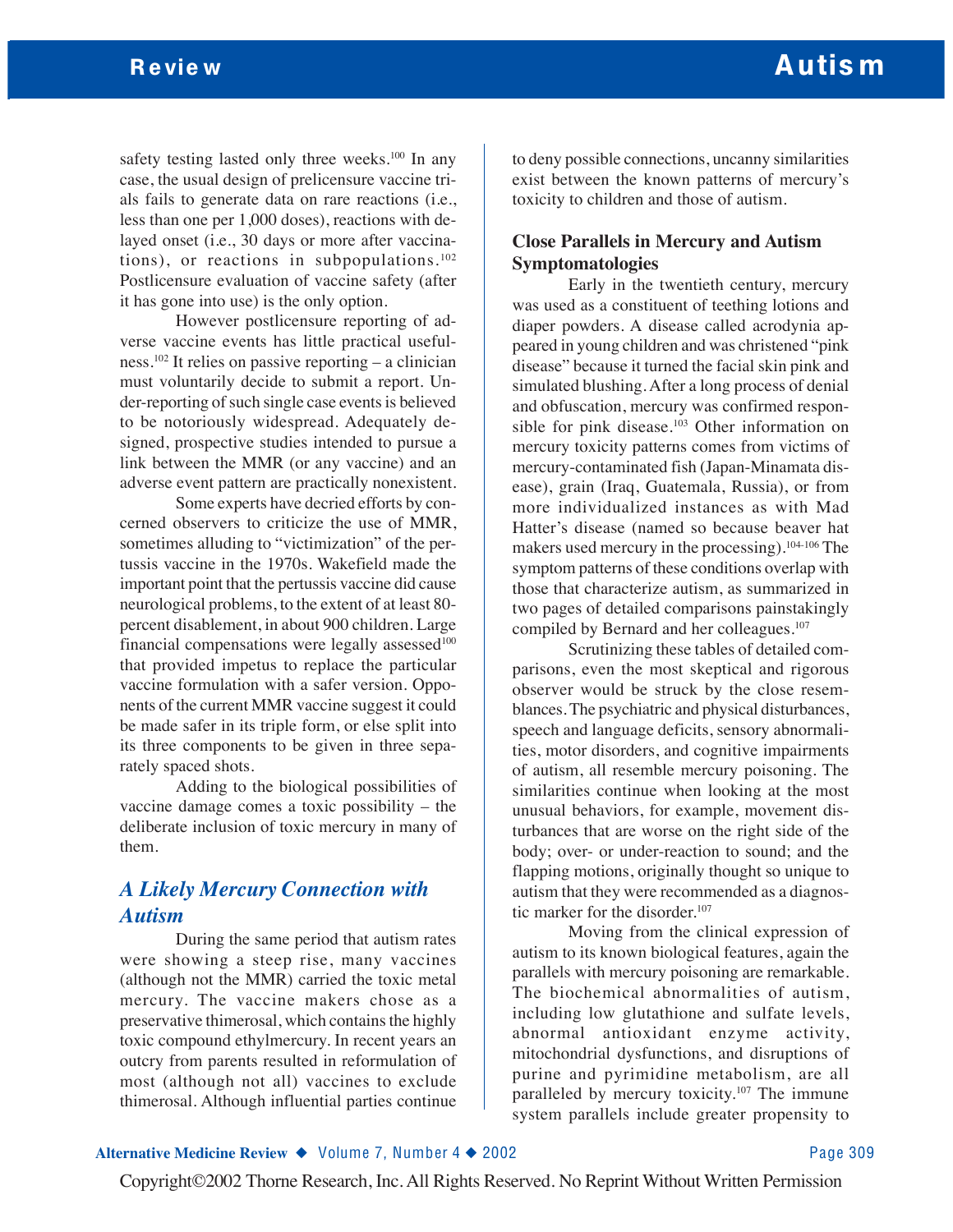allergies and asthma and autoimmune overactivation with skewing toward TH2 imbalance and reduced NK cell function.

The brain and other central nervous system similarities between ASD and mercury toxicity include dysfunction in the amygdala, hippocampus, basal ganglia, and cerebral cortex; destruction of neurons from the cerebellum; and brainstem abnormalities. Demyelination is evident in both conditions. The brain's electrical patterns are similarly abnormal, with epileptiform and subtle, low amplitude seizure activities.

### **Temporal Connections Between Mercurial Vaccines and Autism**

In most children affected by autism, symptoms become noticeable between four and 18 months after birth.<sup>77</sup> Vaccines containing thimerosal with a 50-percent content of ethylmercury typically were given in repeated administrations that began at infancy and continued until 12-18 months of age. Mercury toxicity typically begins gradually, first as sensory- and motor-related problems, then as speech and hearing deficits, then progresses into the full panoply of impairments.

Mercury was introduced into vaccines in the 1930s, which is approximately when the first cases of autism were recorded. Between 1970 and 1990 autism incidence doubled, from one in 2,000 to one in 1,000, coinciding with the rise of the DPT vaccines packing thimerosal. In the late 1980s and early 1990s, two new thimerosal vaccines, the HIB (Haemophilus Influenzae Type B) and Hepatitis B, were added to the schedule; perhaps coincidentally, this was about the time the sharp increase in autism began.<sup>108</sup> Some vaccines also contain aluminum,<sup>109</sup> which could compound mercury's toxicity.

In the State of California, there is a close correlation between increased autism from the late 1980s onward and cumulative mercury exposure through multiple vaccinations.<sup>110</sup> The U.S. Centers for Disease Control, recipient of public trust for prevention of disease, has admitted that cumulative mercury exposure to children through vaccination exceeds known "safe" exposure levels.108,111 In late 2001, the prestigious Institute of Medicine, which advises the United States on

health issues, conceded an autism link with mercury is "biologically plausible," and recommended that thimerosal be removed from vaccines. $111$ 

### **Autistic Children Have Impaired Capacity to Detoxify Mercury**

Almost 100 percent of autistic children show impaired liver detoxification. Many also have poor metallothionein status, therefore lowered capacity to neutralize mercury and other heavy metals. Mercury is a powerful oxidant with partial free radical character; it depletes cellular antioxidants, especially glutathione, the core intracellular protectant.<sup>112</sup> The P450 detoxifying enzymes of the liver rely heavily on adequate availability of glutathione.

Mercury is also a potent poison to many enzyme systems, especially those that rely on sulfhydryl groups for their catalytic activity.106 AT-Pases, ion transport enzymes crucial to cell-level homeostasis, are highly vulnerable. Mercury binds tightly with selenoproteins – glutathione peroxidases and other selenium-dependent enzymes – thereby endangering antioxidant defense. Mercury also has other potentially toxic effects, such as inducing autoantibodies to myelin and other cell constituents, and poisoning mitochondria.112 In fact, mercury is one of the most potent toxins known, involving virtually every known pathway for inhibition.

# **New Study Establishes Thimerosal Mercury Link with Cell Killing112**

A new study just being published (August 2002) makes a definitive, mechanistic link between thimerosal and cell damage or death in the exposed individual. Makani, Gupta, and colleagues subjected cultured human T cells (Jurkat) to thimerosal. They found thimerosal's mercury ingredient (ethylmercury) specifically caused apoptosis of these cells. The cells became depleted of the core antioxidant glutathione, their mitochondria became decompensated, and the cells died. The exposure levels at which thimerosal killed these human immune cells were low and well within the ranges likely attained in vaccinated children.

Page 310 **Alternative Medicine Review** ◆ Volume 7, Number 4 ◆ 2002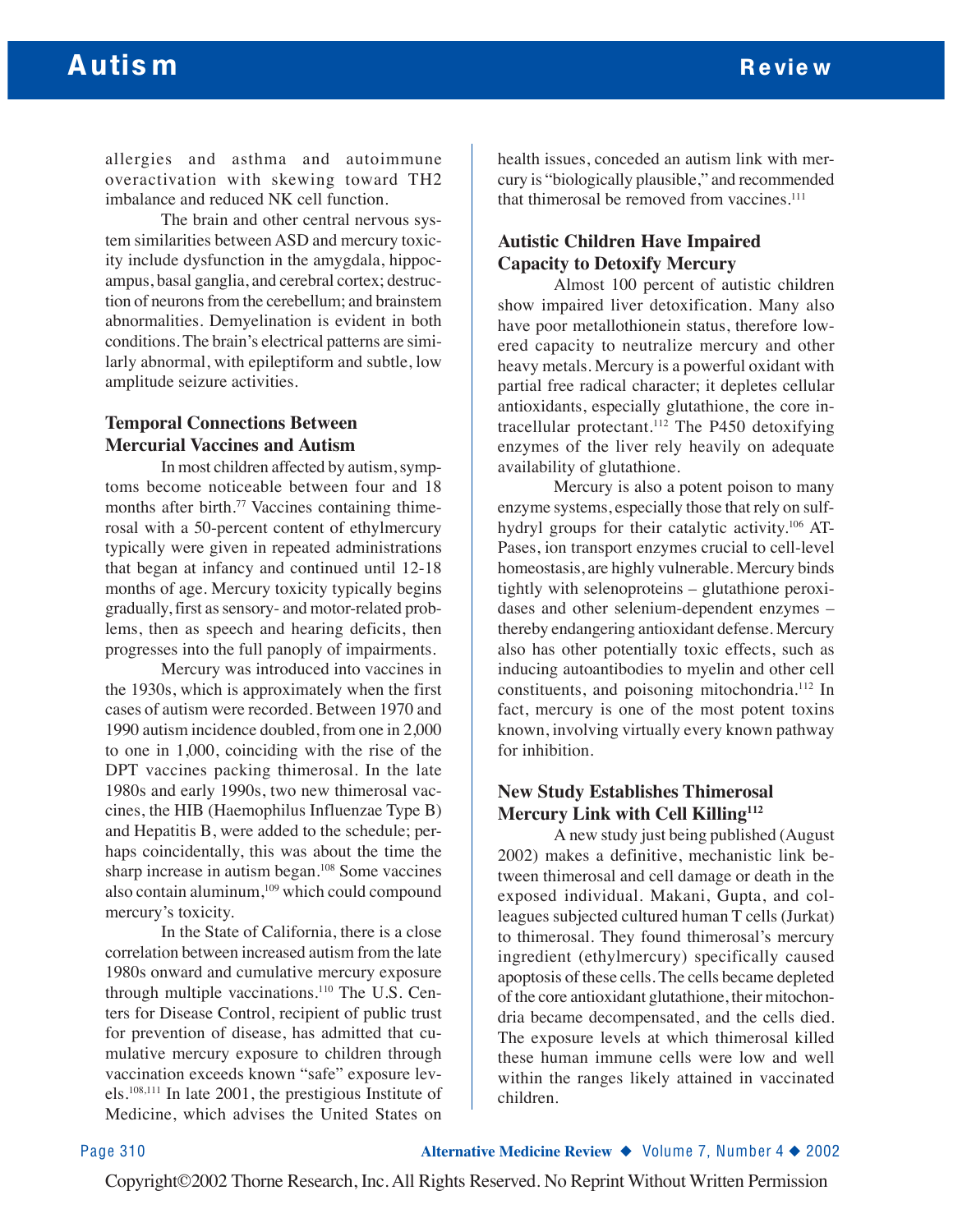Skeptics of the mercury theory of autism sometimes inquire, with nearly all U.S. children being immunized, why only a few would develop autism. The experiences with acrodynia/pink disease and other human models of mercury intoxication illustrate that the effects of mercury are highly variable  $(1,000-10,000-fold)$  in its effects on the individual. Acrodynia, for example, afflicted only one in 500 among children who received similar, comparatively low mercury exposures.<sup>106</sup> Mercury seems to strike harder at certain genotypes that have higher propensity to autoimmune disorders, of which autism seems to be one example. Also, low-dose mercury exposure damages far more boys than girls, consistent with the gender imbalance of autism.113

# **Parent-Driven Progress in Autism Management**

Following the first definitive report on autism by Kanner in  $1943$ ,<sup>1</sup> research on the disorder was largely descriptive: symptoms were catalogued with efforts made to pinpoint the brain areas and functions that might be affected. Drugs that had been developed for other applications were tested for symptom reduction, with little success. For decades little progress was made, until 1967 when Bernard Rimland, PhD, founded the Institute for Child Behavior Research (ICBR).<sup>114</sup>

As a father of an autistic child, Rimland understood the need for immediate assistance to individuals with the disorder. He intensively studied the scientific literature and used the Institute as an international clearinghouse for information on autistic children. He solicited information and case reports from parents, who are on the front lines of the battle against autism; and from health professionals, some who also had children with autism. Soon the ICBR was able to help parents to help their children. Drugs did little to help, but intensive, carefully planned, highly structured behavior modification did help.<sup>114</sup>

By 1987 the ICBR had in its data bank detailed case history information on 9,600 autistic children from 40 countries, gleaned from hundreds of professionals.<sup>114</sup> They had collected more than 3,500 completed questionnaires with quantitative feedback from parents on a variety of drugs, nutrients, and other treatments. The various treatments were scored, then ranked in terms of the ratio of number of autistic children helped to the number made worse. The first such ranking, from 318 parent questionnaires, scored vitamin B6 and magnesium as having the best "benefit-to-harm" ratio.

In 1968 the ICBR began to conduct prospective studies of vitamin therapy for autism. The first study employed large doses of vitamin B6, niacinamide, pantothenic acid, and vitamin C, the four treatments ranked most favorably by the parents.114 Treating 200 children over four months, it yielded significantly positive results, with vitamin B6 appearing to provide the most benefit. Subsequent trials by the ICBR and other parties found vitamin B6 and magnesium made a particularly beneficial combination, with no adverse effects. The ICBR has since evolved into the Autism Research Institute (ARI).<sup>6</sup> The ARI now has the largest database in the world on autism, with upward of 34,000 cases.12 Parents participate in the ARI at every level, including research and publication in peer-reviewed journals.

In 1995 the ARI initiated another breakthrough in autism research and medical management. A conference was convened at which 30 scientists and physicians specializing in autism founded Defeat Autism Now! (DAN!). Since then several other conferences have been held, with consensus reports published, periodic physician training manuals, and a manual on biomedical assessment options.7 As with the original ICBR and ARI, the activities of DAN! have once again sparked further advances in diagnosis and treatment of autism.

In 1997, the U.S. National Institutes of Health (NIH) began a five-year, \$42-million network of collaborative research programs for autism. In September 2001, construction began on a \$39-million state-of-the-art comprehensive clinic and research center to diagnose, treat, and study children with autism. Located at the University of California at Davis, it is largely a product of parent advocacy.25At parents' insistence, all the comprehensive raw data generated at this facility – Medical Investigation of Neurodevelopmental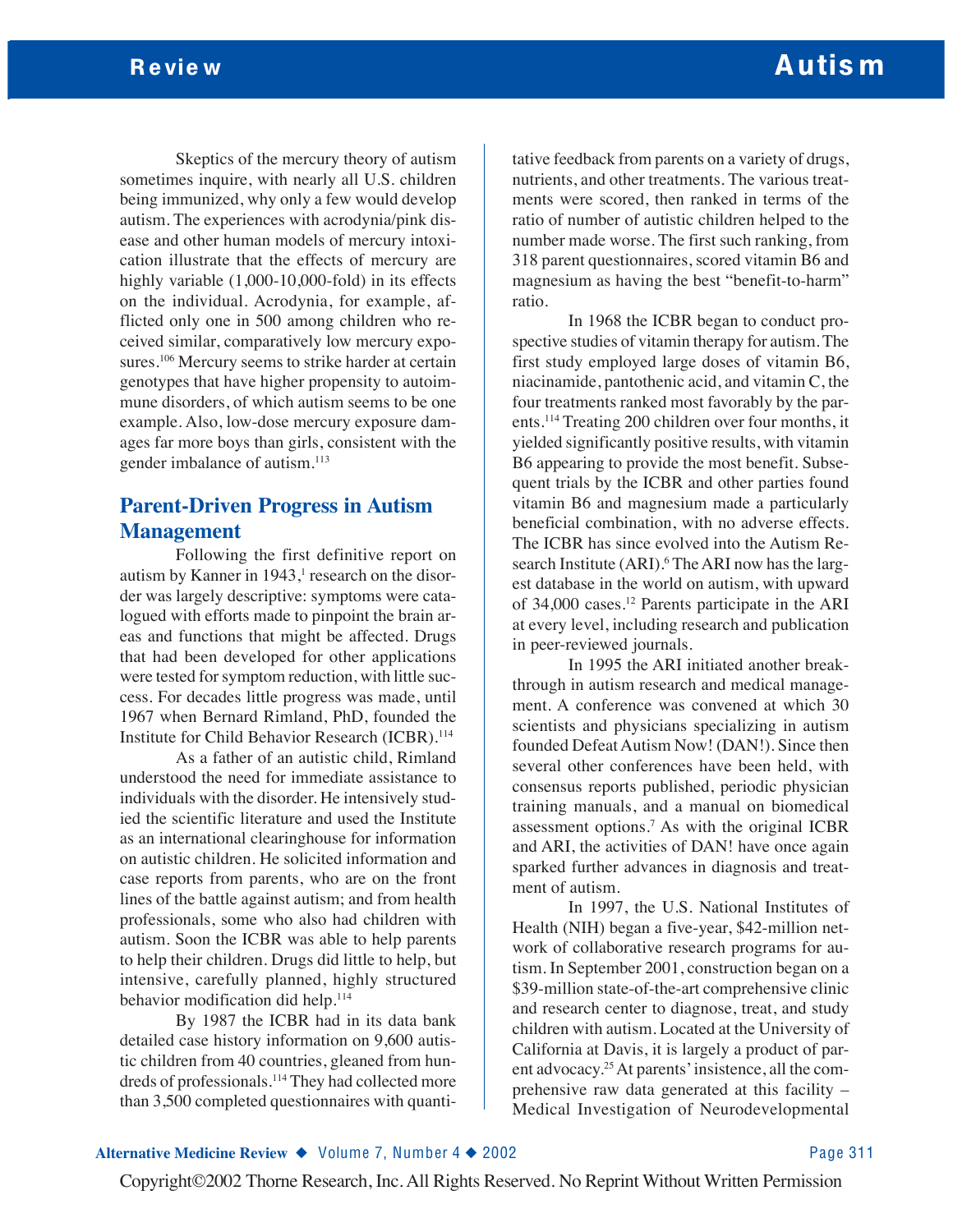# Autis m Review Autis many states with the contract of the contract of the contract of the contract of the contract of the contract of the contract of the contract of the contract of the contract of the contract of the cont

Disorders (MIND) Institute – will be shared with autism investigators around the world.

### **Conclusion**

Until recently autism has been a puzzling disorder with a limited knowledge base and, as a consequence, its management was largely empirical. But now signs have emerged that point toward a possible pattern for this disorder. Hypofunctioning of the brain's temporal lobe regions, leading to compromise of this region's networking with other regions, can account for the core neurological symptomatology. Pervasive detoxification impairments, documented in a high percentage of children with the disorder, are consistent with the abnormally high xenobiotic load they carry and their heightened susceptibility to mercury, aluminum, and other toxic metals. Poor systemic detoxification performance may account for the apparent abnormal autoimmune tendency in this population.

The autistic child may be a casualty of the toxicity of modern society. Potential triggering factors such as antibiotic overdosing, overvaccination, and prenatal xenobiotic overload could interact with each other and with a high heritability component to account for the development of dysbiosis, leaky gut, and other GI abnormalities known to fuel systemic autoimmune reactivity. These and other triggers are so broadly threatening to human metabolism that they could also account for virtually all the other abnormalities seen in autistic spectrum disorders. Whether any one "cause" of autism will be established remains an open question; as the research deepens the theory of opioid excess will compete with other theories.

Much new research needs to be conducted on autism before this putative pattern can be fully confirmed. Many parents feel they cannot afford to wait for the normally snail's-paced progression of good science. Thus (to their credit) they are driving the pace of research into this devastating disorder. The limited, fragmentary data of today could soon become a body of knowledge that would allow for fuller confidence in detailed management protocols. Crucial challenges, such as a better neurological grounding of the disorder's subtypes, could be overcome within a few years. Part 2 of

this review will cover the current state of the art in autism treatment, which is consolidating into a model of integrative medical management.

### **References**

- 1. Kanner L. Autistic disturbances of affective contact. *Nervous Child* 1943;2:217-250.
- 2. Bryson SE, Smith IM. Epidemiology of autism: prevalence, associated characteristics, and implications for research and service delivery. *Ment Retard Dev Disabil Res Rev* 1998;4:97-103.
- 3. Persson B. Brief report: A longitudinal study of quality of life and independence among adult men with autism. *J Autism Dev Disord* 2000;30:61-66.
- 4. Rimland B. The autism epidemic, vaccinations, and mercury. *J Nutr Environ Med* 2000;10:261-266.
- 5. Shavelle RM, Strauss DJ, Pickett J. Causes of death in autism. *J Autism Dev Disord* 2000;31:569-576.
- 6. Autism Research Institute (ARI), 4182 Adams Avenue, San Diego, CA 92116, USA; 2002. www.autismresearchinstitute.com
- 7. DAN! (Defeat Autism Now!). Conference proceedings, consensus reports, medical assessment protocols. Autism Research Institute, San Diego, CA 92116, USA; 2002. www.autismresearchinstitute.com
- 8. Hashimoto T, Tayama M, Murakawa K, et al. Development of the brainstem and cerebellum in autistic patients. *J Autism Dev Disord* 1995;25:1-18.
- 9. Lord C, Cook EH, Leventhal BL, Amaral DG. Autism spectrum disorders. *Neuron* 2000;28:355-363.
- 10. Tuchman RF, Rapin I, Shinnar S. Autistic and dysphasic children. I: Clinical characteristics. *Pediatrics* 1991;88:1211-1218.
- 11. Cohen DJ, Volkmar FR. *Handbook of Autism and Pervasive Developmental Disorders*. New York: Wiley; 1997.
- 12. Treffert DA, Wallace GL. Islands of genius. Artistic brilliance and a dazzling memory can sometimes accompany autism and other developmental disorders. *Sci Am* 2002;286:76- 85.
- 13. Prior M, Ozonoff S. Psychological factors in autism. In: Volkmar FR, ed. *Autism and Pervasive Developmental Disorders*. Cambridge: Cambridge University Press; 1998.

Page 312 **Alternative Medicine Review** ◆ Volume 7, Number 4 ◆ 2002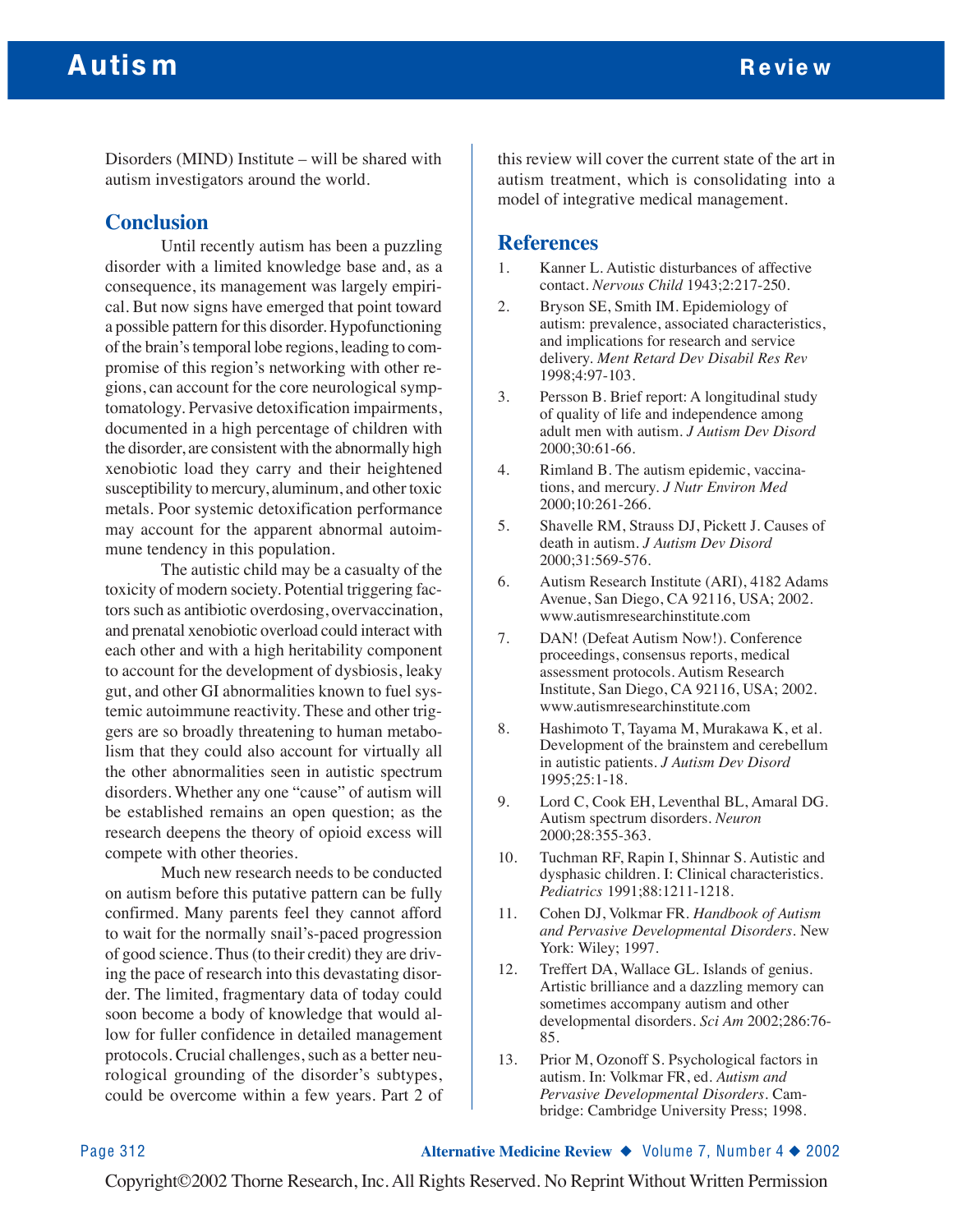- 14. Baron-Cohen S, Bolton P, Whellwright S. Autism occurs more often in families of physicists, engineers, and mathematicians. *Autism* 1995;2:296-301.
- 15. Teitelbaum P, Teitelbaum O, Nye J, et al. Movement analysis in infancy may be useful for early diagnosis of autism. *Proc Natl Acad Sci U S A* 1998;95:13982-13987.
- 16. Lord C, Risi S. Frameworks and methods in diagnosing autism spectrum disorders. *Ment Retard Dev Disabil Res Rev* 1998;4:90-96.
- 17. Rutter M, Greenfeld D, Lockyer L. A five to fifteen year follow-up study of infantile psychosis. II. Social and behavioural outcome. *Br J Psychiatry* 1967;113:1183-1199.
- 18. Dennis M. Acquired disorders of language in children. In: Feinberg TE, Farah MJ, eds. *Behavioral Neurology and Neuropsychology*. New York: McGraw-Hill; 1996.
- 19. Coleman M, Gillberg C. *The Biology of the Autistic Syndromes*. New York: Praeger; 1985.
- 20. Klin A. Auditory brainstem responses in autism: brainstem dysfunction or peripheral hearing loss? *J Autism Dev Disord* 1993;23:15-35.
- 21. Fombonne E. The epidemiology of autism: a review. *Psychol Med* 1999;29:769-786.
- 22. London E. CDC findings in Brick township: autism spectrum disorders 1 per 150 children. *Naritive* 2000;Summer:16-17.
- 23. Baker SM. Clinical strategies in autism. In: Rimland B, ed. *DAN! (Defeat Autism Now!) Spring 2002 Conference Practitioner Training*. San Diego, CA: Autism Research Institute; 2002. www.autismresearchinstitute.com
- 24. Kunin RA. *Personal communication*. San Francisco, CA: Medical Practice; 2002.
- 25. Stokstad E. Development. New hints into the biological basis of autism. *Science* 2001;294:34-37.
- 26. Frith U, Happe F. Autism: beyond "theory of mind". *Cognition* 1994;50:115-132.
- 27. Russell J. How executive disorders can bring about an inadequate "theory of mind". In: Russell J, ed. *Autism as an Executive Disorder*. Oxford: Oxford University Press; 1997.
- 28. Bennetto L, Pennington BF, Rogers SJ. Intact and impaired memory functions in autism. *Child Dev* 1996;67:1816-1835.
- 29. Baron-Cohen S, Leslie AM, Frith U. Does the autistic child have a "theory of mind"? *Cognition* 1985;21:37-46.
- 30. Kemper TL, Bauman M. Neuropathology of infantile autism. *J Neuropathol Exp Neurol* 1998;57:645-652.
- 31. Sweeten TL, Posey DJ, Shekhar A, McDougle CJ. The amygdala and related structures in the pathophysiology of autism. *Pharmacol Biochem Behav* 2002;71:449-455.
- 32. Boddaert N, Zilbovicius M. Functional neuroimaging and childhood autism. *Pediatr Radiol* 2002;32:1-7.
- 33. Zilbovicius M, Garreau B, Samson Y, et al. Delayed maturation of the frontal cortex in childhood autism. *Am J Psychiatry* 1995;152:248-252.
- 34. Zilbovicius M, Boddaert N, Belin P, et al. Temporal lobe dysfunction in childhood autism: a PET study. Positron emission tomography. *Am J Psychiatry* 2000;157:1988- 1993.
- 35. Ohnishi T, Matsuda H, Hashimoto T, et al. Abnormal regional cerebral blood flow in childhood autism. *Brain* 2000;123:1838-1844.
- 36. Chugani HT, Da Silva E, Chugani DC. Infantile spasms: III. Prognostic implications of bitemporal hypometabolism on positron emission tomography. *Ann Neurol* 1996;39:643-649.
- 37. Garreau B, Zilbovicius M, Guerin P, et al. Effects of auditory stimulation on regional cerebral blood flow in autistic children. *Dev Brain Dysfunct* 1994;7:119-128.
- 38. Muller RA, Behen ME, Rothermel RD, et al. Brain mapping of language and auditory perception in high-functioning autistic adults: a PET study. *J Autism Dev Disord* 1999;29:19- 31.
- 39. Boddaert N, Belin P, Poline JB, et al. Temporal lobe dysfunction in childhood autism: a PET auditory activation study (Abstract). *Pediatr Radiol* 2001;31:S3.
- 40. Baron-Cohen S, Ring HA, Wheelwright S, et al. Social intelligence in the normal and autistic brain: an fMRI study. *Eur J Neurosci* 1999;11:1891-1898.
- 41. Edelson SB, Cantor DS. Autism: xenobiotic influences. *Toxicol Ind Health* 1998;14:799- 811.
- 42. Korvatska E, Van de Water J, Anders TF, Gershwin ME. Genetic and immunologic considerations in autism. *Neurobiol Dis* 2002;9:107-125.

#### **Alternative Medicine Review ◆** Volume 7, Number 4 ◆ 2002 Page 313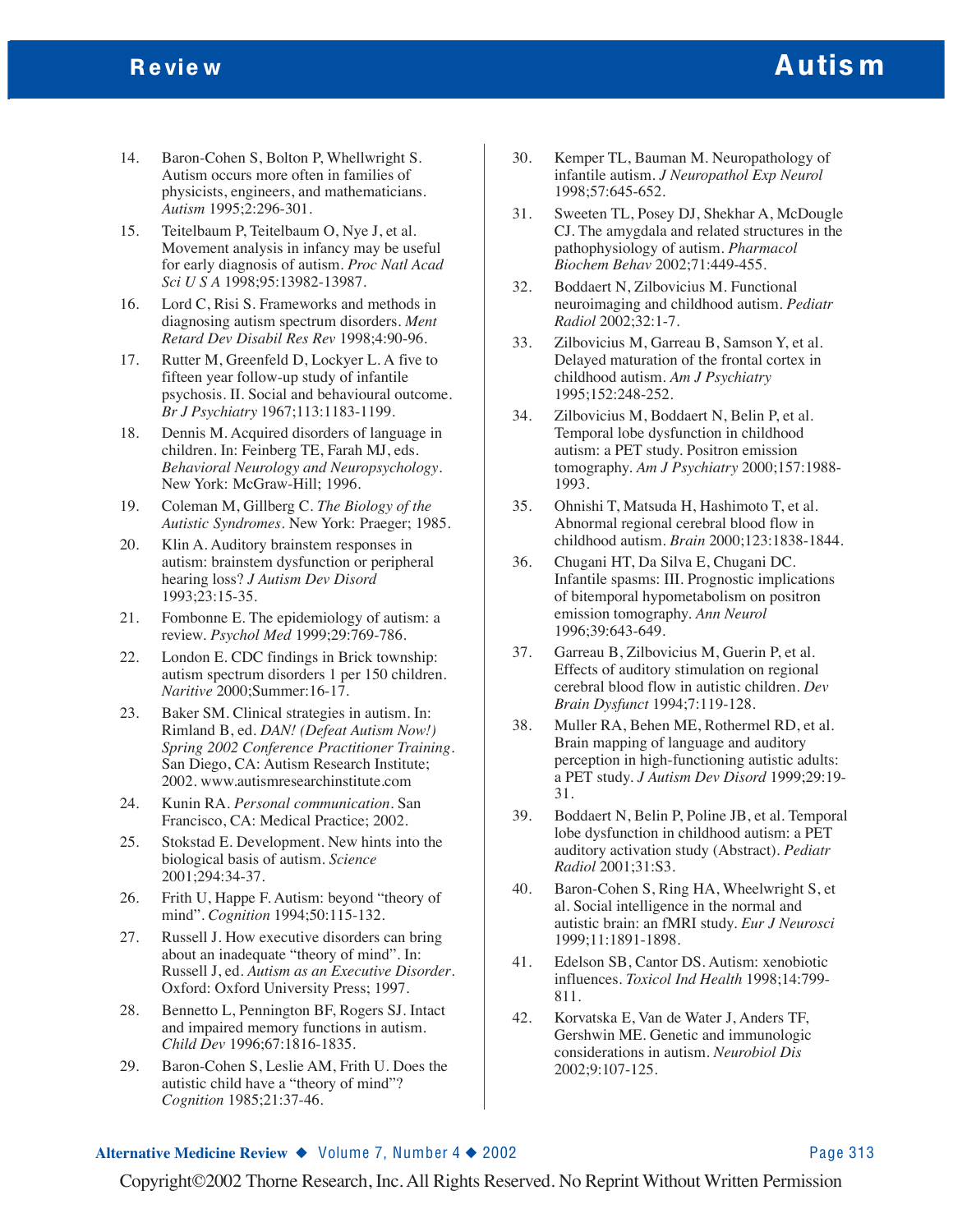# Autis m Review Autis many states with the contract of the contract of the contract of the contract of the contract of the contract of the contract of the contract of the contract of the contract of the contract of the cont

- 43. Rutter M. The Emanuel Miller Memorial Lecture 1998. Autism: Two-way interplay between research and clinical work. *J Child Psychol Psychiatry* 1999;40:169-188.
- 44. Rimland B. *Infantile Autism*. New York: Appleton-Century-Crofts; 1964.
- 45. Rodier PM, Bryson SE, Welch JP. Minor malformations and physical measurements in autism: data from Nova Scotia. *Teratology* 1997;55:319-325.
- 46. Stromland K, Miller MT. Thalidomide embryopathy: revisited 27 years later. *Acta Ophthalmol* 1993;71:238-245.
- 47. Rodier PM. The early origins of autism. *Sci Am* 2000;282:56-63.
- 48. Pangborn JB, Baker SM. *Biomedical Assessment Options for Children with Autism and Related Problems*. San Diego, CA: Autism Research Institute; 2001. www.autismresearchinstitute.com
- 49. Whitaker-Azmitia PM. Serotonin and brain development: role in human developmental diseases. *Brain Res Bull* 2001;56:479-485.
- 50. Warren RP, Singh VK. Elevated serotonin levels in autism: association with the major histocompatibility complex. *Neuropsychobiology* 1996;34:72-75.
- 51. McFadden SA. Phenotypic variation in xenobiotic metabolism and adverse environmental response: focus on sulfur-dependent detoxification pathways. *Toxicology* 1996;111:43-65.
- 52. Mitchell SC, Waring RH. Variation in the Soxidation of cysteine derivatives. In: Kalow W, ed. *Pharmacogenetics of Drug Metabolism*. New York: Pergamon Press;1992.
- 53. Mitchell SC, Waring RH. The deficiency of sulfoxidation of S-carboxymethyl-L-cysteine. *Pharmacol Ther* 1989;43:237-249.
- 54. Davies MH, Ngong JM, Yucesoy M, et al. The adverse influence of pregnancy upon sulphation: a clue to the pathogenesis of intrahepatic cholestasis of pregnancy? *J Hepatol* 1994;21:1127-1134.
- 55. Davies MH, Klovrza L, Waring RH, Elias E. Plasma cysteine and sulphate levels in patients with cirrhosis of the liver. *Clin Sci* 1994;87:357-362.
- 56. Levy G. Sulfate conjugation in drug metabolism: role of inorganic sulfate. *Fed Proc* 1986;45:2235-2240.
- 57. O'Reilly BA, Waring RH. Enzyme and sulphur oxidation deficiencies in autistic children with known food/chemical intolerances. *J Orthomol Med* 1993;8:198-200.
- 58. Alberti A, Pirrone P, Elia M, et al. Sulphation deficit in "low-functioning" autistic children: a pilot study. *Biol Psychiatry* 1999;46:420-424.
- 59. Waring RH. Biochemical parameters in autistic children. *Dev Brain Dysfunc* 1997;10:40-43.
- 60. Kidd PM. Attention deficit/hyperactivity disorder (ADHD) in children: rationale for its integrative management. *Altern Med Rev* 2000;5:402-428.
- 61. Schwartz J. Low-level lead exposure and children's IQ: a meta-analysis and search for a threshold. *Environ Res* 1994;65:42-55.
- 62. Rapp DJ. *Is This Your Child's World?* New York, NY: Bantam Books; 1996.
- 63. Colborn T, Dumanoski D, Myers JP. *Our Stolen Future: Are We Threatening Our Fertility, Intelligence, and Survival?* New York, NY: Plume/Penguin Books; 1997.
- 64. Deneke SM. Thiol-based antioxidants. *Curr Top Cell Regul* 2000;36:151-180.
- 65. Walsh W. Metallothionein promotion therapy in autism spectrum disorders. In: Rimland B, ed. *DAN! (Defeat Autism Now!) Spring 2002 Conference Practitioner Training*. San Diego, CA: Autism Research Institute; 2002. www.autismresearchinstitute.com
- 66. Wakefield AJ, Murch SH, Anthony A, et al. Ileal-lymphoid-nodular hyperplasia, nonspecific colitis, and pervasive developmental disorder in children. *Lancet* 1998;351:637- 641.
- 67. D'Eufemia P, Celli M, Finocchiaro R, et al. Abnormal intestinal permeability in children with autism. *Acta Paediatr* 1996;85:1076- 1079.
- 68. Furlano RI, Anthony A, Day R, et al. Colonic CD8 and gamma delta T-cell infiltration with epithelial damage in children with autism. *J Pediatr* 2001;138:366-372.
- 69. Torrente F, Ashwood P, Day R, et al. Small intestinal enteropathy with epithelial IgG and complement deposition in children with regressive autism. *Mol Psychiatry* 2002;7:375- 382.
- 70. Horvath K, Papadimitriou JC, Rabsztyn A, et al. Gastrointestinal abnormalities in children with autistic disorder. *J Pediatr* 1999;135:559- 563.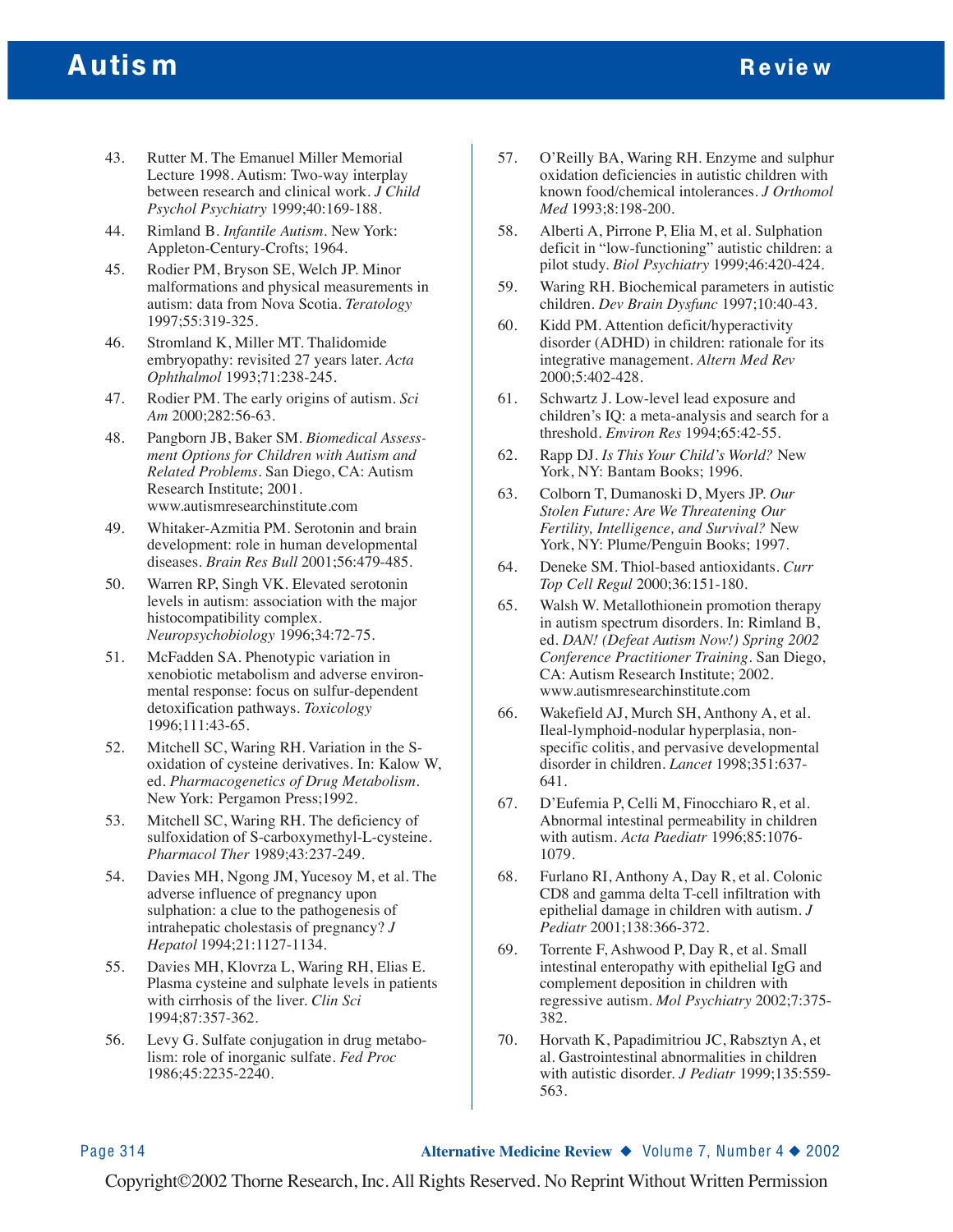# Review **Autism**

- 71. Great Smokies Diagnostic Laboratory. *Comprehensive Digestive Stool Analysis (CDSA)*. Asheville, NC: Great Smokies Diagnostic Laboratory; 2002. www.gsdl.com
- 72. Shaw W, ed. *Biological Treatments for Autism and PDD*. Lenexa, KS: The Great Plains Laboratory, Inc.; 2002. www.greatplainslaboratory.com
- 73. Galland L. *Superimmunity for Kids*. New York, NY: Copestone Press/Dell; 1998.
- 74. Waring RW. Autism, sulphonation and cytokines. In: Rimland B, ed. *DAN! (Defeat Autism Now!) Spring 2002 Conference Practitioner Training*. San Diego, CA: Autism Research Institute; 2002. www.autismresearchinstitute.com
- 75. Seroussi K. Following a different path. A child's documented recovery from autism. In: Shaw D, ed. *Biological Treatments for Autism and PDD*. Lenexa, KS: The Great Plains Laboratory, Inc.; 2002. www.greatplainslaboratory.com
- 76. Panksepp J. A neurochemical theory of autism. *TINS (Trends Neurochem Sci)* 1979;July:174- 177.
- 77. Gillberg C, Coleman M. *The Biology of the Autistic Syndromes*. London: Mac Keith Press;1992.
- 78. Reichelt KL, Knivsberg AM. Can the pathophysiology of autism be explained by discovered urine peptides? In: Rimland B, ed. *DAN! (Defeat Autism Now!) Spring 2002 Conference Practitioner Training*. San Diego, CA: Autism Research Institute; 2002. www.autismresearchinstitute.com
- 79. Shattock P, Kennedy A, Rowell F, et al. Role of neuropeptides in autism and their relationships with classical neurotransmitters. *Brain Dysfunct* 1990;3:328-345.
- 80. Bock KA. Integrative approach to autism spectrum disorders. In: Rimland B, ed. *DAN! (Defeat Autism Now!) Spring 2002 Conference Practitioner Training*. San Diego, CA: Autism Research Institute; 2002. www.autismresearchinstitute.com
- 81. Gupta S. Immunological treatments for autism. *J Autism Dev Disord* 2000;30:475-479.
- 82. Warren RP, Singh VK, Cole P, et al. Increased frequency of the null allele at the complement C4b locus in autism. *Clin Exp Immunol* 1991;83:438-440.
- 83. Warren RP, Foster A, Margaretten NC. Reduced natural killer cell activity in autism. *J Am Acad Child Adolesc Psychiatry* 1987;26:333-335.
- 84. Warren RP, Margaretten NC, Pace NC, Foster A. Immune abnormalities in patients with autism. *J Autism Dev Disord* 1986;16:189-197.
- 85. Warren RP, Burger RA, Odell D, et al. Decreased plasma concentrations of the C4B complement protein in autism. *Arch Pediatr Adolesc Med* 1994;148:180-183.
- 86. Warren RP, Singh VK, Cole P, et al. Possible association of the extended MHC haplotype B44-SC30-DR4 with autism. *Immunogenetics* 1992;36:203-207.
- 87. Burger RA, Warren RP. Possible immunogenetic basis for autism. *Ment Retard Dev Disabil Res Rev* 1998;4:137-141.
- 88. Warren RP, Odell JD, Warren WL, et al. Brief report: immunoglobulin A deficiency in a subset of autistic subjects. *J Autism Dev Disord* 1997;27:187-192.
- 89. Singh VK, Warren RP, Odell JD, Cole P. Changes of soluble interleukin-2, interleukin-2 receptor, T8 antigen, and interleukin-1 in the serum of autistic children. *Clin Immunol Immunopathol* 1991;61:448-455.
- 90. Singh VK, Fudenberg HH, Emerson D, Coleman M. Immunodiagnosis and immunotherapy in autistic children. *Ann N Y Acad Sci* 1988;540:602-604.
- 91. Gupta S, Aggarwal S, Heads C. Dysregulated immune system in children with autism: beneficial effects of intravenous immune globulin on autistic characteristics. *J Autism Dev Disord* 1996;26:439-452.
- 92. Jyonouchi H, Sun S, Le H. Proinflammatory and regulatory cytokine production associated with innate and adaptive immune responses in children with autism spectrum disorders and developmental regression. *J Neuroimmunol* 2001;120:170-179.
- 93. Messahel S, Pheasant AE, Pall H, et al. Urinary levels of neopterin and biopterin in autism. *Neurosci Lett* 1998;241:17-20.
- 94. Zimmerman AW. Commentary: immunological treatments for autism: in search of reasons for promising approaches. *J Autism Dev Disorder* 2000;30:481-484.

#### **Alternative Medicine Review ◆** Volume 7, Number 4 ◆ 2002 Page 315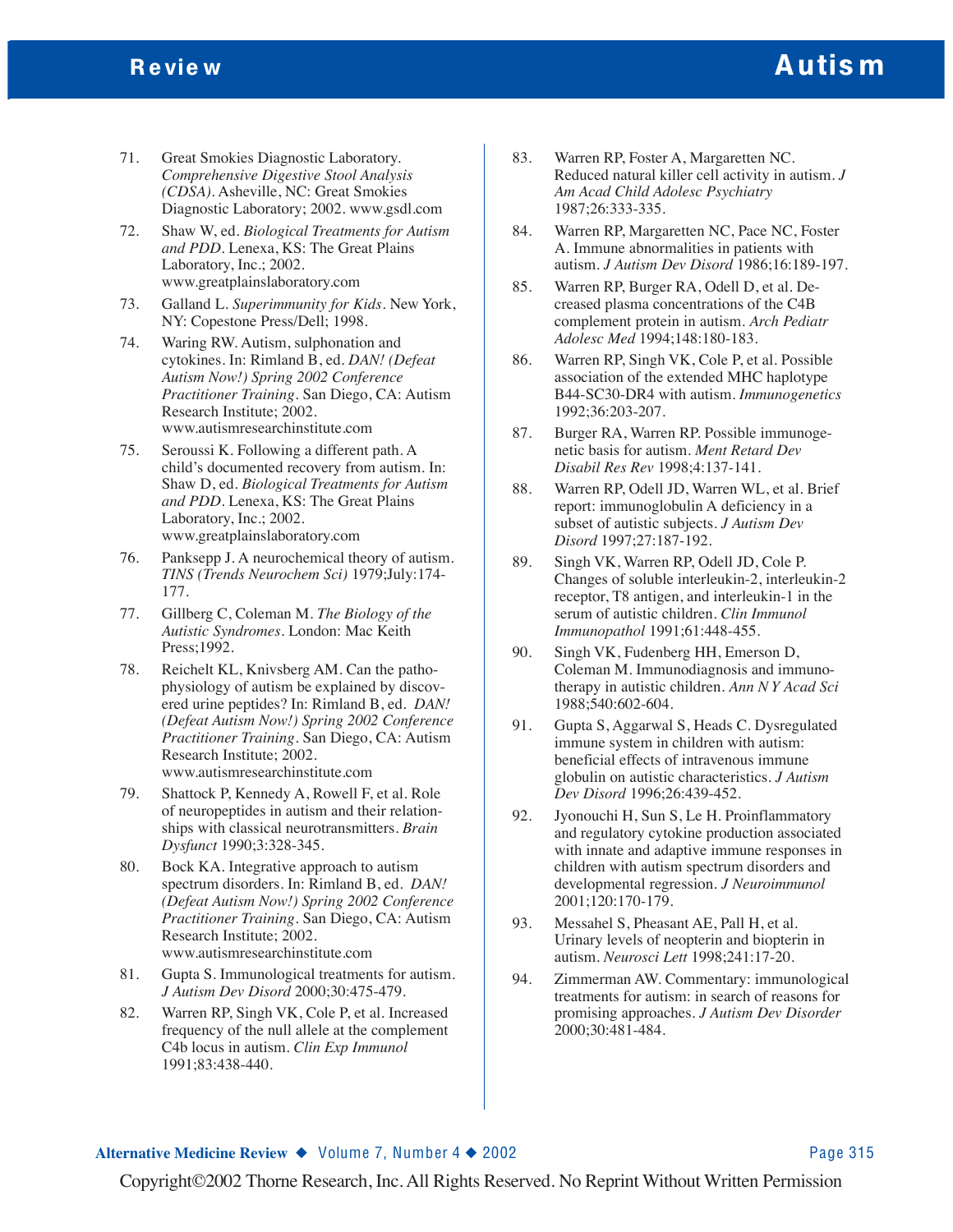# Autis m Review Autis many states with the contract of the contract of the contract of the contract of the contract of the contract of the contract of the contract of the contract of the contract of the contract of the cont

- 95. Bradstreet J, Kartzinel J. Biological interventions in the treatment of autism and PDD. In: Rimland B, ed. *DAN! (Defeat Autism Now!) Fall 2001 Conference*. San Diego, CA: Autism Research Institute; 2001. www.autismresearchinstitute.com
- 96. Hemex Laboratories. ISAC (Immune System Activation of Coagulation) Panel. Phoenix, CA: Hemex Laboratories; 2002. www.hemex.com
- 97. Ryser CA, MD. Personal communication. Kansas City, MO: Health Centers of America; 2002.
- 98. Duclos P, Ward BJ. Measles vaccines: a review of adverse events. *Drug Saf* 1998;19:435-454.
- 99. Shoenfeld Y, Aron-Maor A. Vaccination and autoimmunity – 'vaccinosis': a dangerous liaison? *J Autoimmun* 2000;14:1-10.
- 100. Wakefield AJ. Letter to the editor. *Lancet* 1998;351:908.
- 101. Kawashima H, Mori T, Kashiwagi Y, et al. Detection and sequencing of measles virus from peripheral mononuclear cells from patients with inflammatory bowel disease. *Dig Dis Sci* 2000;45:723-729.
- 102. Chen RT, DeStefano F, Pless R, et al. Challenges and controversies in immunization safety. *Infect Dis Clin North Am* 2001;15:21- 39.
- 103. Warkany J, Hubbard DH. Acrodynia and mercury. *J Pediatr* 1953;42:365-386.
- 104. Amin-Zaki L, Majeed MA, Elhassani SB, et al. Prenatal methylmercury poisoning. Clinical observations over five years. *Am J Dis Child* 1979;133:172-177.
- 105. O'Carroll RE, Masterson G, Dougall N, et al. The neuropsychiatric sequelae of mercury poisoning. The Mad Hatter's disease revisited. *Br J Psychiatry* 1995;167:95-98.
- 106. Clarkson TW. The toxicology of mercury. *Crit Rev Clin Lab Sci* 1997;34:369-403.
- 107. Bernard S, Enayati A, Redwood L, et al. Autism: a novel form of mercury poisoning. *Med Hypotheses* 2001;56:462-471.
- 108. Holmes A. Heavy metal toxicity in autistic spectrum disorders. Mercury. In: Rimland B, ed. *DAN! (Defeat Autism Now!) Fall 2001 Conference*. San Diego, CA: Autism Research Institute; 2001. www.autismresearchinstitute.com
- 109. Yokel RA, McNamara PJ. Aluminum toxicokinetics: an updated minireview. *J Pharmacol Toxicol* 2001;88:159-167.
- 110. Blaxill M, quoted in Holmes, A. Heavy metal toxicity in autistic spectrum disorders. Mercury. In: Rimland B, ed. *DAN! (Defeat Autism Now!) Fall 2001 Conference*. San Diego, CA: Autism Research Institute; 2001. www.autismresearchinstitute.com
- 111. Rimland B. 1. Institute of Medicine now says autism-mercury link "biologically plausible"; 2. Centers for Disease Control (CDC) kept evidence secret. San Diego, CA: Autism Research Institute, *Autism Res Review International*; 2001. www.autismresearchinstitute.com
- 112. Makani S, Gollapudi S, Yel L, et al. Biochemical and molecular basis of thimerosal-induced apoptosis in T cells. *Genes and Immunity* 2002; in press (August).
- 113. Grandjean P, Weihe P, White RF, Debes F. Cognitive performance of children prenatally exposed to "safe" levels of methylmercury. *Environ Res* 1998;77:165-172.
- 114. Rimland B. Controversies in the treatment of autistic children: vitamin and drug therapy. *J Child Neurol* 1988;3:S68-S72.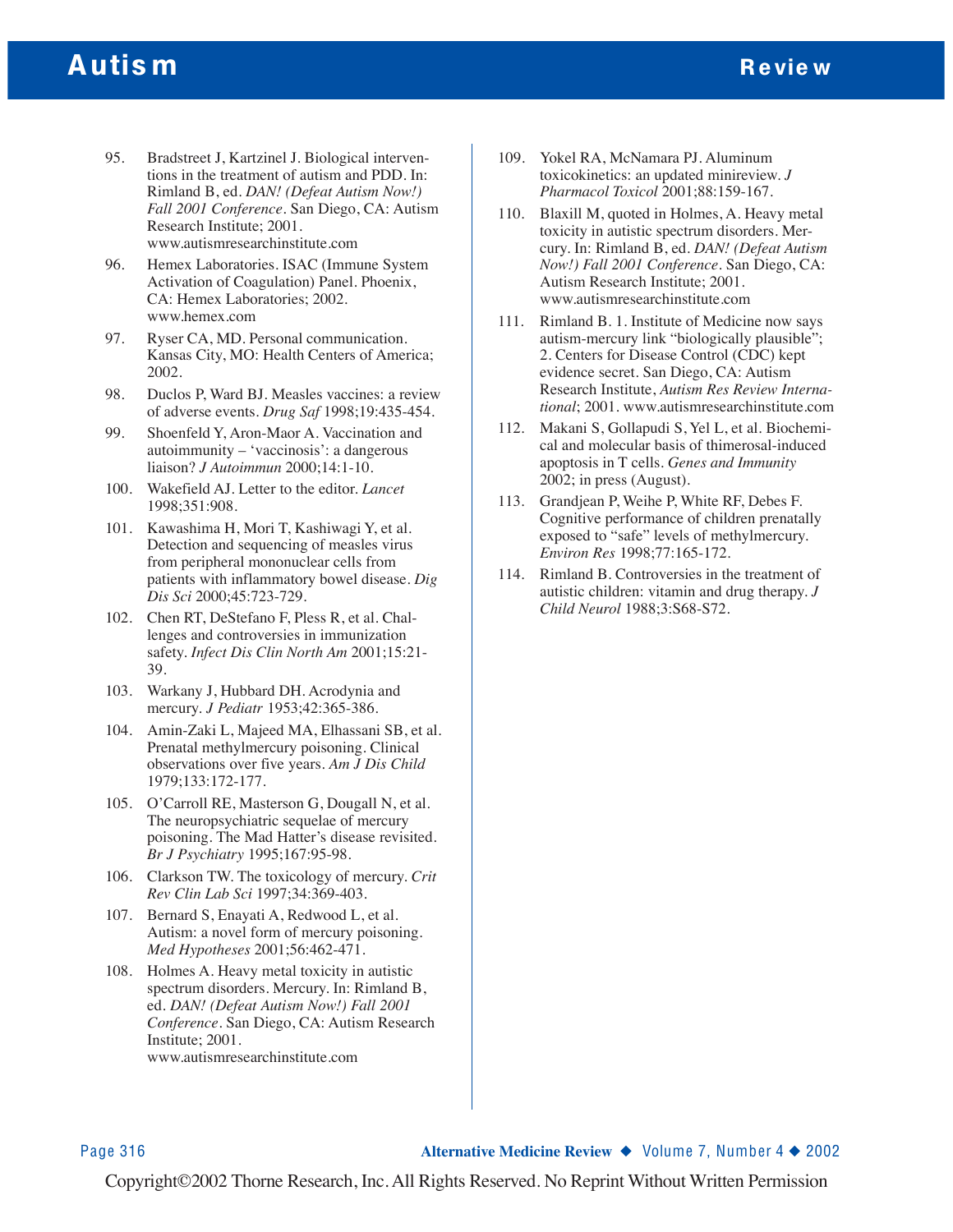# **Autism, An Extreme Challenge to Integrative Medicine. Part II: Medical Management**

**Parris M. Kidd, PhD**

#### **Abstract**

**Autism and allied autistic spectrum disorders (ASD) present myriad behavioral, clinical, and biochemical abnormalities. Parental participation, advanced testing protocols, and eclectic treatment strategies have driven progress toward cure. Behavioral modification and structured education are beneficial but insufficient. Dietary restrictions, including removal of milk and other casein dairy products, wheat and other gluten sources, sugar, chocolate, preservatives, and food coloring are beneficial and prerequisite to benefit from other interventions. Individualized IgG or IgE testing can identify other troublesome foods but not non-immune mediated food sensitivities. Gastrointestinal improvement rests on controlling Candida and other parasites, and using probiotic bacteria and nutrients to correct dysbiosis and decrease gut permeability. Detoxification of mercury and other heavy metals by DMSA/ DMPS chelation can have marked benefit. Documented sulfoxidation-sulfation inadequacies call for sulfur-sulfhydryl repletion and other liver p450 support. Many nutrient supplements are beneficial and well tolerated, including dimethylglycine (DMG) and a combination of pyridoxine (vitamin B6) and magnesium, both of which benefit roughly half of ASD cases. Vitamins A, B3, C, and folic acid; the minerals calcium and zinc; cod liver oil; and digestive enzymes, all offer benefit. Secretin, a triggering factor for digestion, is presently under investigation. Immune therapies (pentoxifyllin, intravenous immunoglobulin, transfer factor, and colostrum) benefit selected**

**cases. Long-chain omega-3 fatty acids offer great promise. Current pharmaceuticals fail to benefit the primary symptoms and can have marked adverse effects. Individualized, indepth clinical and laboratory assessments and integrative parent-physician-scientist cooperation are the keys to successful ASD management.**

**(***Altern Med Rev* **2002;7(6):472-499)**

#### **Introduction**

The first part of this two-part series documented myriad abnormalities typical of autism and autistic spectrum disorder  $(ASD)^1$ . Despite their bewildering array, most of these abnormalities are amenable to medical intervention.2 In part II of the series the medical management of autism is reviewed.

Conventional medicine has largely failed autistic individuals and their families. Autism went through a long period during which institutions hesitated and parents struggled to find any means to help their children. Some of these parents were scientists and physicians. They carefully observed their children and built cooperative networks to share experiences. They implemented various interventions such as diet, vitamins, behavioral modification, and specialized education. As a result, autism has emerged as a model of successful integrative medicine.

Page 472 **Alternative Medicine Review** ◆ Volume 7, Number 6 ◆ 2002

Parris Kidd, PhD – University of California, Berkeley, PhD in cell biology; contributing editor, *Alternative Medicine Review*; health educator; biomedical consultant to the dietary supplement industry. Correspondence address: 847 Elm Street, El Cerrito, CA 94530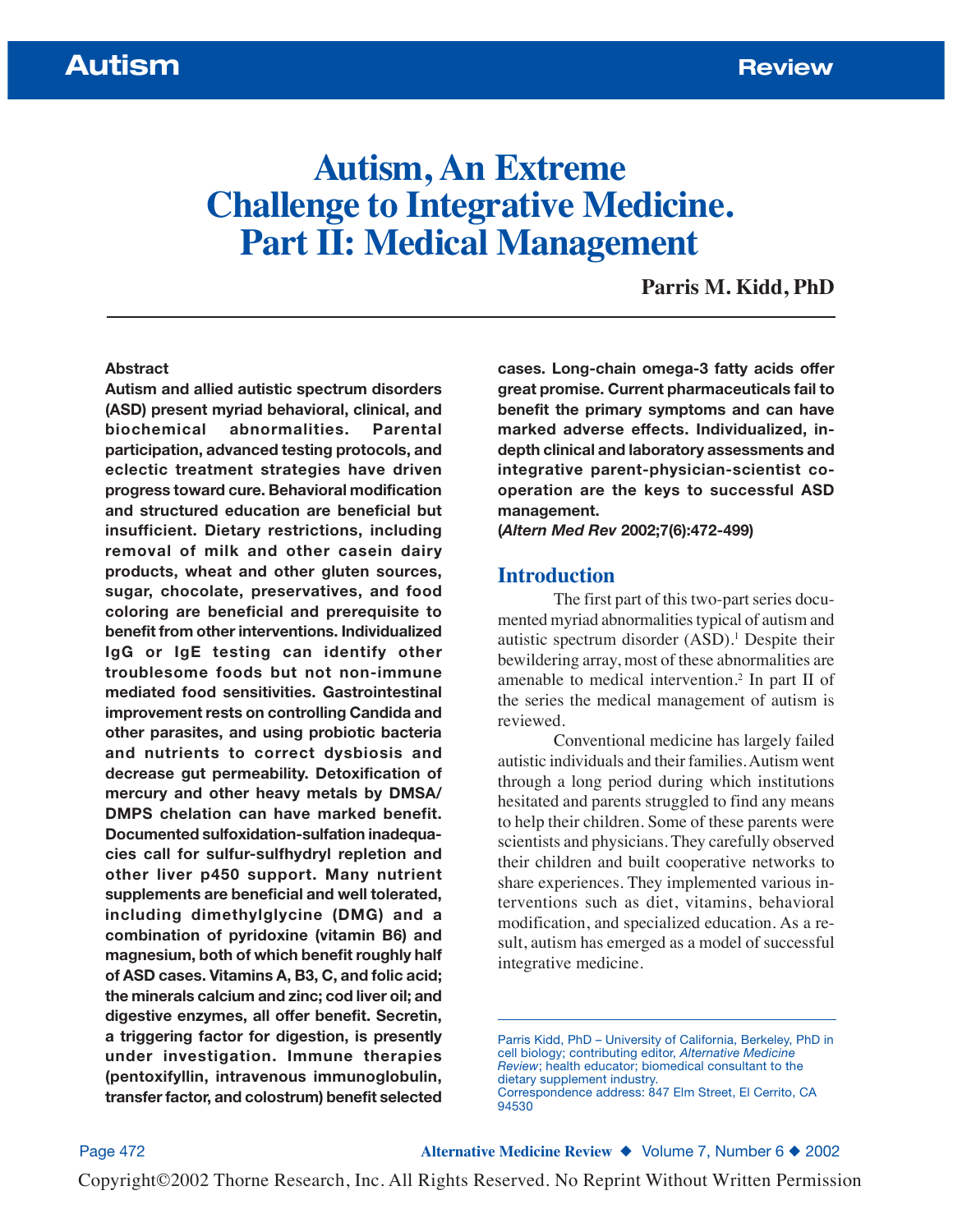Integrative autism management was first driven by the efforts of Rimland3 and the Autism Research Institute,<sup>4</sup> then by its offshoot DAN! (Defeat Autism Now! $)$ ,<sup>5</sup> a collaborative network founded in 1995 by Rimland and 29 other scientists, parents, and physicians – many additionally motivated by being parents of autistic individuals. DAN! has generated an extensive collection of conference reports, practitioner referral services, assessment tools, and intervention protocols with the objective of transforming the autistic child into a productive adult.<sup>5</sup> DAN! supports the current research consensus that autism is primarily organic in origin, while understanding that many of its features respond to psychological interventions.6 Brevity dic-

tates that behavioral interventions and special education not be reviewed herein, except to state their utility for the autistic child is well established.7

In part I of this review, $\frac{1}{1}$  it was documented that every ASD child has some combination of clinical and laboratory abnormalities (Table 1). Clinical improvement is difficult to achieve without individualized assessment of these abnormalities.1,2,6

# **Getting Started: Recruiting the Parent**

While complex medical assessments are in progress, a parent can do (or learn to do) many things to help the child. Parents can be pacesetters in helping the child become productive and happy, and can begin by keeping a day-to-day record of the child's life.

# *Table 1. Clinical and Laboratory Findings in Autism1*

Congenital: inborn errors of metabolism; prenatal susceptibilities; differing genetic load interacting with combinations of these factors

Biochemical peculiarities: impaired sulfoxidation capacity; multiple nutritional deficits

Central Nervous System (CNS): altered sensitivity to, and abnormal processing of, sensory and expressive information; neurotransmitter imbalances, sometimes with abnormal transmitters such as exorphin peptides

Gastrointestinal tract (GI): impaired digestion, bowel flora alterations, food intolerances, "leaky gut" – increased permeability to poorly digested food particles, peptides, microbial toxins, and other antigenic and metabolically active substances

Liver: impaired detoxification capacity, often with low cysteine, taurine, or glutathione levels

Immune system: abnormal hypersensitivity; abnormal antibody- and cell-mediated processes; pro-inflammatory cytokines; autoimmune antibody imbalance

> Many parents have learned the value of detailed record keeping. Sidney Baker, MD, advises, "Do not depend on medical professionals to keep a clear record. Doctors generally keep lousy records."2 He suggests organizing copies of lab results, consultation reports, and flow sheets of treatments and symptom progress. His published protocol provides blanks of a symptom flow sheet and a treatment list.2 The Autism Brain Tissue Program circulates a set of "Quick Tips" to parents for keeping track of medical records.<sup>8</sup> Suitably equipped, parents can be the physician's eyes and ears. Taking daily notes on the child's personal habits, diet, sleep patterns, and any changes, however miniscule, will help the physician more closely monitor the child's status. One essential early step is to change the child's diet.

#### Alternative Medicine Review ◆ Volume 7, Number 6 ◆ 2002 **Page 473** Page 473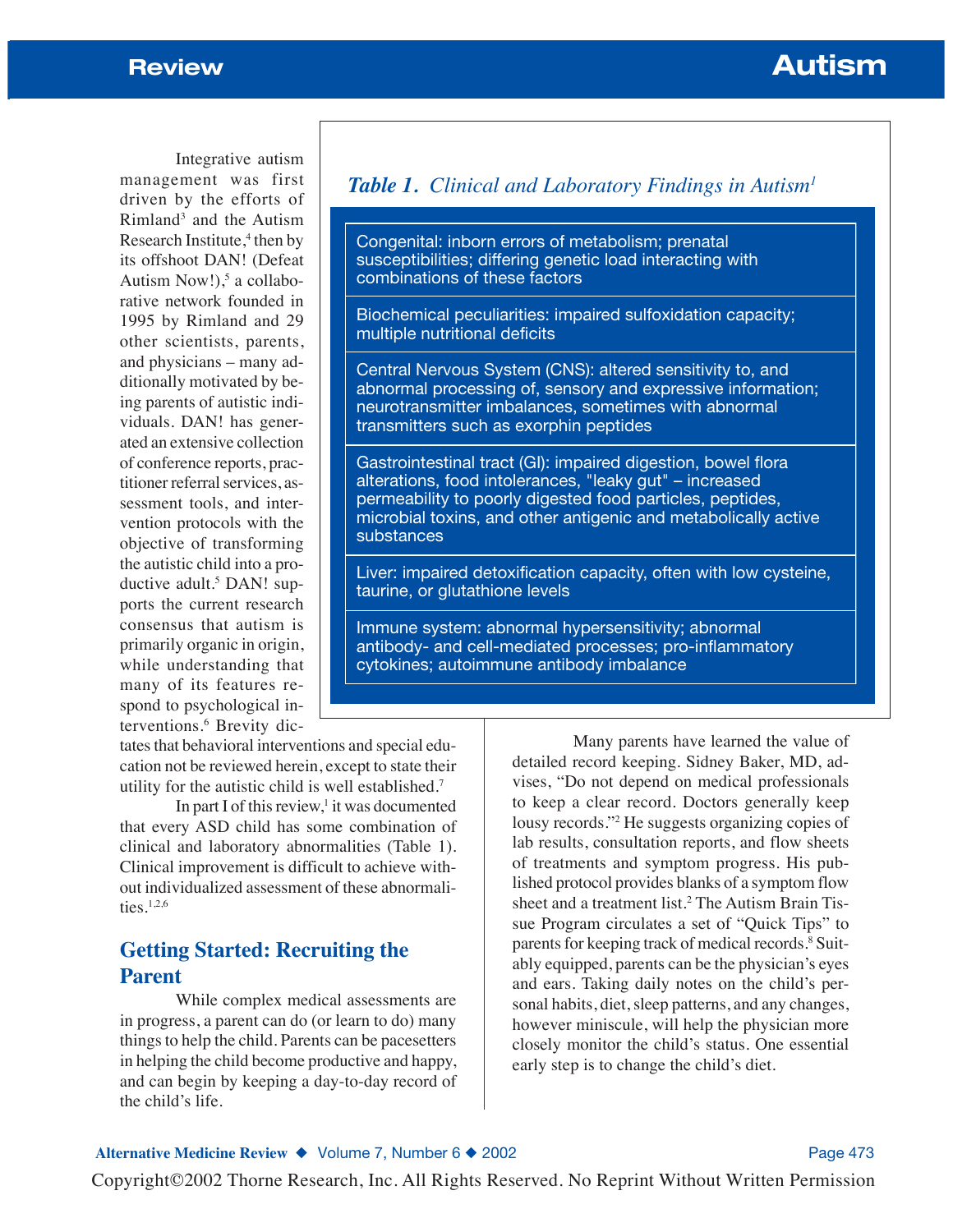### **Dietary Revision, the First Phase**

Among practitioners familiar with autism, there is strong consensus that modifying the diet and the gastrointestinal system sets the stage for the success of other treatments, and therefore should come first.<sup>2</sup> Parents have found that, by closely regulating their child's diet, they can observe improvement, and that when dietary constraints are relaxed, the child often worsens. The recognition in recent years of a gut-immune-system-brain axis of pathology further supports this priority.9

# *Food Additives, Colorings, Sweeteners, Preservatives*

Food additives can be a particular problem for autistic subjects. Although many of the worst offenders have been banned, others remain in the food supply. Two organizations, critical of irresponsible food additives, that publish useful information in this area are the Center for Science in the Public Interest<sup>10</sup> and the Feingold Associa $tion$ <sup>11</sup>

Artificial coloring agents can have carcinogenic or mutagenic effects. Simple sugars and artificial sweeteners have adverse behavioral effects in some children. Lab tests (urine organic acids<sup>6</sup>) reveal abnormal carbohydrate chemistry in most autistic children. Baker urges the parent to test the sugar-avoidance diet by tapering off slowly over three weeks (to avoid withdrawal symptoms), then reintroducing sugar for five days, watching the results.2Whether or not the child has a strong adverse reaction to sugar reintroduction, Baker advises sugar in the diet be decreased because it is food for many potentially harmful intestinal dwellers.

For ASD children unusually food sensitive, the Feingold Diet is likely to be highly ben $e$ ficial<sup>11</sup> by systematically excluding additives, colorings, salicylates, and preservatives. This and other more restrictive diets for integrative management of ADHD (attention deficit hyperactivity disorder) were previously reviewed.12 Baker has published a list of additives least likely to affect ASD subjects.2

# *Removing Casein and Gluten Foods from the Diet*

There is a great deal of evidence that foods containing casein or gluten contribute significantly to ASD and should be eliminated from the diet. In well-conducted studies, as many as 80 percent of ASD subjects improved following strict dietary exclusion of these proteins.<sup>13,14</sup> Implementation of a strict casein- and gluten-free (CFGF) diet almost always leads to symptomatic improvement, and lays the foundation for a diet that can markedly benefit the condition.

It has been suggested that the adverse brain effects associated with dietary casein and gluten are likely due to opioid-acting peptides (small amino acid polymers, also called exorphins) metabolically generated from these proteins.15 In their Sunderland Protocol for autism, Shattock and Whiteley note that clinical improvement often occurs on the CFGF diet even when laboratory tests fail to detect such peptides in the urine.14 They suggest autistic subjects could be biochemically processing casein and/or gluten into other bioactive derivatives not being detected; or, while urinary levels measure normal, the quantities reaching the CNS could be high, perhaps due to abnormal permeability of the blood-brain barrier. Yet another possibility they suggest is children subjected to oxygen deprivation or other perinatal brain insults may have heightened vulnerability to even "normal" levels of the offending peptides.

Reichelt et al studied 15 ASD subjects (5 girls and 10 boys, age 3-17 years) for one year after implementing casein and gluten restriction.<sup>16</sup> They reported that 13 of 15 showed some degree of behavioral improvement and none got worse, as judged from parent-teacher consensus. Seizure activity was decreased in 3 of 4 subjects; gross motor behavior improved in 13 of 15; social contact increased in 10 of 15; eye contact improved in 9 of 15; ritualistic behavior decreased in 8 of 11; language improved in 10 of 13; and sleep patterns normalized in 9 of 11. These investigators concluded that incomplete digestion of casein or gluten-gliadin by digestive peptidase enzymes could be a biochemical cause of autistic syndromes.

Page 474 **Alternative Medicine Review** ◆ Volume 7, Number 6 ◆ 2002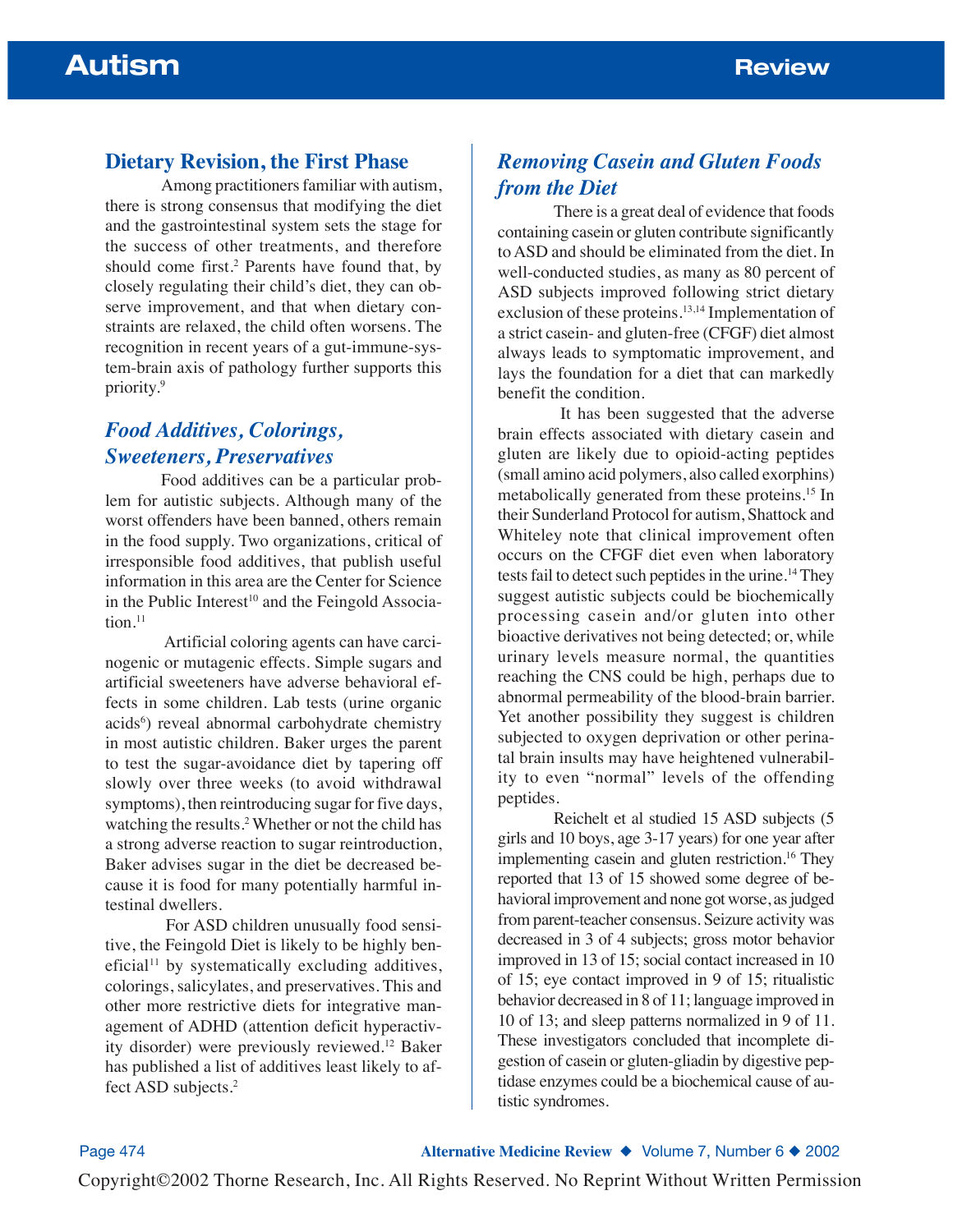Since abrupt simultaneous removal of casein and gluten from the diet can cause withdrawal symptoms, a two-step phased withdrawal is appropriate. The first phase is removal of casein via removal of milk and other dairy products. From a 1995 trial, Lucarelli et al reported 66 percent of subjects showed benefits from this intervention.<sup>17</sup> Benefits can manifest quickly – usually within 2- 3 days in young children or 10-14 days in adults. However, a much longer period is required for casein to be fully cleared from the body.

Shattock and Whiteley documented the known metabolic dangers to children from consuming cow's milk.<sup>14</sup> Milk consumption is linked to increased autism incidence among the immigrant population in Sweden as compared to the indigenous population.18 Some children are clearly addicted to cow's milk and will drink large quantities. Symptoms linked to casein intake include projectile vomiting; eczema, particularly behind the knees and in the crook of the elbow; white bumps under the skin; ear discharges and infections; constipation, cramps, and/or diarrhea; and respiratory disorders resembling asthma. Shattock and Whiteley report that casein withdrawal symptoms can be severe, especially in young children.<sup>14</sup>

Some higher-functioning ASD children voluntarily cease casein intake, apparently sensing it is not good for them. Gluten products, on the other hand, stir strong cravings and children are less likely to refuse them.19 Gluten exclusion requires the removal of several common cereals from the diet, wheat, barley, rye, and oats, in particular; but many other foods contain hidden gluten.19-21 The elimination process usually takes a minimum of 3-4 weeks, and a trial period of three months is appropriate. The urinary gluten profile persists for much longer than does the casein profile, and correspondingly the withdrawal effects are usually milder in severity than casein's, but typically more prolonged.

Full clearance of dietary casein-gluten symptoms is a long-term process. Withdrawal can be evident for three months or longer.<sup>16</sup> Whiteley's group<sup>19</sup> found a mere 26-percent reduction in urinary levels of gluten after a five-month exclusion diet. In some cases dramatic improvement

emerged a full 7-9 months after initiating the diet, but maximal improvement can require up to two years of rigid dietary exclusion. Shattock and Whiteley advise against adding these foods back into the diet, since severe opioid symptoms could result.14

### *Sensitivities to Other Foods*

Whereas children with neurodevelopmental disorders frequently have sensitivities to common foods, ASD children seemingly have extreme sensitivity to a wide range of foods. These sensitivities may contribute to the perceptual and processing difficulties that typify autism, yet are difficult to objectify. The classic allergy symptoms such as stuffiness, eczema, wheezing, and itching may be absent, yet cognition and behavior remain affected.2

Once the main sources of food intolerance – casein, gluten, and gliadin – are removed from the diet, other foods may emerge as sources of symptoms. Parents, particularly those who keep food diaries, can often associate the child's consumption of a particular food with deterioration in behavior, sleep patterns, or performance. Beef, pork, rice, and potatoes are only occasionally implicated; whereas, foods that consistently cause problems are eggs, tomatoes, eggplant, avocados, red peppers, soy, and corn. Seroussi<sup>21</sup> described how corn was revealed as a problem food only after strict removal of gluten and casein from the diet. If a particular food is suspected, it should be removed from the diet for a trial period of at least three weeks and any improvements noted. On being reintroduced into the diet, it will likely trigger an exacerbation of symptoms.

Even immune-mediated food allergy diagnosis can be challenging.6 Hospital-based laboratories often test for food allergy by measuring antibody levels, in particular IgE antibodies. But the food allergies seen in autism usually are not of the IgE-mediated, immediate hypersensitivity type that typically feature hives or sudden symptom onset. Rather, they tend to take hours or days to develop and often require cumulative exposure to the offending food. This suggests the allergy is mediated mainly by IgG rather than IgE antibodies.

Alternative Medicine Review ◆ Volume 7, Number 6 ◆ 2002 **Page 475**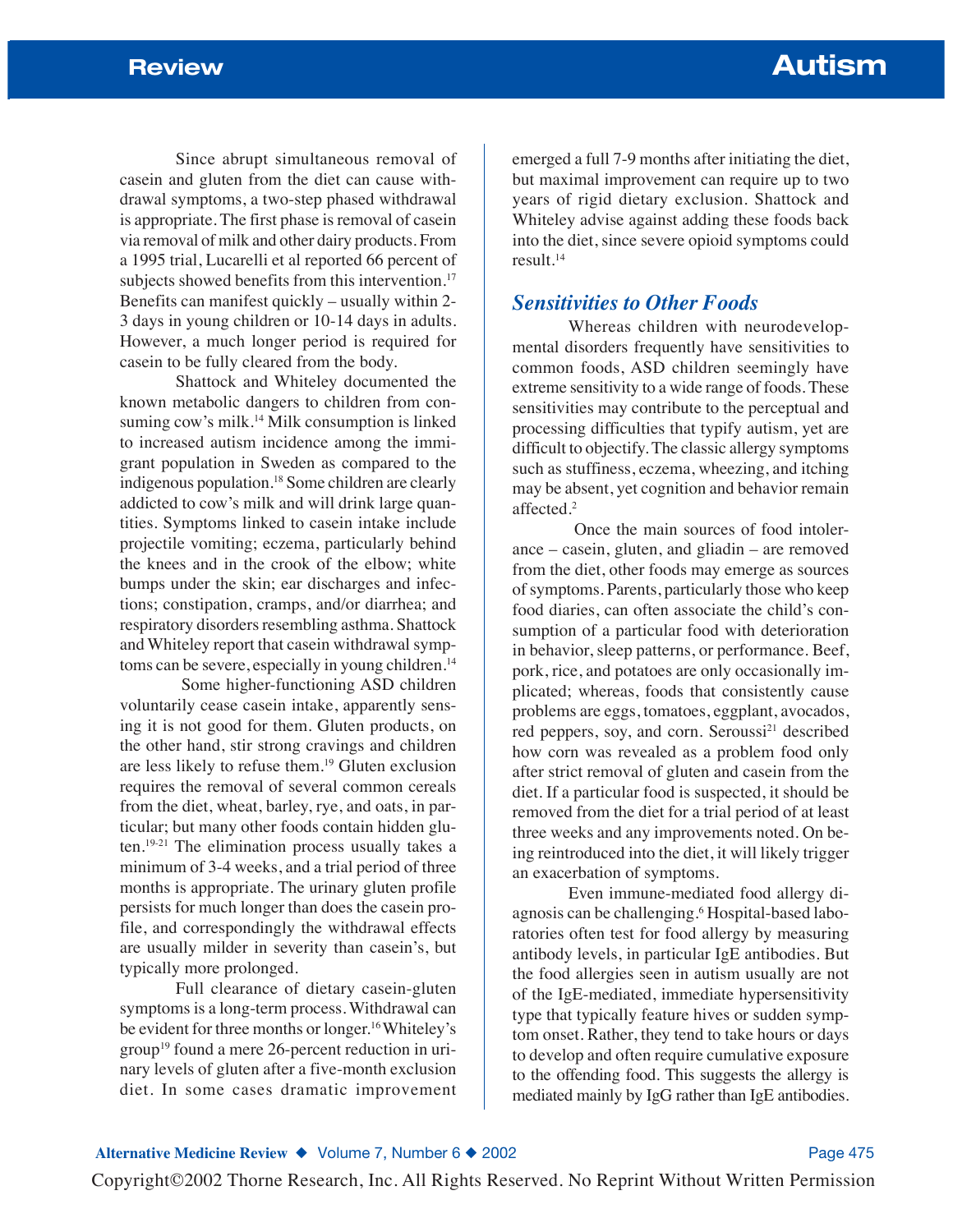Baker and Pangborn conducted two double-blind, placebo-diet controlled studies using IgG-ELISA (Enzyme-Linked Immunosorbent Assay) testing by reliable laboratories. Both trials demonstrated significantly better symptom reduction in subjects avoiding IgG-reactive foods versus IgG-nonreactive foods.<sup>2,6</sup>

Food intolerances and sensitivities – a wide spectrum of reactions to foods or food constituents, sometimes highly nonspecific and not necessarily immune-mediated – are sometimes erroneously equated with food allergies, which by definition are immune mediated. While screening for serum antibodies can be a useful means to screen for suspected food allergens, it is unlikely to detect the full range of food sensitivities. For example, in the study mentioned above, Reichelt and collaborators<sup>16</sup> examined 15 ASD subjects for serum antibodies to dietary proteins by ELISA (IgA and IgG) and for abnormal protein-peptide complexes in the urine. Just one-third of the subjects (5 of 15) scored abnormally high at baseline for antibodies to casein, gluten, or gliadin. They implemented dietary restriction of casein and gluten foods, and after six months urinary levels of protein-peptide complexes were down in every subject. After one year, 13 of 15 subjects were improved in at least some of 14 symptom categories. Although not double-blind, this study supports two other studies on casein and gluten restriction in which up to 80 percent of subjects improved.13,14

While food allergy testing is confined to immune-mediated mechanisms, and can miss a much broader spectrum of food intolerances and other sensitivities, the basic approach to food allergy management closely resembles that for food intolerance; i.e., eliminate the food from the diet as completely and as early in life as possible. Thus, for the treating clinician, systematic dietary elimination of suspect foods is likely to have more clinical value than painstaking laboratory assessments for food allergy.

Perhaps due to wide-ranging difficulties with foods, children with autism are typically "picky" eaters who will often accept only a restricted range of foods. Further dietary restrictions

and removal of staple elements of the diet are likely to result in reduced intakes of vitamins, minerals, and other essential nutrients. Therefore, a nutrient supplementation regimen is always appropriate.

# **Nutrients Most Likely to Benefit Autism**

A variety of nutrients have been reported as deficient or imbalanced in autistic children, with wide variability from child to child. Relatively little controlled research has been conducted on the benefits of dietary supplementation for the disorder. However, since 1967, the Autism Research Institute (ARI) has collected and periodically publishes semi-quantitative ratings of various nutrients.22

The ARI developed the Treatment Effectiveness Survey questionnaire and provides them to parents, asking for a rating of each nutrient, drug, dietary modification, or other biomedical intervention. These are now available online.<sup>23</sup> Parents are asked to score "made better," "made worse," or "no effect." Periodically the ratings are tabulated, and a "Better:Worse" ratio (B:W ratio) derived for the number of children parents judged got better versus worse. The cumulative nutrient data from 21,500 parents were summarized in April 2002.<sup>24</sup> This section covers those nutrients that, from clinical trials and/or the ARI's B:W ratios, seem to offer the best benefit:risk ratio.

# *Multiple Vitamin-Mineral Supplements*

Individuals with autism typically have poor nutritional status. They often have poor digestion (approximately 25 percent have chronic diarrhea; 25 percent have constipation).<sup>25</sup> Many have intestinal inflammatory conditions that limit nutrient absorption.26 Often beneficial bacteria in the intestines are depleted, so fewer vitamins are produced by these friendly symbionts (vitamin B12, biotin, and vitamin K, in particular).<sup>1</sup> Rimland asserts that adults and half of ASD children benefit from multivitamin supplementation.<sup>22</sup>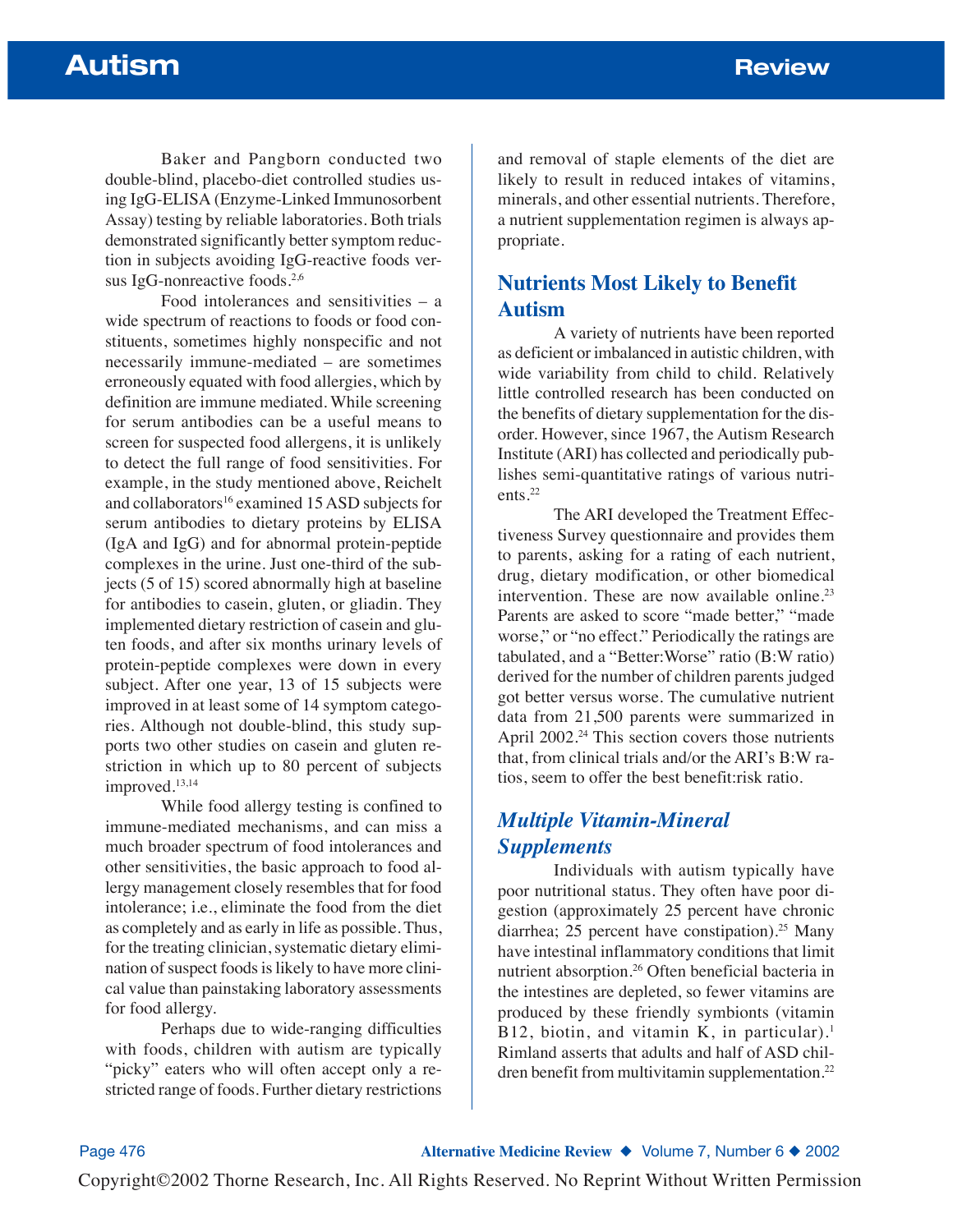In 2000, Vogelaar reported on the nutrient status of 20 autistic children.27 Over 50 percent of subjects had low levels of vitamins A, B1, B3, and B5, and biotin; minerals selenium, zinc, and magnesium; essential amino acids; and two essential fatty acids (omega-3 eicosapentaenoic acid (EPA) and the omega-6 dihomogammalinolenic acid (DGLA)). Other clinicians report frequent deficiencies of vitamins B6 and B12 and folate. In 2002, Adams reported on a double-blind, placebo-controlled trial supplementing a multivitamin-mineral complex to 16 autistic children for three months.25 Blood levels of vitamins B6 and C were significantly increased, and sleep and bowel patterns (parents' scores) were significantly improved. Multivitamin-mineral supplements for ASD children should not be supplemented with copper because it is one mineral they often have in excess.<sup>28</sup>

### *Vitamin B6 and Magnesium*

Vitamin B6, in its active form of pyridoxal-5-phosphate (P5P), is an essential cofactor for a majority of metabolic pathways of neurotransmitters, including serotonin, gammaamino-butyric acid (GABA), dopamine, epinephrine, and norepinephrine. Magnesium is an essential macromineral required for a wide range of enzyme-catalyzed metabolic pathways. Rimland recently reviewed 18 autism studies conducted with vitamin B6, especially in combination with magnesium,22 and concluded that all provided positive results with no significant adverse effects. While no cures of autism by vitamin B6 are known, many cases of remarkable improvement have been documented.

A 1988 paper by Rimland provided an indepth review of the history of vitamin B6 for autism.<sup>29</sup> In 1966, Heeley and Roberts reported vitamin B6 corrected abnormal tryptophan metabolism in 11 of 19 autistic children.<sup>30</sup> In 1968, Bonisch (cited in Rimland, 1988<sup>29</sup>) reported vitamin B6 (100-600 mg per day) improved behavior in 12 of 16 autistic children. According to Rimland, three of Bonisch's subjects spoke for the first time while participating in this open trial.

After conducting an exploratory, non-controlled study in the early 1970s,<sup>31</sup> in 1978 Rimland published the findings from a small double-blind trial that involved 15 children with autistic symptoms.32 In this trial only half the children involved qualified as ASD by current criteria.32 In this crossover trial, each child received vitamin B6 at a dose of 2.5-25.1 mg/kg body weight/day (75-800 mg per day) or a placebo. Following a complex, fivephase protocol, each child continued taking whatever vitamins, minerals, or drugs they had been receiving prior to the study and the duration of B6 dosing was individualized. Rimland stated they also received "several hundred" mg per day of magnesium and a B-complex vitamin to guard against overdosing with B6.22 Statistically significant benefits emerged from this trial, including better eye contact, less self-stimulatory behavior, more interest in surroundings, fewer tantrums, and better speech.32 Rimland began to suspect for many children autistic symptomatology might be a type of vitamin B6 dependency syndrome.29

Following these promising findings, LeLord and colleagues were persuaded to further the research on vitamin B6 and magnesium for autism.29 By 1981, after completing a number of studies, these researchers concluded vitamin B6 used with magnesium was a breakthrough autism intervention for about half the cases they studied.33,34 Urinary homovanillic acid (HVA) levels fell, an indication of improved metabolism of dopamine; and average evoked potentials (AEP), a measure of sensory processing ability, also were improved.<sup>34</sup>

Rimland recently reviewed 18 studies on high-dose vitamin B6 for autism, $22$  with positive outcomes. Eleven were double-blind, placebocontrolled trials. One small study with negative outcome was criticized by Rimland for "obvious bias."35,36 Conducted by Findling et al, its sample size was 10 children.<sup>35</sup> Its design was double-blind, and included a crossover but no washout period was allowed between the B6 and placebo phases. Rimland36 pointed out that the full outcome data were not provided. The authors admitted this study could not rule out benefit for vitamin B6 and magnesium in autism.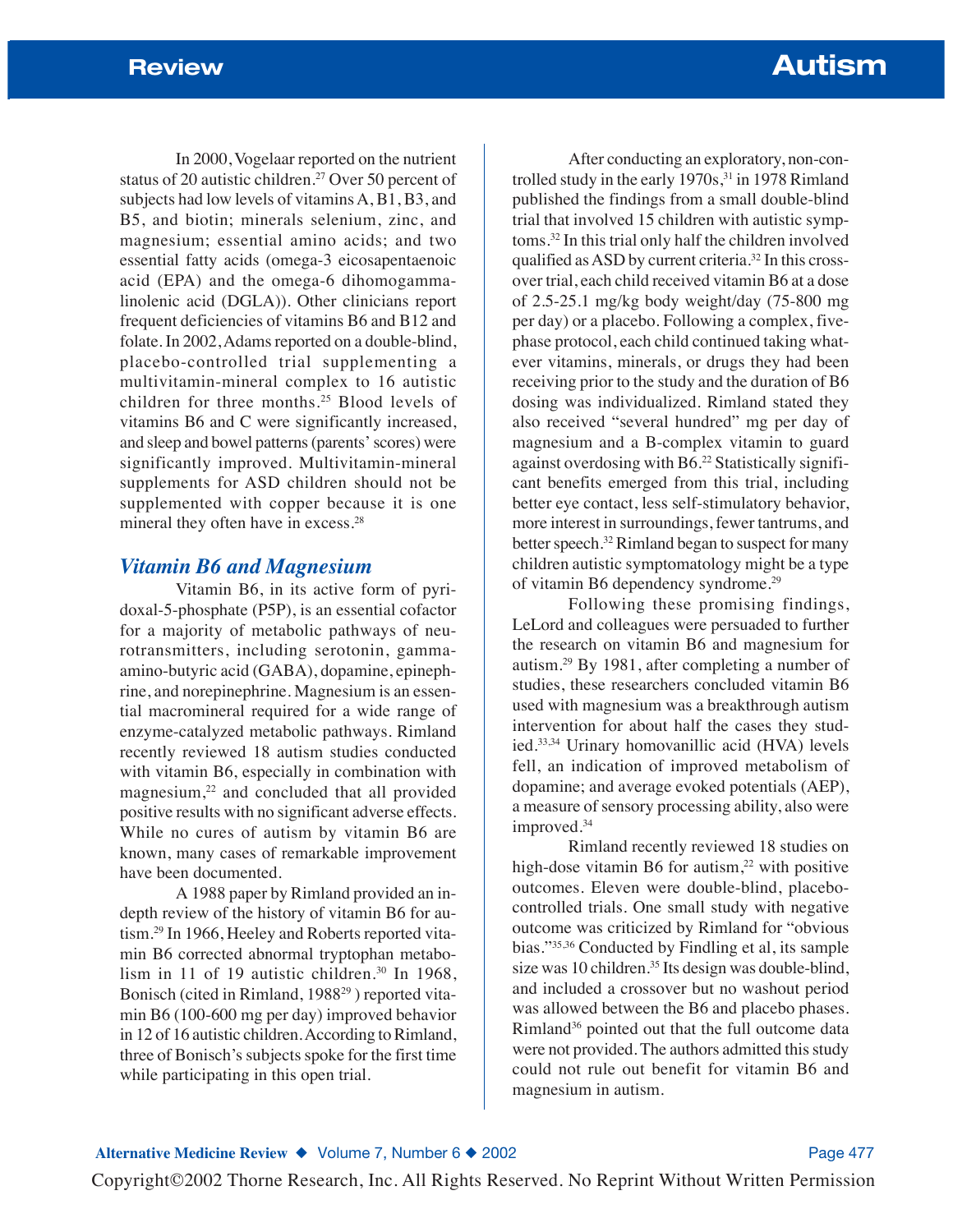Taken together, the studies seem to establish that vitamin B6 can benefit as much as half of children and adults with autism, and that its efficacy and safety are improved when combined with magnesium. None of these studies reported any significant adverse effects, even though the vitamin B6 doses ranged as high as 1,000 mg per day. Rimland emphasized that thousands of autistic people have been taking large daily doses of vitamin B6 (as much as 1,000 mg) for decades without experiencing problems. One publication reported on seven cases of peripheral neuropathy from daily intakes of more than 2,000 mg vitamin B6.37 These patients were not taking magnesium or other B vitamins, as usually recommended when taking large vitamin B6 doses; nor were they taking the active form – P5P – that has not been associated with toxicity. In a later study, doses of 30 mg/kg/day of B6 as pyridoxine hydrochloride (equivalent to as much as 2,100 mg for a 70 kg adult) were administered with 10 mg/kg/day of magnesium lactate to 11 autistic children for eight weeks; behavior significantly improved and no adverse effects were evident.<sup>38</sup> The latest ARI parent ratings in  $2002<sup>24</sup>$  reported a B:W ratio for vitamin B6 used alone of 4.1:1, for magnesium alone 5.2:1, and for the combination of vitamin B6 plus magnesium, 11:1.

Cases of hereditary impairment of pyridoxine metabolism have been described, sometimes manifesting as seizure disorder and autism symptomatology.39 Conversion of vitamin B6 to its active form P5P by the liver can be compromised in some autistic children. For these cases P5P supplementation may work more effectively, although hyperactivity is a possible adverse effect.40 An intake threshold for achieving benefit may be approximately 200 mg vitamin B6 (as pyridoxine) and 100 mg magnesium per day for the 70 kg individual. $41$  In any case, the cumulative results from the double-blind trials and numerous other studies and case history reports are consistent with impressive efficacy of the combination of vitamin B6 and magnesium for autism, superior to either nutrient alone.38,42-44

# *Dimethylglycine*

Dimethylglycine (DMG) is an orthomolecule present in small amounts in foods, and is an important methyl donor with antioxidant character. Early feedback from parents promoted interest in DMG for autism; however, to date only three small autism studies with DMG are available.

Kun administered DMG to 39 autistic children (age  $3-7$  years) for three months;<sup>22</sup> benefits were reported for 31 (80%). Kern and collaborators conducted a four-week, double-blind, placebo-controlled trial on 37 children age 3-11 years.45 Both the DMG and placebo groups improved but with no significant difference between the two groups. The short period of this trial may have been insufficient for the full DMG benefits to emerge. Similarly, Bolman and Richmond<sup>46</sup> conducted a small, double-blind, short-term trial with low-dose DMG (125-375 mg/day) and found no significant results. The parent B:W ratio for DMG is currently 5.9:1, from 4,547 questionnaires.24

The nutrient TMG (trimethylglycine; betaine) has a third methyl group, and some experts believe it could prove more clinically effective than DMG. To date the B:W ratio is less favorable for TMG, at 3.1:1 (182 questionnaires). It may be that DMG does more for the autistic subject than merely supporting methylation. Both these nutrients may best be taken earlier in the day to avoid the rare possibility of interference with sleep.

Rimland recommends children be started on DMG at a low intake (60 mg per day with breakfast), then titrated up to 500 mg per day. DMG usually begins to show benefit after 1-4 weeks and, in an occasional case, has had dramatic results within the first 24 hours. Although speech is the most consistent benefit, behavior might also improve. Seizures have been ameliorated by DMG, an important benefit since an estimated onethird of ASD subjects have seizures by adulthood.<sup>47</sup> Occasionally an ASD child will experience transient hyperactivity; administering folic acid and vitamin B12 with DMG lessens the likelihood of this effect.<sup>48</sup>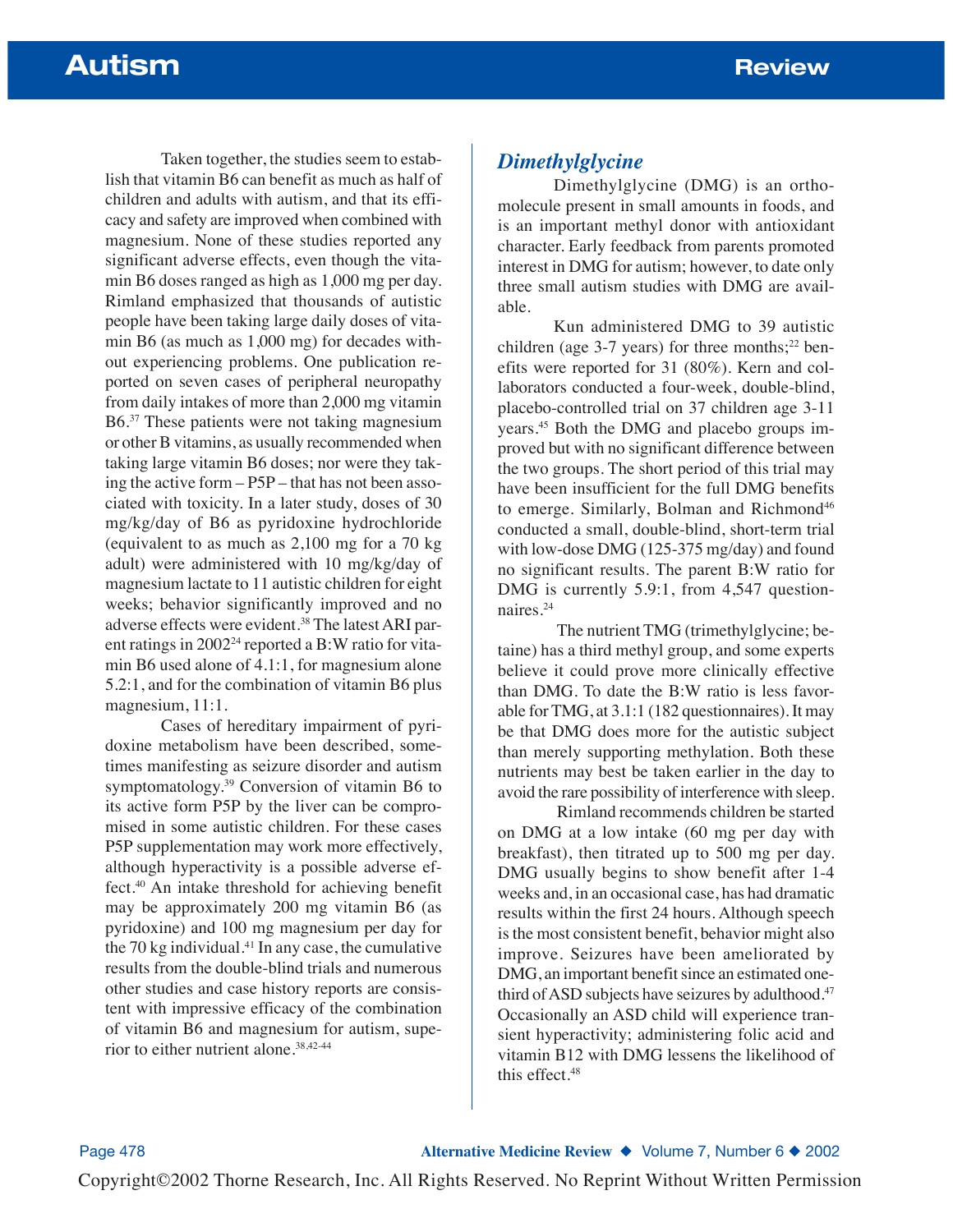### *Folic Acid*

Folic acid is essential to numerous metabolic pathways. Its current B:W ratio is 11:1, from 1,100 questionnaires. Several researchers report folic acid has favorable effects on patients with autism associated with fragile X syndrome. LeJeune pioneered folic acid treatment of fragile  $X$  and, according to Rimland,<sup>29</sup> obtained favorable results on several non-fragile X autistic children by giving relatively large doses of folic acid (0.5- 0.7 mg/kg/day).

### *Calcium*

Bradstreet and Kartzinel report calcium and magnesium deficiency is common in autistic children.14 Landgrebe and Landgrebe found 22 percent of an autistic children sample had low 24 hour urinary calcium excretion.<sup>49</sup> ARI parents gave calcium a B:W ratio of 14:1 (988 questionnaires).

### *Vitamin B3 (Niacin/Niacinamide)*

As with vitamin B6 and folic acid, this vitamin supports numerous pathways that sustain and renew the body's tissues. The current B:W ratio is 9:1.

## *Vitamin C*

Vitamin C has a reputation for its involvement in a plethora of metabolic, antioxidant, and bio-synthetic pathways, and as a cofactor for certain enzymes necessary for neurotransmitter synthesis. In a double-blind trial for 30 weeks, vitamin C (8 g/70 kg body weight/day) improved total symptom severity and sensory motor scores.<sup>50</sup> Its current parent B:W ratio is an excellent 16:1, from 1,306 questionnaires.

### *Zinc*

Among its many functions, zinc is needed for the development and maintenance of the brain, adrenal glands, GI tract, and immune system. Serotonin synthesis relies on zinc-activated enzymes; and zinc is also essential for antioxidant enzyme activity and other proteins important for growth and homeostasis. Breeding experiments with rodents indicate a zinc deficiency in the mother can

be passed on to the offspring and negatively influence immunity and brain development.<sup>51</sup> Zinc currently has a very favorable B:W ratio, 17:1 from 835 questionnaires.

Zinc operates in a relationship with copper, i.e., when zinc levels go down, copper levels often go up. Bradstreet and Kartzinel assert zinc is deficient in 90 percent of ASD cases and copper in excess in 90 percent of cases.<sup>14</sup> Walsh analyzed copper and zinc in the blood of 318 ASD subjects and reported finding abnormally elevated copper: zinc ratios in 85 percent.<sup>52</sup> A smaller sampling of 22 subjects had 100-percent incidence of abnormally high, unbuffered copper (unbound to ceruloplasmin proteins) – about four times normal. Walsh's findings corroborate recommendations by Adams<sup>25</sup> and others that autistics should exclude copper from their multiple vitamins.

## *Essential Fatty Acids*

Essential fatty acids (EFAs) function as homeostatic constituents of cell membranes, helping to relay signal information from outside the cell to the cell interior and are precursors to eicosanoids that influence other cells, similar to hormones. The longer-chain, 20- and 22-carbon species are crucially important for prenatal and postnatal brain development.53

Biologically, the 18-carbon EFAs linoleic acid (omega-6) and alpha-linolenic acid (omega-3) qualify as vitamins since deficiency states are known. Some adults can generate the longer-chain EFA from the shorter-chain fatty acids, but infants are highly limited in this capacity.<sup>54</sup> Significantly, the C22:6 omega-3 (docosahexaenoic acid, DHA) and the C20:4 omega-6 (arachidonic acid, AA) occur in ample quantities in breast milk (around 4:1 omega-6 to omega-3). This confirms a major role for EFAs in postnatal development.

Essential fatty acids, particularly the omega-3s, are deficient in other neurodevelopmental disorders, including ADHD, dyslexia, and dyspraxia. These conditions have a striking degree of symptomatic, familial, etiopathological, and other biological overlap with the autistic spectrum.<sup>55</sup> Recently, in a unique workshop held at Inverness, Scotland, it was proposed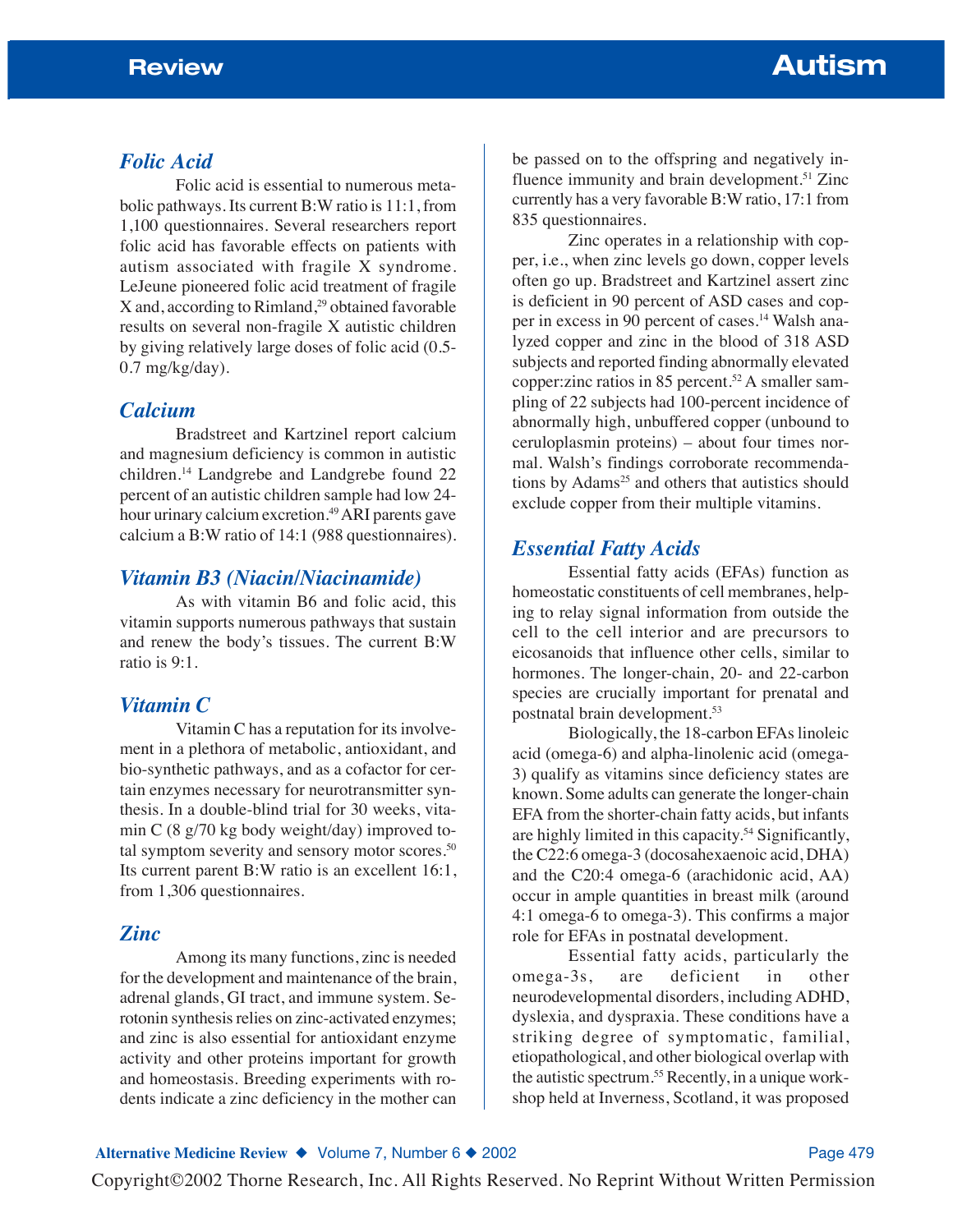that abnormalities of fatty acid and phospholipid metabolism could help account for many features common to these conditions and to other neuropsychiatric disorders such as schizophrenia, bipolar disorder, and depression.<sup>56</sup>

Studies on EFA deficiency in autism are few, but with consistent results. Bradstreet and Kartzinel found omega-3 fatty acids are deficient in nearly 100 percent of ASD cases.<sup>14</sup> Vancassel and collaborators reported DHA 23-percent reduced, total omega-3s 20-percent reduced, and omega-6s unchanged in plasma phospholipids.<sup>57</sup> Hardy and Hardy studied 50 children with the more inclusive diagnosis Pervasive Developmental Disorder (PDD), and reported almost 90 percent omega-3 deficient via red cell analysis.<sup>58</sup>

Controlled trials testing EFAs for their role in autism are clearly overdue. Stoll has outlined a research agenda that might be appropriate.<sup>59</sup> Still, physicians report autistic patients benefit from omega-3 supplementation. Fatty acid supplements (nature unspecified) currently have a B:W ratio of 12:1. Megson reported cod liver oil (CLO), rich in omega-3 EFAs and vitamins A and D, provided substantial benefit for autism. $60$ 

### *Vitamin A*

Vitamin A is especially important for cell growth and differentiation, especially in epithelial tissues of the gut, brain, and elsewhere. Megson reported on 60 children to whom natural vitamin A from CLO was administered for three months or longer.<sup>60</sup> Some cases exhibited marked improvement within days; core autism symptoms, such as language, eye contact, ability to socialize, and sleep patterns, were consistently improved. Megson noted that the natural vitamin A found in CLO is mostly in the "trans" form but about 12 percent is in the "cis" configuration, which is entirely lacking in synthetic vitamin A. Megson hypothesizes the cis-vitamin A of CLO is unblocking central retinoid receptors in the brain and Galpha signal transduction proteins to which they are attached.

Although cod liver oil is unlikely to provide a sufficiently high content of omega-3 fatty acids to correct the extent of deficiency extant in

developmentally impaired children, and the possibility of vitamin A toxicity limits its upper dosing level, it still has good clinical value. It is important to avoid CLO contaminated with mercury and other heavy metals. The B:W ratio for CLO is 14:1, and for vitamin A (probably mostly the synthetic form)  $22:1.^{24}$  To the extent that the parent feedback ratings have meaning, a comparison of these specific ratios might cast doubt on the importance of natural as opposed to synthetic vitamin A.

# *Other Nutrients with Possible Autism Benefit*

Bradstreet and Kartzinel claim poor diet results in vitamin, antioxidant, and fiber deficiencies in close to 100 percent of children with autism.14 Supplementation with vitamins as well as conditionally-essential nutrients such as taurine, coenzyme Q10, and carnitine may provide benefit.

Carnitine is an amino acid indispensable for energy generation. Although it is produced in the body, it may require supplementation. Valproate, a drug prescribed for seizures, is known to deplete carnitine.<sup>61</sup> In one open-label study carnitine benefited patients with Rett Syndrome, a developmental disorder that shares features with autism.62 Constipation and self-abuse decreased while mood improved. A small, double-blind trial with 35 Rett Syndrome patients demonstrated clear improvement in well-being.<sup>63</sup>

The pterin substances, biopterin and its precursor neopterin, are nutrient orthomolecules found naturally in body fluids, including urine. During periods of immune activation (as with autoimmune exacerbation) their levels in urine are increased. $64$  Biopterin, in its reduced form  $(5,6,7,8$ tetrahydrobiopterin, R-BH4), is a limiting factor for the biosyntheses of dopamine, epinephrine, and serotonin. Autistic children, particularly those six years or younger, can have relatively low R-BH4 in their cerebrospinal fluid (CSF) and abnormally high urine R-BH4, indicating increased loss from the body. Also, the enzyme (dihydropteridine reductase) that recycles biopterin into its biologically active reduced form, R-BH4, is lower in au-

Page 480 **Alternative Medicine Review** ◆ Volume 7, Number 6 ◆ 2002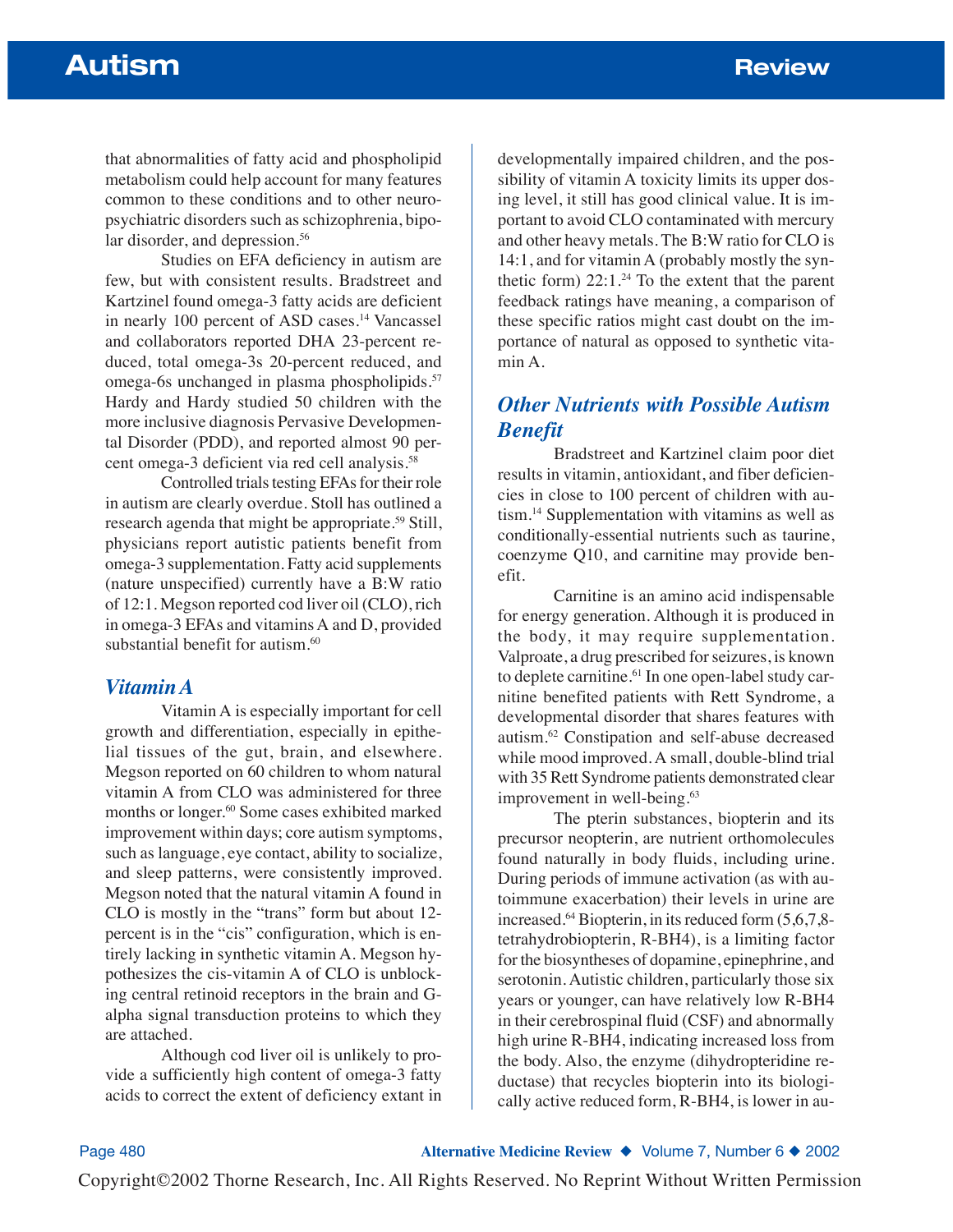# **Review Autism**

tistic children younger than 12 years. In a pilot study, six autistic children, age 3-5 years, were treated with R-BH4 for three months.65 All parents reported improvement in language, eye contact, and sociability. The CSF levels of R-BH4 were significantly increased. Positron emission tomographic (PET) findings were

# **Table 2.** Recommended Laboratory Evaluation of Autistics<sup>6,68</sup>

- Blood chemistry screen, including thyroid tests
- Complete blood count
- Urinalysis
- Serum ferritin and iron
- Amino acid screen (urine)
- Organic acid screen for inborn errors of metabolism (urine)
- PKU screen, routine in the United States but not in some other countries
- Chromosome studies—Fragile X, Rett, Lesch-Nyhan (when indicated)
- MRI, CAT scan, or X-rays (when indicated)
- Electroencephalogram (when indicated)
- Landau-Kleffner screening (when indicated)

equivocal. The investigators suggested further investigation of R-BH4 therapy in autism.

Inositol is a precursor for the synthesis of phosphatidylinositol (PI), a phospholipid that is part of a complex cellular transmission pathway that facilitates serotonin receptor function. In double-blind trials it has been found safe and beneficial for depression, panic disorder, and obsessive-compulsive disorder. In a small, double-blind trial with nine autistic children, no significant benefits emerged.66 The investigators conceded their efficacy measures were crude and suggested inositol be re-investigated.

Magnesium sulfate (Epsom salts) can benefit the autistic child through a novel route of delivery. A parent reported her child's oppositional behavior disappeared overnight after a bath in Epsom salts.67 Other parents who used the treatment soon reported improvements in speech, mood, cooperation, and motor development.

### **Second Phase: The Medical Workup**

Autism is not a condition that can be managed by frequent visits to a routine medical practice. Finding a physician experienced with ASD can be challenging, but is aided by the Autism Research Institute's referral service.4 Veteran DAN! practitioners Baker and Pangborn<sup>6</sup>

recommend a series of tests be undertaken promptly following diagnosis (Table 2).

# *Ruling Out Genetic and Metabolic Predispositions*

The issue of genetic predisposition to autism has great clinical relevance and was reviewed in depth in part I. Autism undoubtedly has a strong heritability component, and sophisticated, noninvasive genotyping on siblings and other relatives will sometimes yield fruitful leads concerning the ASD subject's symptom patterns.20

A number of congenital enzymatic weaknesses (inborn errors of metabolism) can mimic or contribute to ASD symptomatology (Table 3). Amino acid analysis can often give clues to their presence. Altogether, these abnormalities amount to compromised formation and balance of purines and pyrimidines that provide the bases of RNA and DNA.68 Page discussed the sometimes-successful use of metabolites to override the metabolic weakness and improve autistic-like symp $t$ oms. $69$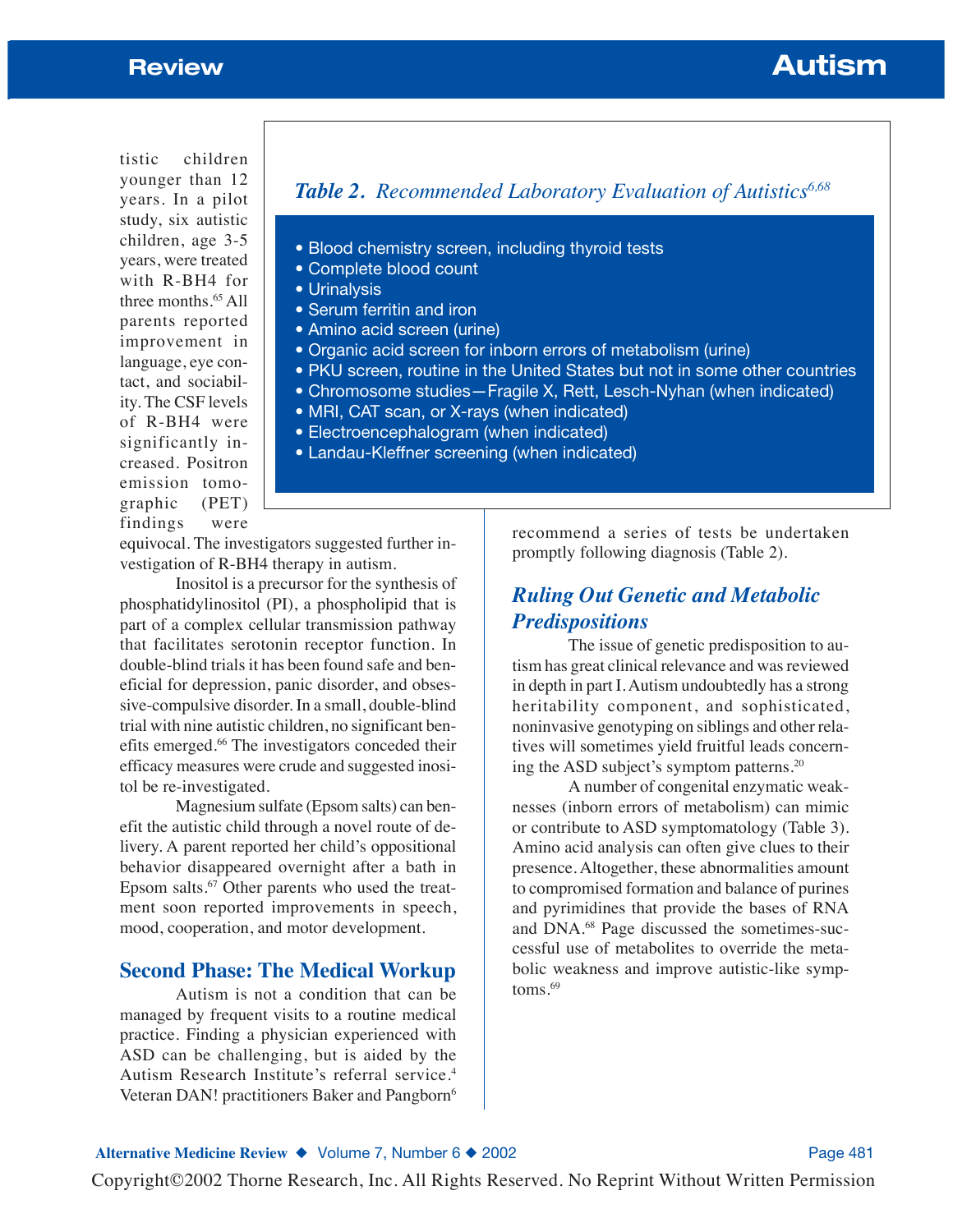# *Table 3. Inborn Errors of Metabolism that Mimic or Contribute to Autism or ASD. From Pangborn*<sup>6,68</sup> and others<sup>69</sup>

- PKU variants
- 5-Phosphoribosylpyrophosphate deficiency
- Fragile X
- Inosine 5-phosphate dehydrogenase weakness
- Histidinemia/Histidinuria
- Lesch-Nyhan disease
- Adenosine deaminase (ADA) weakness
- Adenylosuccinate lyase deficiency
- ADA binding protein weakness
- 5'-Nucleotidase superactivity
- Dihydropyrimidine dehydrogenase deficiency

## *Amino Acid Abnormalities*

At least two-thirds of autistics have abnormal amino acid levels, as measured in 24-hour urine or fasting blood plasma. High phenylalanine is rarely seen (one per several thousand autistics) but can occur without overt phenylketonuria (PKU), which may be observed in children from countries that do not test for PKU at birth. High histidine (histidinuria and usually concurrent histidinemia) is seen in one per 250-500 autistics, and also can mimic autism. High urine levels of several amino acids (generalized hyperaminoaciduria) almost always indicate toxic chemical exposure and consequent liver damage. Such is also attributable to heavy metal contamination and Wilson's disease, Fanconi syndrome, cystinosis, fructose intolerance, galactosemia, and several other hereditary disorders.<sup>6</sup>

Low urine threonine suggests malabsorption. In maldigestion, anserine and carnosine are high, while the essential amino acids are low. Anserine and carnosine may also be high due to zinc insufficiency. When citrulline, methionine, ethanolamine, and phosphoethanolamine are elevated, functional magnesium deficiency is likely. Elevated sarcosine indicates toxic exposures and/or folate deficiency. And, when detoxification capacity is limited, the cysteine/cystine ratio, and methionine, taurine, and glycine levels tend to be abnormal.

The essential sulfur amino acid methionine is occasionally found to be low, more frequently in subjects age four years or younger. Cysteine, another sulfur amino acid important for the formation of glutathione and taurine, is often low in young autistics and high in those older than five years. Since glutathione (GSH) is often low in ASD, a flaw in cysteine's incorporation into GSH could be involved. Cysteine abnormalities also would be consistent with the impaired sulfation and metallothionein synthesis often found in ASD.<sup>1</sup> Overall, the evidence suggests frequent impairment(s) in the pathway:

#### **Methionine S-adenosylmethionine**  S-adenosylhomocysteine  $\Rightarrow$  cystathionine  $\Rightarrow$ **cysteine taurine**

Pangborn found taurine deficiency is common in autistic children, reaching a 62-percent frequency on 24-hour urine analysis.<sup>70</sup> When taurine is low bile function is low, which can cause maldigestion and impaired liver detoxification capacity. Taurine is also a potent antioxidant, osmotic buffer in the brain and elsewhere, a prohomeostatic neurotransmitter, and an immunoprotectant.

Glutamine is an energy source for enterocytes of the small intestine, helps form nicotinamide for energy transfers and glucosamine for connective tissue, and contributes to purine and pyrimidine nucleotides. Glutamine is also a building block for GSH. Glutamine is low in some autistics, particularly in those with an aversion to meat or poultry.

Autistic subjects who poorly metabolize tryptophan can carry its potentially toxic metabolite indoylacrylic acid (IAA) in their blood. IAA would normally be detoxified by combining it with glycine to make indoylacryloylglycine (IAG). Organophosphate pesticide contamination may shunt tryptophan down the IAG pathway.<sup>6</sup>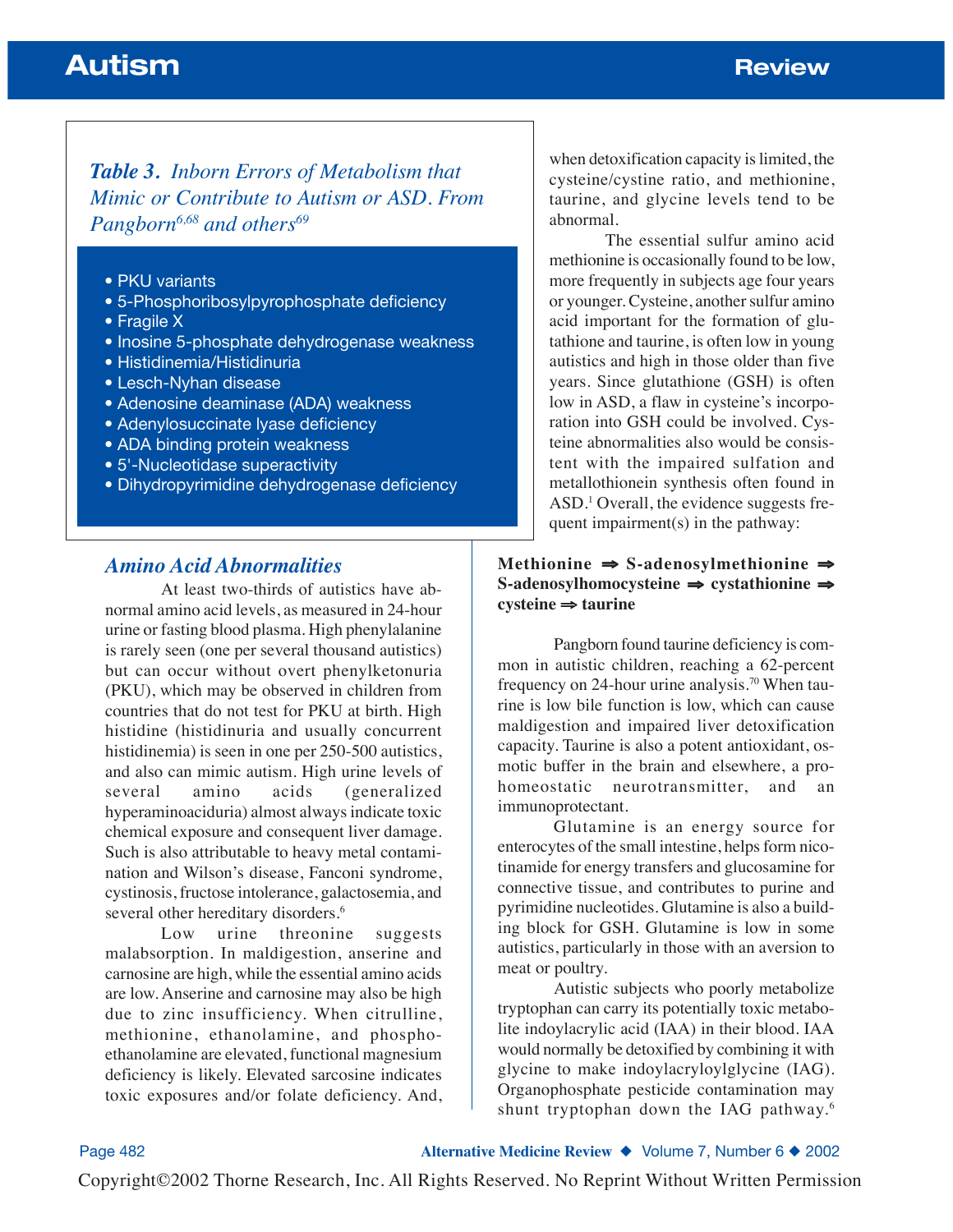Tryptamine, found in tomatoes and all types of bananas, may also raise IAG levels. Certain citrus fruits also may contain tryptamine-like substances. Assays for IAG are not routinely available and are easily contaminated.

Clostridium bacteria that can produce neurotoxins in the intestines can also elevate IAG. A minimally absorbable antibiotic such as vancomycin can be useful, $71$  especially if given concomitantly with a high-potency probiotic reinoculation.<sup>72</sup>

The DAN! assessment manual lists the laboratories best qualified to perform assays, and the pharmacies that custom-blend formulations for correcting measured abnormalities. They also list cautions to be observed when prescribing amino acid mixtures.

## *Peptide Abnormalities6*

Peptides (small polymers of amino acids) act as regulatory or signal molecules, affecting a variety of neurotransmitter systems that regulate behavior. Certain peptides can be abnormally elevated in the urine of ASD subjects.73 For example, as previously mentioned, high urinary levels of the dipeptides anserine and carnosine generally indicate poor digestive function.

Certain food-derived peptides have endorphin-like effects on the dopamine neurotransmitter system, and to differing extents also the cholinergic, serotonergic, noradrenergic, and GABAergic systems. In 1979, Panksepp suggested incompletely digested peptides with opioid activity could be causative in autism.74 Thus began the "opioid excess" theory of autism alluded to in part I of this review. In 1981, Reichelt and colleagues reported abnormal peptides with opioid activity in the urine of 22 of 25 autistics studied.<sup>73</sup> Gillberg later found excessive levels of endorphin-like substances, later coined exorphins, in the CSF of autistics.75

Dietary exorphins are peptides produced from incomplete digestion of casein or gluten foods – casomorphins, gluteomorphins, and gliadomorphins<sup>4</sup> – all with powerful endorphinopiate activity in the brain. Effective digestive

breakdown of these substances normally relies on only one, highly specialized peptidase enzyme called dipeptidyl-peptidase IV (DPPIV). Congenital weakness in DPPIV function was linked to autism by Stubbs in 1982.76 The DPPIV enzyme is also highly sensitive to mercury and organophosphate xenobiotics.6 This metabolic weakness may be a cause of ASD by enhancing absorption of exorphins, leading to adverse reactions in the brain and to immune dysregulation.<sup>68</sup>

In 1990 Shattock et al reviewed the various mechanisms by which opioid peptides may initiate perceptual impairment, stereotypic behaviors, self injury, and other autistic behavior.<sup>77</sup> They discussed how the blockade of dopamine receptors by opioids can result in spillage of dopamine into the CSF, or into the urine predominantly as homovanillic acid. High CSF and/or urine HVA is a frequent finding in subgroups of ASD children, and is an indicator of possible CNS insufficiency of dopamine.77

To decrease the possibility of abnormal peptide production from foods, protein digestion can be improved by supplementing with digestive enzymes and betaine hydrochloride (HCl).<sup>48</sup> Since enzyme supplementation does not guarantee inhibition of exorphin production from casein and gluten foods, a strict casein- and gluten-free diet should still be considered.

# **Correcting Gastrointestinal Abnormalities**

Many ASD individuals have GI abnormalities (see part I of this review). Maldigestion and malabsorption are common and combine with dysbiosis that commonly results from repeated antibiotic treatment. Chronic inflammation of the GI tract afflicts at least half of ASD subjects sampled, whether or not symptoms manifest.<sup>78</sup> Melmed et al reported that a study of 385 autistic people found 46 percent had chronic diarrhea, constipation, or other GI symptoms.79 Horvath et al reported on 36 ASD children with chronic diarrhea, gas, abdominal discomfort and distension.<sup>80</sup> More than two-thirds had GI inflammation, associated with impaired digestive enzyme activity.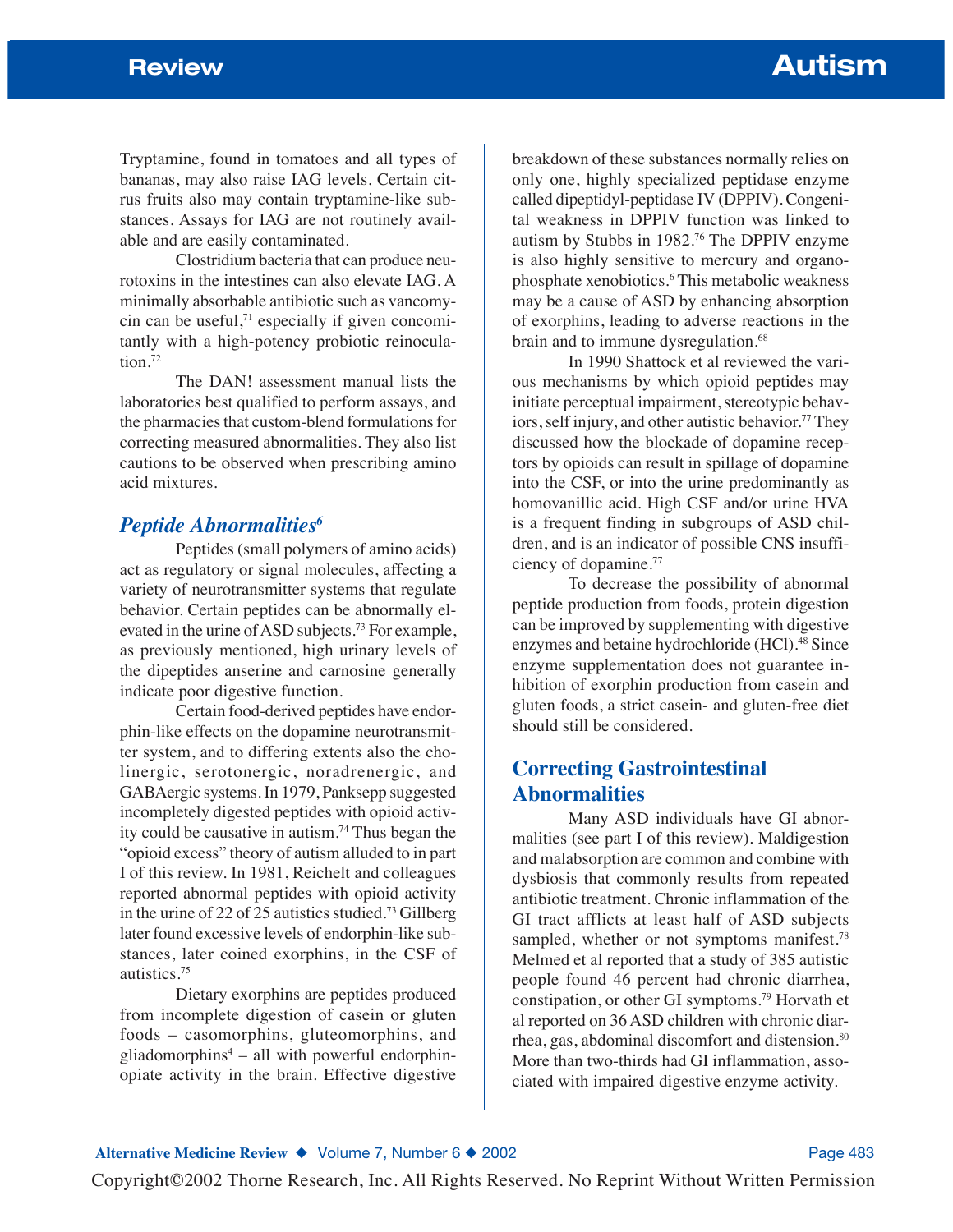In 2002, Wakefield's group published a provocative overview of a pattern designated autistic enterocolitis,<sup>26</sup> featuring motility disorder combined with inflammation. They reported impressive improvement from the use of 5 aminosalicylates and a limited diet, including casein and gluten elimination, to decrease inflammation. The dysmotility could be due to exorphin actions directly on the GI tract. They discussed a scenario in which exorphins, such as gluteomorphin or gliadomorphin from wheat and beta-casomorphin from milk, escape digestion by the DPPIV enzyme due to gut damage. These substances can either be absorbed, reach the bloodstream, and travel to the CNS; or act locally to directly impair the intestinal wall motility.

Integrative practitioners have worked closely with laboratories to develop comprehensive assessments of GI abnormalities.<sup>20,68</sup> One result of this effort is the comprehensive digestive and stool analysis (CDSA) that includes tests for digestive function (undigested food, for example), metabolic function (particularly short-chain fatty acids that reflect probiotic activity), microbiology (from bacterial culture), mycology (presence and types of yeasts and other fungi), and parasitology. The Biomedical Assessment manual from DAN! lists laboratories that offer CDSAs.<sup>20</sup>

Frequent findings in autism are discussed below, together with some of the corrective approaches suggested by Baker and Pangborn in the DAN! assessment manual.<sup>6</sup> For a more comprehensive list of options this manual should be consulted directly.

Bolte81 suggested the possibility of a subacute, chronic tetanus infection of the gut as an underlying cause of autism in some individuals. *Clostridium tetani* is a ubiquitous anaerobic bacterium that is opportunistic in the gut and produces a potent neurotoxin. This toxin can move from the intestine to the brain via the vagus nerve. Antibiotic treatment should be accompanied by highpotency probiotic replacement.

# *Correction of Intestinal Hyperpermeability (Leaky Gut)*

The luminal-facing surface of the intestinal wall is only a few cell layers thick, yet it must function to efficiently absorb nutrients while acting as a barrier to prevent other intestinal contents from entering the bloodstream. A variety of insults can increase the permeability of this layer. A 1996 study by D'Eufemia78 found that 43 percent of a sample of autistic children had increased intestinal permeability or "leaky gut" syndrome.

Inflammation commonly causes increased intestinal permeability.<sup>26</sup> Nutritional deficiencies; localized food intolerance or allergic responses; infection, Candida overgrowth, parasites; oxidant or inflammatory xenobiotic toxins; and drugs such as aspirin that can damage the protective mucus all may contribute to leaky gut. Integrity of the gut should be corrected before other modalities can optimally benefit autism.

The test for permeability is based on the differential absorption of two inert (non-metabolized) substances. Mannitol, a sugar alcohol, has low molecular weight and routinely passes across the healthy intestinal epithelium, later to be excreted in the urine. The lactulose molecule is larger and normally is not absorbed but passes with the feces. A urine-based test can detect signs of potential intestinal hyperpermeability from the amount of each of these two substances that reaches the urine.

Measures to correct intestinal hyperpermeability include correcting other intestinal abnormalities such as pancreatic insufficiency, dysbiosis, Candida or other fungal overgrowth, parasites, and so on. The diet should be redesigned to increase protein and fiber intake and lower digestible carbohydrates, $<sup>2</sup>$  and constipation</sup> should be treated. When diarrhea occurs, viral activity should be considered and treated if indicated, but often this improves as reactive foods are eliminated. The amino acid L-glutamine can be supplemented, as a direct source of energy for the damaged enterocytes. To ensure the most efficient food digestion to minimize allergenicity, digestive enzymes with defined protease, amylase, and lipase activities can be comprehensively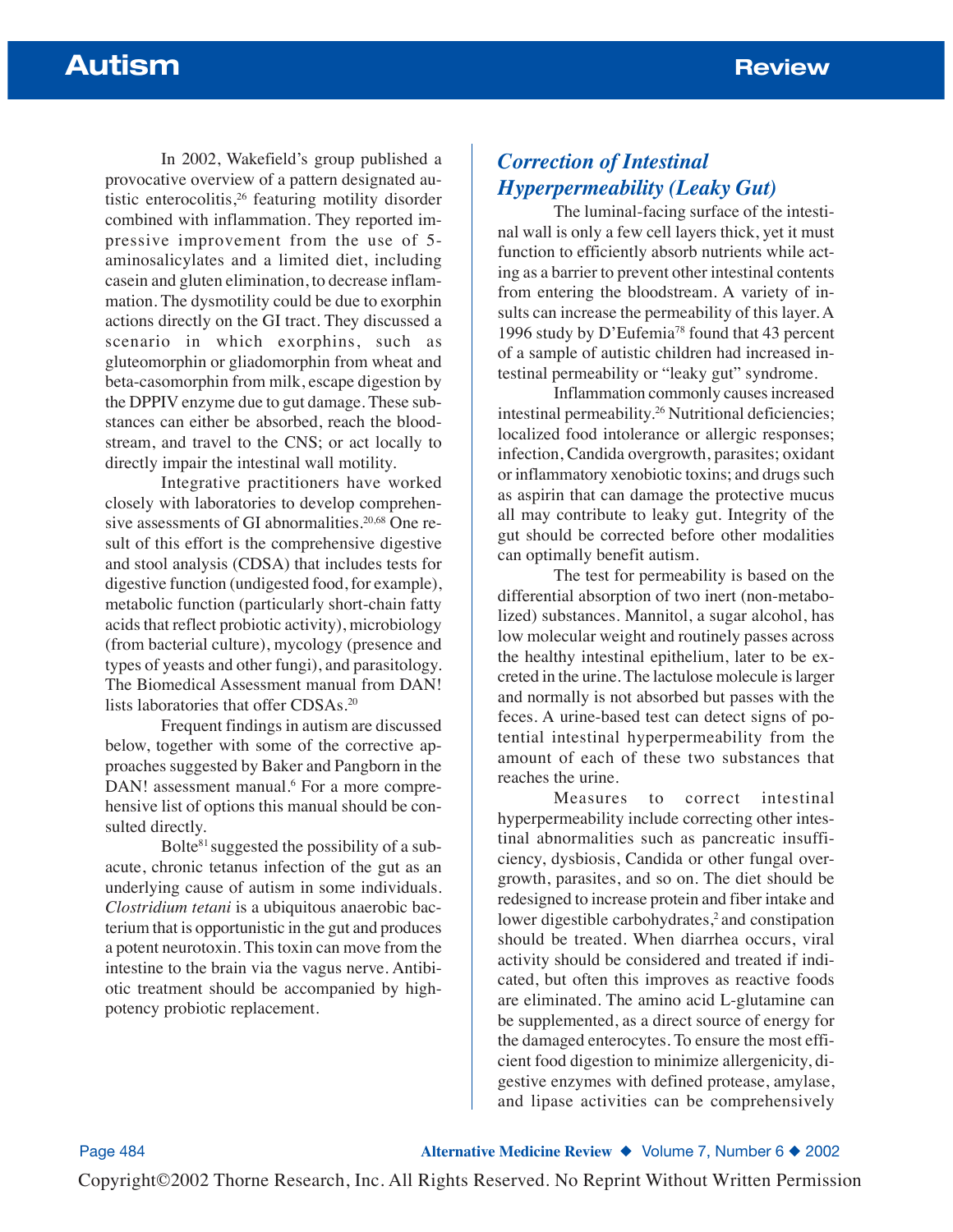supplemented. Betaine HCl supplementation may be useful and secretin therapy could be an option.

# *Effect of Secretin in Autism*

Secretin is a small protein substance (27 amino acid polypeptide), a neuropeptide hormone normally secreted by cells of the upper intestinal tract. It is secreted in response to a bolus of food entering the stomach and stimulates the pancreas to release bicarbonate, which raises the pH of the intestinal environment so that the digestive enzymes later secreted by the pancreas can work optimally. It also stimulates release of bile from the liver and pepsin from the stomach. With GI disturbances reported in two-thirds of autistic children,<sup>80</sup> use of secretin supplementation seems rational. In laboratory rats, receptors for secretin were found throughout the brain, and secretin injected into the brain was demonstrated to activate the amygdala.<sup>82</sup>

A "secretin craze" began in 1998, when reports circulated from an uncontrolled trial with just three autistic children.<sup>83</sup> Its findings indicated secretin therapy might dramatically improve socialization and communication abilities along with GI symptoms. Several controlled clinical trials of secretin since completed yielded mixed results. Single or double intravenous doses were not consistently beneficial under double-blind or other controlled conditions, but investigators were unable to rule out the possibility a subgroup of children may benefit. A meta-analysis conducted in 2000 left open the possibility of a response rate to secretin of one child in 10.84

Drawing on an unpublished secretin study, Bradstreet and others have asserted that severely autistic children respond better to secretin than those only mildly autistic.<sup>13</sup> Improvements were claimed for behavior, eye contact, and spontaneous communication. But in a double-blind, placebo-controlled, phase II, multi-dose trial conducted by the manufacturer, $85$  parent ratings of significant improvement were not corroborated by professional raters. In Japan secretin is used intramuscularly (i.m.) as ulcer therapy. Shaw referred to a Japanese double-blind trial, using i.m. secretin, that claimed benefit of core symptoms

in 75 percent of a sample of autistic children.<sup>86</sup> This product was less purified, and Shaw suggested other enzymes in the preparation may have conferred additional benefits beyond those of secretin alone.86

Herlihy<sup>85</sup> and Shaw<sup>86</sup> recently summarized the current information on secretin. Despite the lack of clear benefit found in controlled trials to date, case histories continue to suggest it may have utility for special cases. Secretin can be administered by oral, intravenous, intramuscular, or transdermal routes. Transdermal application is a highly convenient means of delivery and may be effective.87 Secretin is safe and adverse effects are usually minor.<sup>84</sup> It is currently in phase III trial assessment.

Another hormone from the small intestine, cholecystokinin (CCK), works similarly to secretin. But sulfation deficits as seen in many autistics can compromise CCK's activity.<sup>88</sup> CCK was reported by parents to be efficacious when taken by mouth. However, Shaw states that CCK can cause harm if handled inappropriately; the dosing and timing of its administration are critical and it should only be used under a physician's supervision.<sup>86</sup>

### **Heavy Metal Detoxification**

The biochemical profile of autism frequently features heavy metal overload, complicating impaired detoxification, as documented in part I of this review.1 The affected detoxification pathways are sufficiently understood that rational intervention with nutrients can effect clinical improvement. The heavy metal burden can be reduced by oral chelation. But for these interventions to have lasting benefit, ongoing exposure to heavy metals and other toxins must be lowered to as near zero as possible.

With toxin overload and intolerance to chemicals so common in ASD individuals, a "zero tolerance" stance is essential to medical progress.<sup>89</sup> Home, school, and other locales frequented by the ASD individual should be purged of toxic materials.90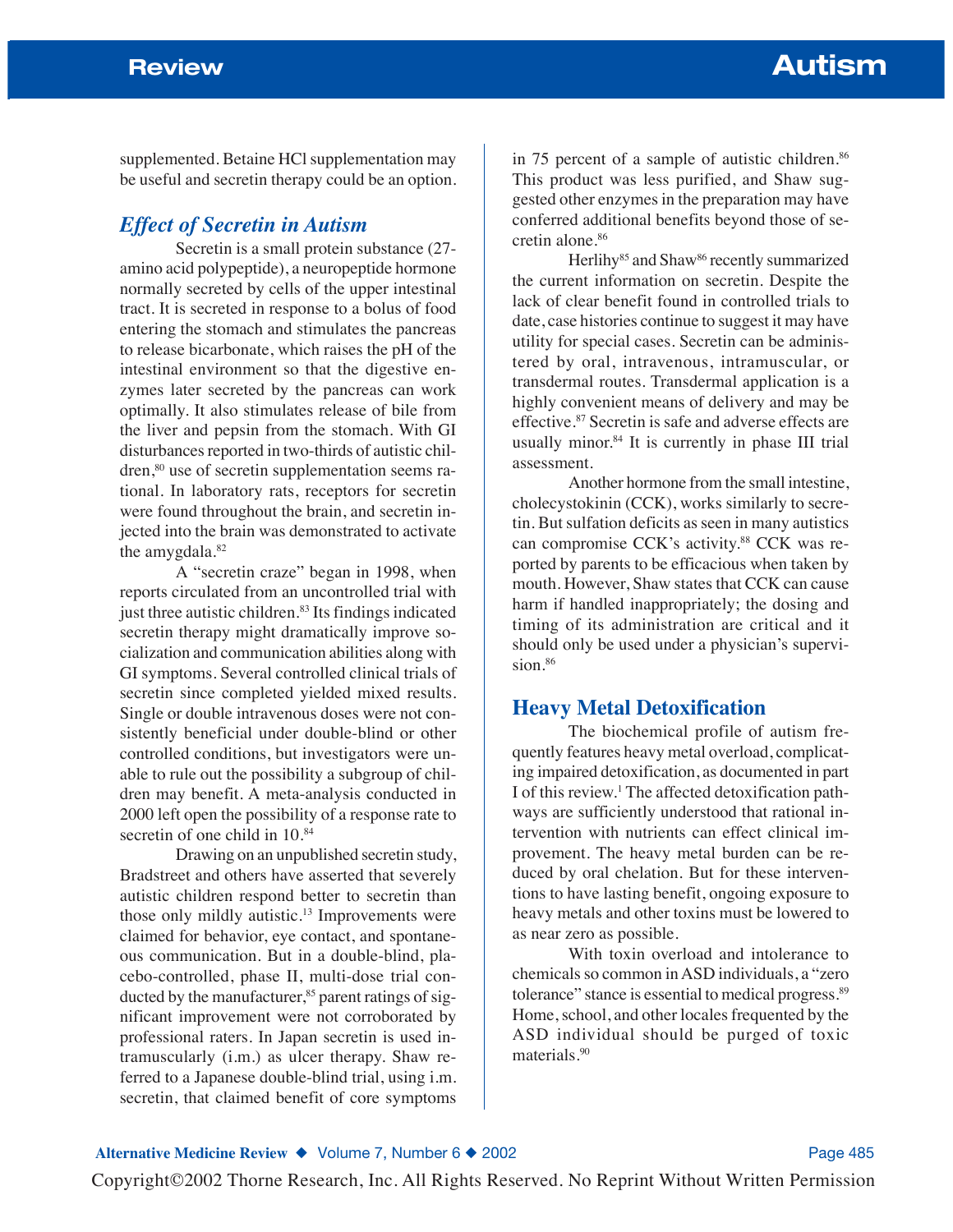## *Mercury Chelation*

Heavy metals contaminate the everyday environment and could contribute to ASD. While lead, cadmium, arsenic, and aluminum are suspects, the evidence for mercury as a causative factor is somewhat stronger.<sup>1,91</sup> The visual disturbances, motor/coordination defects, and immune dysfunctions of autism are reminiscent of mercury poisoning.28,91 Young children have been exposed to mercury through vaccination at levels that exceed the U.S. Environmental Protection Agency's  $(EPA)$  safe limit.<sup>92</sup> The mercury-based preservative thimerosal is widely used in medical solutions (e.g., RhoGam injection for Rh-sensitive mothers) and still contaminates some vaccines.<sup>92</sup> Seafood intake or dental amalgams can load the pregnant woman with mercury, some of which may be transferred to the developing fetus. A number of practitioners report virtually all their autism cases show improvement following oral chelation for heavy metal removal.28,93

Mercury continues to permeate the environment; air, water, and foods (especially marine fish) are contaminated, and mercury vapor from dental amalgams is a major emission source.<sup>28</sup> Mercury is toxic via many mechanisms. It depletes glutathione and other antioxidants, destroying antioxidant defenses; it impairs enzyme and receptor function; it poisons mitochondria, robbing the cells of energy; and it causes three-dimensional changes in proteins and other biomolecules, sometimes transforming them to autoantigens that promote autoimmunity. Mercury as thimerosal must be considered extremely toxic, inhibiting biological enzymes at very low concentrations. It likely has synergistic toxicity with aluminum, copper, and other heavy metals also present in the medical preparation.

In autistics, body mercury load is not directly reflected in results from hair analysis. For reasons still not understood, many ASD subjects exhibit lower hair mercury than the non-ASD population.28 Some other, more esoteric tests for mercury intoxication are detailed by Cathcart<sup>94</sup> and by Laidler for the ARI's Mercury Detoxification Consensus Group.28 Mercury appears to bind so tightly to proteins and other biomolecules that it is hard to dislodge, particularly in the tissues of

individuals afflicted with detoxification abnormalities. Following exposure, some mercury may be loosely bound and possibly detectable in the urine for a few weeks to months. After that the mercury becomes tightly bound to enzymes and other proteins, and is distributed to the liver, kidney, brain, and other organs with little remaining in the blood, hair, or urine. The best option for detection is a provoked urine excretion challenge, using a chelating agent that clears mercury via the urine.

Clearance of mercury from the tissues is a prerequisite for "fixing" homeostatic balance, detoxification capacity, and overall health status of the ASD subject. The best mercury chelators are DMSA (2,3-dimercaptosuccinic acid; succimer) and DMPS (2,3-dimercapto-1propanesulfonic acid). DMSA is approved by the U.S. Food and Drug Administration (FDA) to treat lead poisoning in children, and is regarded as safer and better proven for this population. However, DMPS may work better for some subjects, including those who do not yield urine mercury with DMSA.95 Lead, cadmium, arsenic, antimony, and other metals are also chelated by these agents and cleared via the urine; therefore, the urine analysis may show a number of toxic metals.28 Some practitioners also monitor stool mercury levels during detoxification treatment.

To be conducted safely and effectively, mercury chelation is best entrusted to a qualified practitioner. Serious adverse side effects are rare but can occur, so professional monitoring and assessment is essential. For the subject to be considered for detoxification most physicians require: 48

- ◆ **Normal creatinine clearance**
- ◆ **No allergic reaction to a small sample of chelating agent**
- ◆ **Discontinuation of vaccines containing thimerosal**
- ◆ **Removal of mercury-containing amalgams (more of a concern with DMPS than DMSA)**
- ◆ **Vitamin, mineral, fatty acid deficiencies corrected**
- ◆ **Intestinal/GI health assessed and restored**

Page 486 **Alternative Medicine Review** ◆ Volume 7, Number 6 ◆ 2002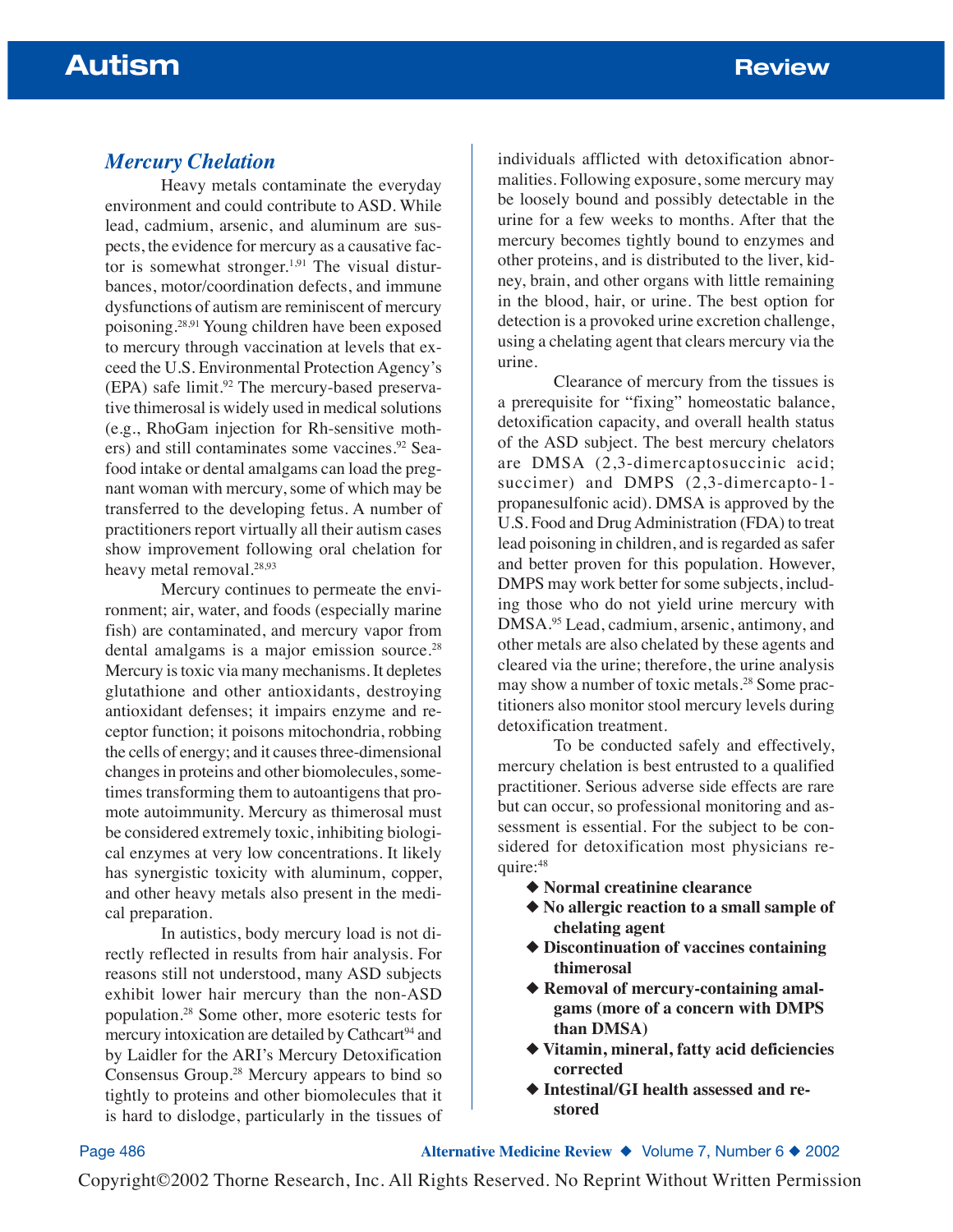◆ **Seafood consumption cut (some sources may be allowed)**

◆ **Casein- and gluten-free diet**

The active detoxification process begins with the choice of chelating agent. Most often the first choice will be DMSA, due to more ample clinical experience with its use. Prior to starting the patient on DMSA, CBC and liver transaminase enzyme tests should be performed to obtain a baseline in the unlikely event the patient has an adverse reaction.28 Blood urea nitrogen (BUN), creatinine, and creatinine clearance help establish normal renal function. As DMSA begins binding mercury, levels of this and other heavy metals should appear in the urine.<sup>96</sup> The schedule involves "on and off" cycles, in which the chelator is applied for a few days, then a rest period is taken for a longer period to allow for replenishing of essential trace minerals lost in the chelating process. The most common cycle is three days on and eleven days off the chelators (3/11); but 3/4, 5/9, or even alternating-days cycles have been used. The recommended dose is generally 10 mg/kg/day (total) in three divided doses between meals; higher doses may be used if the patient is monitored and accompanied by colonics.28,48,92 If adverse effects manifest, the dose can be lowered and given more frequently.

Cathcart, who uses a modification of the Holmes protocol,<sup>92</sup> advocates that DMSA blood levels should be kept elevated throughout the day for best results.94 He recommends DMSA at 6 mg/ lb/day, in a time-release form prepared by compounding pharmacies. Serious adverse effects of DMSA are rare (for details consult the ARI Mercury Detoxification Consensus Group28). Toxic epidermal necrolysis and Stevens-Johnson syndrome are absolute contraindications to DMSA therapy.

After the DMSA on/off cycle has been repeated several times, the urine should be tested for the progress of mercury clearance. Cathcart recommends this be done once per month.<sup>96</sup> He observes after 3-5 months the urine mercury usually falls to zero. This should mark the end of the body compartment clearance. Then comes a second phase, clearing mercury from the brain.

Since DMSA crosses the blood-brain barrier but does not readily extract tightly bound mercury from brain tissues, the Holmes and Cathcart protocols rely on DMSA to clear the body mercury first, then concentrate on the less accessible brain mercury by adding alpha-lipoic acid (ALA) to the DMSA. ALA is a potent glutathione repletor that readily enters cells and easily crosses the blood-brain barrier. A slow-release DMSA-ALA can be used.<sup>96</sup> During this phase urine mercury measurements and chelation are continued until mercury levels fall to zero. This protocol can be used to remove other heavy metals, including lead, cadmium, arsenic, and bismuth.<sup>94</sup>

In 2001, Holmes reported at a DAN! conference on 152 ASD children, ages 1-18 years, treated with a detoxification protocol.92 She documented improvement in 83 percent of the total sample (126/152), but with a strong age gradient. Ninety-one percent of subjects ages 1-5 years demonstrated improvement; whereas, only 28 percent of those age 18 and above showed improvement. No one experienced marked improvement. Holmes noted that behavior sometimes worsened before improvement was noted. In some cases CNS autoantibodies and IgE-mediated allergies cleared following mercury clearance. Most common side effects of the chelation process were diarrhea and fatigue. Less common side effects included abnormal blood counts, liver enzyme elevation, and mineral abnormalities. The most rapid responders were younger children and those with a history of normal development followed by regression to autism.

# *Nutrient Support During Chelation*

The DMSA chelation process can be very taxing on the patient because minerals other than toxic heavy metals are invariably chelated and require replacement by supplementation. Further, some minerals and vitamins actually assist the detoxification process. ALA not only may help chelate heavy metals but is important for replenishing GSH levels. Other nutrients to supplement during chelation are outlined in Table 4.28 Aluminum apparently is not chelated by DMSA.

#### Alternative Medicine Review ◆ Volume 7, Number 6 ◆ 2002 **Page 487** Page 487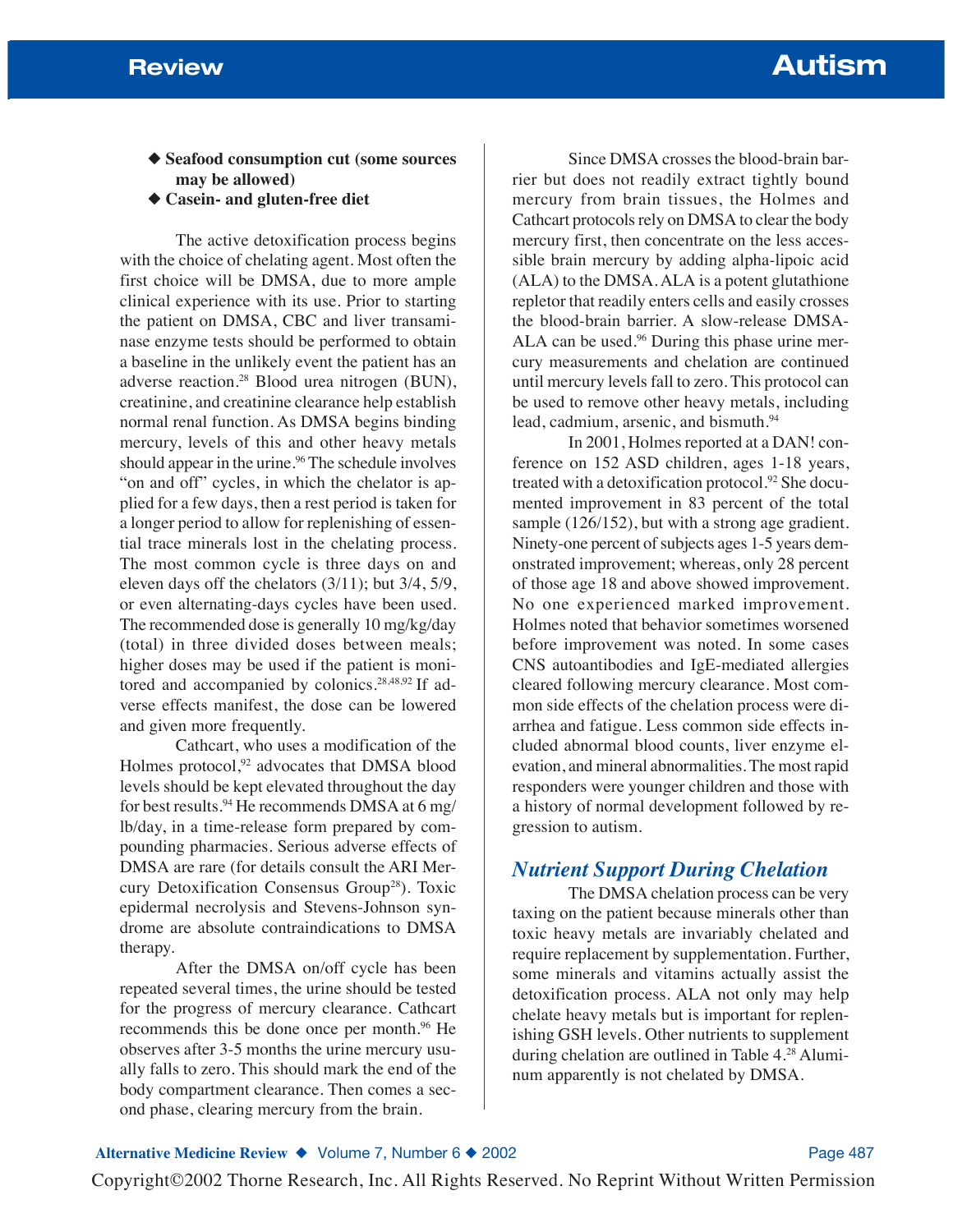# **Autism Burger Community Community Community Community Community Community Community Community Community Community**

# *Table 4. Nutrient Supplementation for Heavy Metal Detoxification in Autistic Individuals28*

- A hypoallergenic multiple vitamin daily, during both chelation and non-chelation phases
- A hypoallergenic multiple mineral, during the chelation off days (should exclude copper)
- Alpha-Lipoic acid (ALA), preferably in combination with chelator<sup>96</sup>
- Zinc 2 mg/kg body weight/day, maximum 50 mg/day, only during chelation off days
- Selenium 1-4 mcg/kg/day, preferably as L-selenomethionine
- Vitamin C 4,000 mg/day up to bowel tolerance<sup>94</sup>
- Vitamin E 6 IU/kg/day, as mixed tocopherols. Soy sensitivity is possible
- Coenzyme Q10 100 mg/day
- Vitamin B6 up to 500 mg/day, or P5P up to 100 mg/day
- B complex, including generous folate and B12
- Glycine 150-250 mg/day
- Melatonin up to 0.1 mg/kg at bedtime, as a sleep aid when indicated

Brudnak makes a strong case that probiotics Lactobacilli and Bifidobacteria can assist with mercury detoxification.<sup>97</sup> The hypothesis is probiotics take up organic mercury from their surroundings, then convert highly toxic  $Hg^{2+}$  to  $Hg(0)$  via a redox reaction.  $Hg(0)$  is hydrophobic and volatile, allowing it to escape the bacterial cell into the intestinal lumen.

Clinical signs that can improve following mercury chelation include dilated pupils, increased heart rate, a mercury rash, excessive sweating, knee jerks, hand flapping, and others. Laboratory results that can indicate improvement include pyruvic acid (blood or urine), porphyrins (urine), glutathione (red cells), blood immune system markers (IgE, IgG, NK cells), and plasma sulfate levels. Some children improve while on DMSA, then regress whenever they discontinue it, even during the "off days" of the predetermined dosing cycle. The full significance of this pattern is not yet understood.28

The ARI Consensus Group recommends that the supplements cysteine/cystine, Nacetylcysteine (NAC), and chlorella and other algae not be supplied during mercury detoxification.28 They also caution that full benefits from mercury detoxification are unlikely if GI symptoms and especially dysbiosis were not previously corrected.

# *Liver Detoxification Support Following Mercury Clearance*

In addition to mercury overload, the autistic population is documented to have higher xenobiotic pollutant load.<sup>1</sup> Edelson has reviewed a substantial body of evidence indicating environmental toxic exposure plays a role in the etiology of autism. He reports some patients have regained near-normal function after meticulous detoxification.98

The cytochrome p450 system of detoxification is vulnerable to mercury poisoning. With mercury no longer present, the liver can restore its pathways of detoxification. GSH is the single most important resource for the  $p450$  pathways<sup>99</sup> and is often found deficient in ASD individuals. This nutrient is absorbed into the cells of the intestinal mucosa, but does not enter the liver intact.99 Since it does enter the intestinal mucosal cells intact, it may be useful for individuals with inflammatory intestinal symptoms. To best replete liver GSH, its precursors can be given, including glutamine, N-acetylcysteine, alpha-lipoic acid, and glycine. Phosphatidylcholine is also hepatoprotective as it is the primary phospholipid in hepatic cell membranes.100

Page 488 **Alternative Medicine Review** ◆ Volume 7, Number 6 ◆ 2002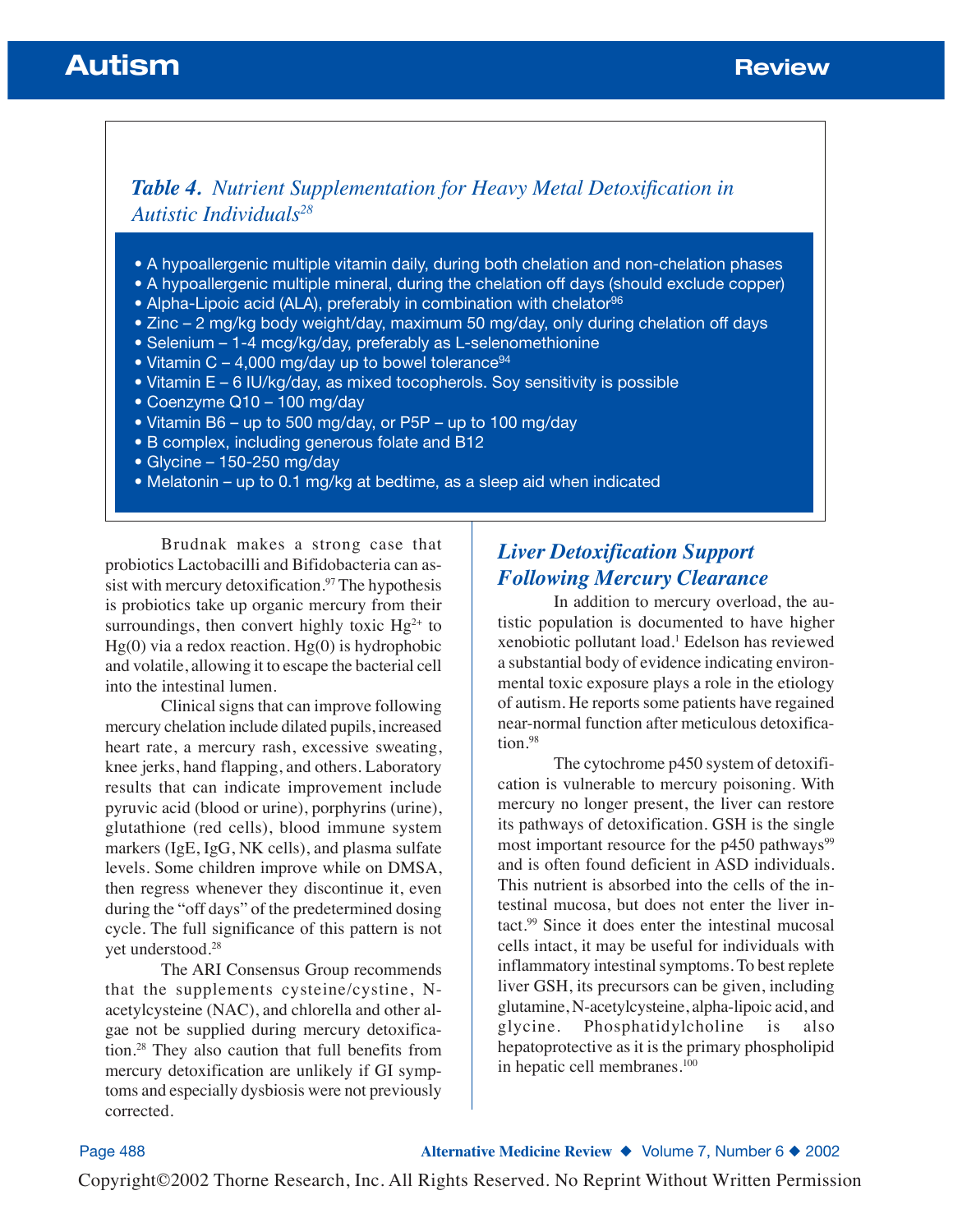For the majority of ASD subjects, impaired sulfur metabolism places further stress on the liver. Sulfation is one of four major means for p450 phase II conjugation of xenobiotics, along with glutathione, glucuronic acid, and glycine.<sup>101</sup> When sulfation fails these other pathways must take up the slack. Molybdenum, an essential trace mineral, is a cofactor for sulfite oxidase, the main sulfation enzyme, and magnesium also assists with sulfur metabolism. Methylsulfonylmethane (MSM) is a safe and effective sulfur source. Taurine, a sulfur-containing amino acid, is an antioxidant, bile salt constituent, and secondary p450 conjugant.

As previously established from non-autistic populations, $102$  poor sulfation capacity is linked to poor metabolism of dietary phenols. Pangborn advises that ASD subjects be shielded from phenolic xenobiotics (e.g., "Lysol" cleaner) and that foods high in phenols, such as bananas, onions, and coffee should be considered suspect.<sup>68</sup>

# **Define and Treat Immuno-Inflammatory Imbalances**

Inflammatory and immune hyperactivity states have considerable mechanistic overlap, and evidence links inflammatory cytokine imbalance to autoimmunity, both of which appear to contribute to ASD.1,103,104 In a recent review, Rimland and McGinnis conclude there is "clear-cut evidence of activation of the immune response system" in autism.104 They further corroborate the argument that vaccines contribute to depressed immunity, autoimmunity, and inflammatory activation commonly seen in autism. Fortunately, from research on cardiovascular disease, arthritis, and other immuno-inflammatory diseases, nutritional interventions have emerged that show promise to help mitigate immuno-inflammatory imbalances in ASD populations.104,105

Proteolytic enzymes such as bromelain and papain are well-documented anti-inflammatories and may well contribute to dampening inflammatory cascades in autism. Used in combination with other digestive enzymes and cofactors, they contribute to improved digestive efficiency and the correction of malabsorption.40

Jyonouchi and colleagues<sup>103</sup> have documented inflammatory imbalance in ASD subjects by using measures of tumor necrosis factor-alpha (TNF-alpha), interleukin-1 (IL-1), and interleukin-6 (IL-6). The antioxidant vitamins C and E, and GSH may help lower these *in vivo,* but currently the most promising approach is generous dosing with long-chain, omega-3 fatty acids (LCFA-3),<sup>105</sup> in particular, EPA and DHA, appropriately screened for absence of mercury or other pollutants.

Ongoing work with clinical and animal models of inflammatory over-activation has established that inflammation can be inhibited by loading the cell membranes with LCFA-3. The omega-6 to omega-3 EFA balance in cell membranes helps determine the pro- to anti-inflammatory balance of eicosanoids the membranes can produce. Once produced, eicosanoids help regulate cytokine balance.<sup>104,105</sup> Given that many, if not most, autistic children appear to produce excessive amounts of TNF-alpha and other pro-inflammatory cytokines,<sup>103</sup> it is reasonable to expect the anti-inflammatory LCFA-3s should offer benefit.

The rationale for LCFA-3 benefits – resetting the balance of prostaglandins and cytokines – can be extended to the management of pro-inflammatory coagulation states.106

## *Treating Coagulation Abnormalities*

Several integrative practitioners have reported seeing coagulation abnormalities in autistic children.14,107,108 ISAC (Immune System Activation of Coagulation) is the test panel most often used.<sup>109</sup> The rationale is that inflammation can trigger the conversion of circulating fibrinogen to fibrin deposits that then adhere to linings of the capillaries and other small vessels to occlude blood flow. The indicated treatment is usually heparin, $109$ although LCFA-3 might prove efficacious in this situation as well, but may take months to demonstrate efficacy.104,105

Bradstreet and Kartzinel reported finding vasospasm in autistic patients, which they treated successfully with Nimotop, a calcium channel blocker.14 This condition also might respond to long-term LCFA-3 dosing.

#### Alternative Medicine Review ◆ Volume 7, Number 6 ◆ 2002 **Page 489** Page 489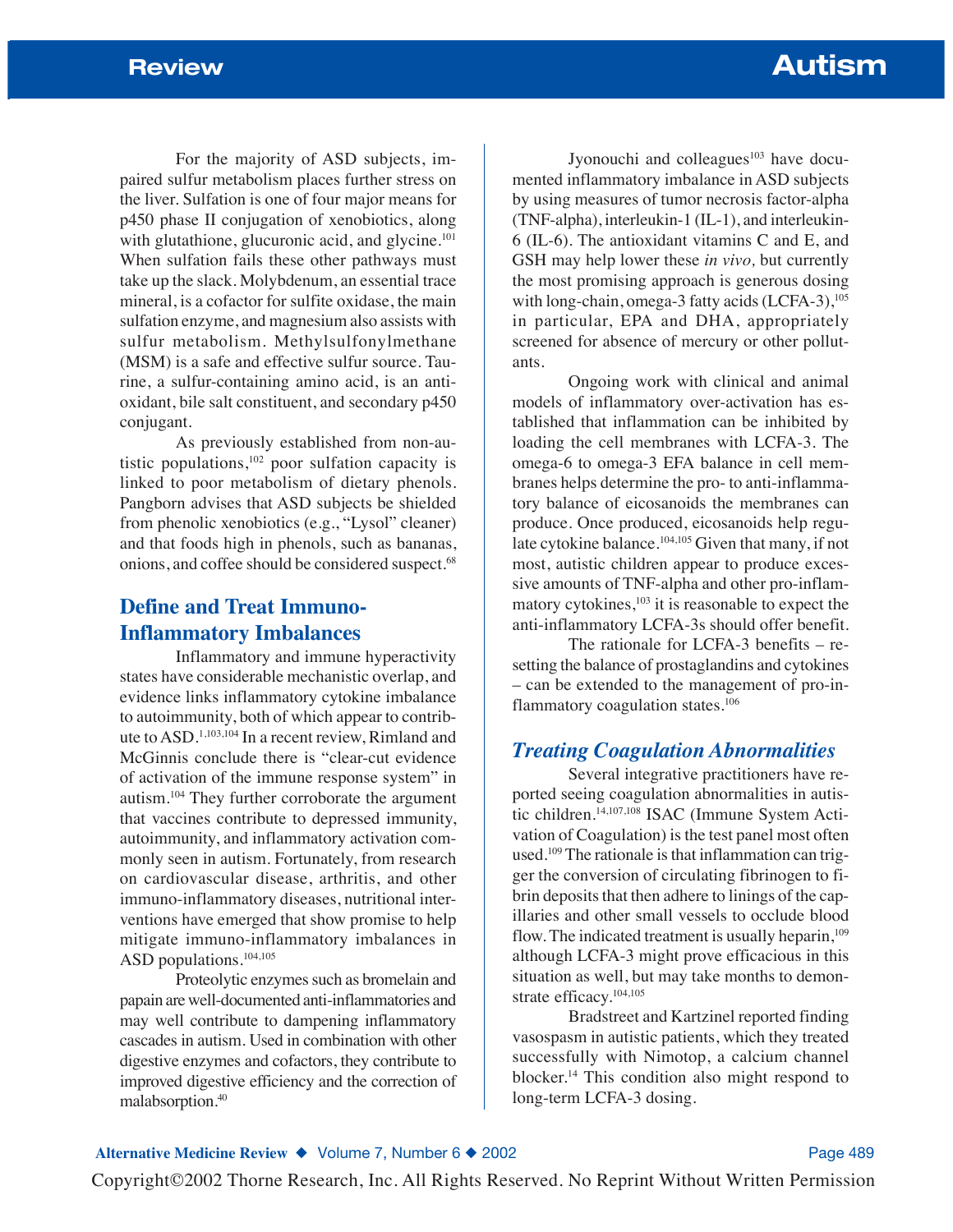## *Immune-Based Treatments*

Immune-based treatments include transfer factor (TF), pentoxifyllin (PXF), intravenous immunoglobulin (IVIG), and colostrum. Transfer factor is a low-molecular weight mix of molecules produced by white cells. Fudenberg,<sup>110</sup> in an openlabel study, treated autistic children ages 6-15 years with TF prepared from parents of children with autism. More than half of these children had autoantibodies to myelin basic protein (MBP), and half of them had depressed lymphocyte responsiveness to mitogens.<sup>1</sup> After TF administration a majority of this sample showed significant symptomatic improvement. Food sensitivities and symptoms associated with Candida overgrowth also decreased.

PXF is a drug approved in the United States for treatment of intermittent claudication, but also has immunomodulatory effects. Although it can affect many cytokines, it primarily suppresses TNF-alpha production.111 TNF-alpha is one of the most pleiotropic and pluripotent cytokines known, and is consistently pro-inflammatory.112 It is produced systemically, including by microglia and astrocytes of the brain, and is a suspected major contributor to inflammatory and/or autoimmune brain pathologies.<sup>113,114</sup> An agent that effectively modulates TNF-alpha has potential efficacy for diverse neurodegenerative diseases.

In addition to cytokine-modulating effects, PXF has a number of other potential benefits for ASD subjects. Its hemorheologic properties include vasodilation, reduced platelet aggregability, and enhanced blood flow. It enhances serotonergic nerve transmission and can enhance long-term potentiation of electrical stimulation, a mechanism associated with learning and memory. Gupta and collaborators reviewed PXF's clinical features and several preliminary uncontrolled trials in autism.<sup>112</sup> Of a total 115 autistic patients treated with PXF, one-third experienced benefit. The most consistent benefits were increased attention and speech, improved sociability and behavior, and amelioration of seizure activity. Adverse effects, in a few patients, included nausea, vomiting, low blood pressure, headache, and (rarely) transient excitation or sleep disturbance. The researchers concluded pentoxifyllin warranted further investigation for autism under double-blind conditions.

Intravenous immune globulin (IVIG) is prepared plasma using a highly involved purification process, from plasma donated by a large pool of donors (2,000-10,000), and contains predominantly monomeric IgG. IVIG has been used to treat a variety of antibody deficiency and autoimmune disorders, including neurological conditions such as chronic inflammatory demyelinating neuropathy and Guillain-Barre syndrome. This latter condition, like autism, features anti-MBP autoantibodies.111 Since this material is in short supply, priority is normally given to children who exhibit failure to thrive, have significant serum autoantibodies or immune dysfunction, exhibit seizure disorders, or fail to respond to heavy metal detoxification programs.<sup>14</sup>

IVIG may work by correcting antibody deficiency, inhibiting TNF-alpha and perhaps other pro-inflammatory cytokines, or blocking an autoimmune response. In autism there are several clues that molecular mimicry and other autoimmune processes are operative. Among these are elevated urinary neopterin and biopterin, most likely resulting from TNF-alpha stimulation of immune cells.<sup>115</sup> Serum autoantibodies to MBP were found in 58 percent (19/33) of autistic children.116 In a related study anti-brain autoantibodies reached 27 percent for IgG-type and 36 percent for IgM-type.117 Torrente et al reported finding autoantibodies bound to the surfaces of intestinal epithelial cells in children with regressive autism.118A shift of T-helper cells from T-helper 1 to T-helper 2 – often seen in autoimmune conditions – was also reported in 13 of 20 children in a small study, as reviewed by Gupta.<sup>111</sup>

Gupta's group conducted a small, sixmonth study with IVIG on 10 autistic children ages 3-12 years.119 IVIG was well tolerated and symptoms improved in a majority of patients. Behavior became calmer, eye contact improved, and in a few patients expressive speech improved. Children under five years showed more improvement and faster response.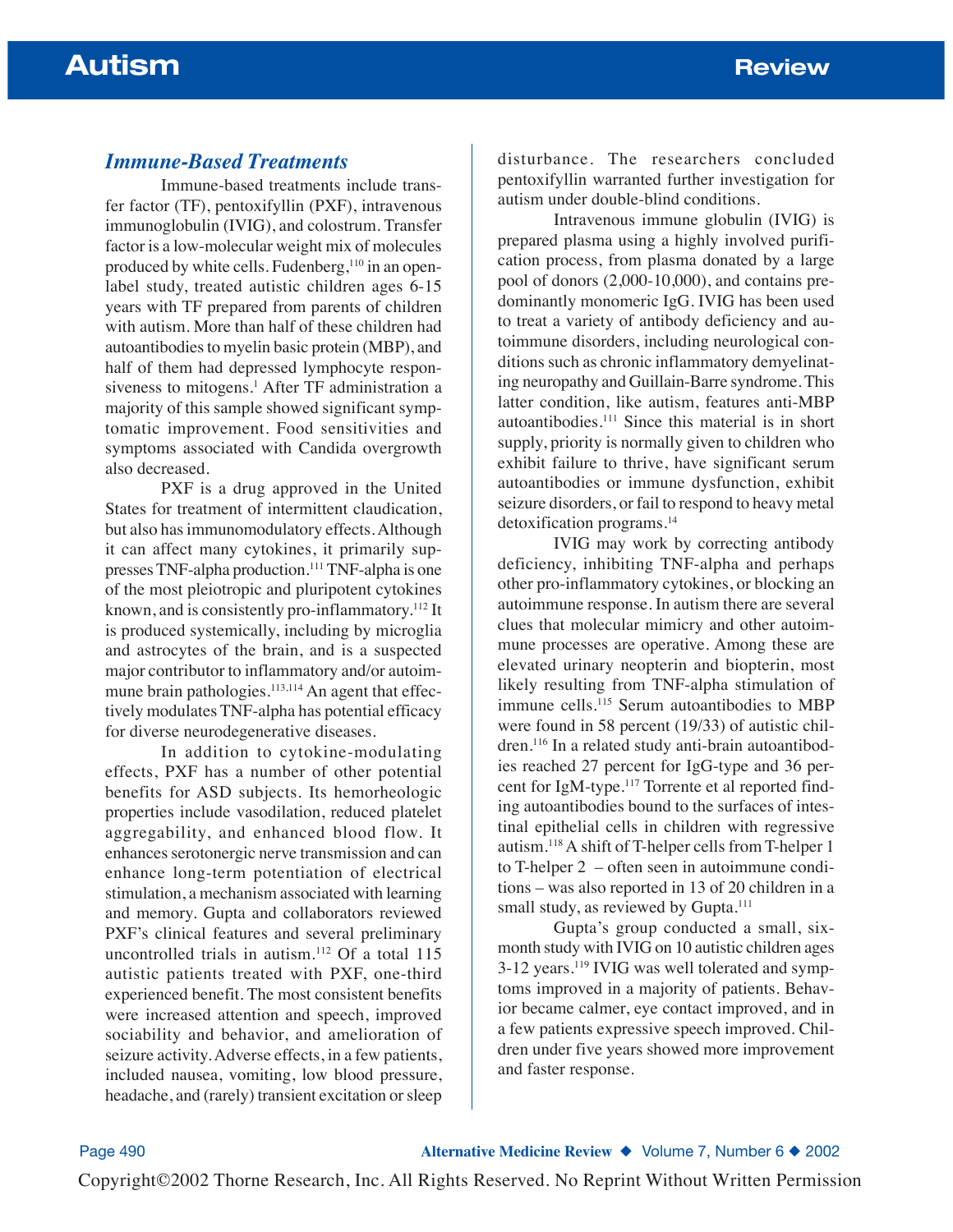Colostrum, the fluid expressed by the nursing breast for the first few days following birth, is another immune support agent under active scrutiny for possible benefit to autism.120 Colostrum contains a wide range of immunoglobulins that generally boost immunity; antibodies, and other less specific antiviral factors; glycoproteins that inhibit the attachment of unwanted bacteria to the intestinal mucosal lining; significant amounts of the cytokine interleukin-10 (IL-10), transforming growth factor-beta (TGF-beta), and other potent anti-inflammatory factors; and various growth factors that promote cell growth, lymph node and other immune organ maturation, intestinal IgG production, and tissue repair. Interest in colostrum may be justified by the report of low levels of insulin-like growth factor I (IGF-1) in the CSF of children with autism; $121$  and by the presence of maternal autoantibodies in the neonatal infant.122

### **Autism Pharmacotherapy**

The autistic spectrum has been notoriously difficult to study in controlled fashion for numerous reasons, including extreme symptom heterogeneity, the need for long-term monitoring, and the complexities of doing research with children, particularly disabled children.<sup>123</sup> With the central problems of autism (lack of communication and social connection, for example) practically unresponsive to medications, pharmacological intervention has been restricted to efforts to manage symptoms such as aggression, self-injury, inattention, and stereotypical movements.124 The ARI B:W ratings suggest most of these medications demonstrate poor performance.<sup>24</sup>

#### *Dopamine Antagonists*

The dopamine receptor antagonists, or neuroleptics, are the class of drugs that have been most extensively applied to autism, haloperidol (Haldol) being the most studied.<sup>125</sup> With short-term use (four weeks), this drug was found consistently superior to placebo in decreasing motor stereotypy, hyperactivity, withdrawal, and negativism. Side effects included dystonic reactions, acute

dyskinesia, Parkinsonism, akathisia, and autonomic and cardiovascular symptoms. With longterm use (six months), haloperidol is effective in up to 70 percent of ASD children, but the adverse effects can be severe and include tardive or withdrawal dyskinesias in up to 29 percent of the children, anxiety and depression, sedation, restlessness, and lethargy. Weight gain that does not necessarily resolve when dosing is ceased can also occur. Haloperidol currently has a B:W ratio of 0.9:1.

Other dopamine receptor antagonists generally parallel haloperidol in their benefit-to-risk profiles.125 The newer, "atypical neuroleptics" block both dopamine (D2) and serotonin (5-HT2) receptors and have more favorable side effect profiles. Clozapine initially looked promising; however, its B:W ratio is currently 0.4:1. Risperidone currently has the best benefit-to-risk profile, with a B:W ratio of 2.8:1.

A series of open-label clinical studies in children, adolescents, and adults has documented risperidone's promising clinical improvements.125 In adults it was effective in reducing irritability, aggression, and repetitive and affective symptoms. The most prominent side effect reported was mild sedation. With children there was significant clinical improvement; however, up to 29 percent had adverse effects, including increased anger, aggression, and agitation; mild sedation; weight gain; restlessness; occasional liver damage; and dyskinesias.

In 2002 a placebo-controlled trial of risperidone involving 101 children was published in the *New England Journal of Medicine*. <sup>126</sup> Finding significant improvement of irritability and overall clinical impression in 69 percent of the drug group (12% for the placebo group), the investigators claimed the best degree of improvement ever seen for a medication to mitigate the behavioral symptoms of autism. Adverse effects included increased appetite and weight gain, averaging six pounds; fatigue and drowsiness; dizziness; and drooling.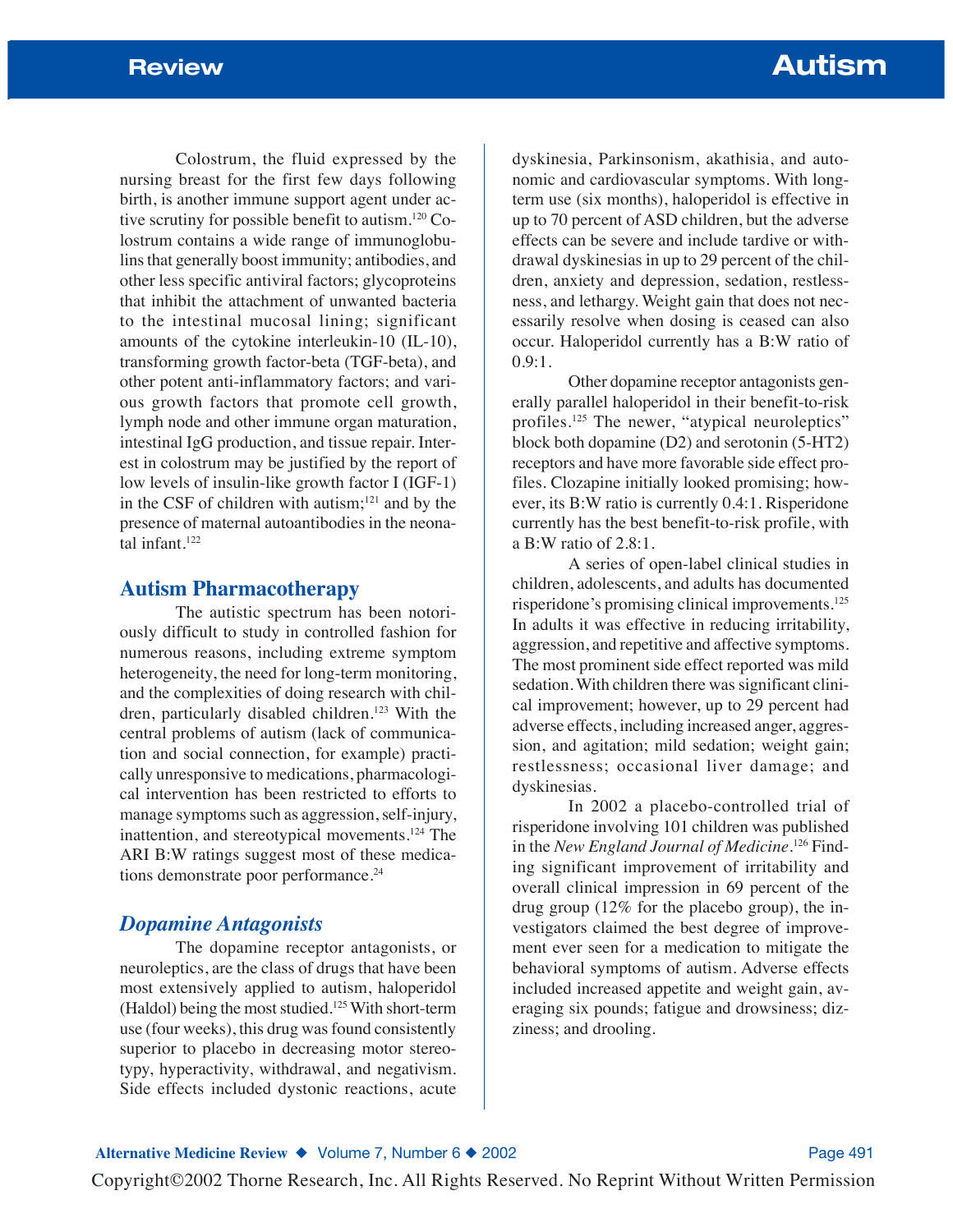# *Psychostimulants*

Methylphenidate (Ritalin®) is the archetype for this pharmacological class, being the first line of drug treatment for hyperactivity, inattentiveness, and impulsivity, as occurs in ADHD (Attention Deficit/Hyperactivity Disorder).<sup>12</sup> Subjects with autism sometimes experience symptoms of ADHD, such as hyperactivity and distractibility. Ritalin's severe adverse effect profile was reviewed;<sup>12</sup> its B:W ratio is 0.7:1.

### *Tricyclic Antidepressants*

Tricyclic antidepressants have mixed effects in autism. Clomipramine (Anafranil) reportedly improves stereotypic and self-injurious behaviors, anger and aggression, impulsivity, and social relatedness.<sup>125</sup> In controlled trials it proved superior to desipramine, a tricyclic noradrenergic reuptake inhibitor. But in a double-blind comparison trial with haloperidol, clomipramine was no more effective than placebo and subjects experienced severe adverse effects. Clomipramine can be cardiotoxic and exacerbate seizure disorders. Its current B:W ratio is 1:1, identical to that for desipramine.

# *NMDA Receptor Antagonists*

N-methyl-D-aspartate (NMDA) receptors are a subclass of glutamate receptor that likely play a role in organizing brain circuitry during early development. Toxic or other adverse influences on NMDA receptors during brain development could conceivably contribute to ASD. Amantadine is an NMDA-receptor antagonist that may be marginally effective for hyperactivity and speech improvement.127Adverse effects include insomnia, sleepiness, tremors, confusion, poor concentration, depression, orthostatic hypotension, and hallucination (only at high dosages). This drug has antiviral effects, including against viruses that can affect behavior.<sup>128</sup>

## *Serotonin Up-Regulators*

Serotonin receptor agonist drugs have offered little benefit in autism. Fenfluramine, a halogenated amphetamine that boosts serotonin levels and blocks dopamine receptors, showed initial promise; later it was found ineffective and neurotoxic and was removed from the market.<sup>123</sup>

Buspirone (Buspar), a serotonin  $5T1\alpha$ -receptor agonist with anxiolytic and mildly antidepressant effects, has undergone only uncontrolled studies.125 It can reduce affective lability, anxiety, and sleeping problems in disorganized and hyperaroused, autistic children. In developmentally disabled adults with autism, it can relieve anxiety, temper tantrums, aggression, and self-injurious behavior. Its B:W ratio is 1.2:1.

Fluvoxamine (Luvox) and fluoxetine (Prozac) are selective serotonin reuptake inhibitors (SSRIs), both of which may work better for autistic adults than children. Luvox may benefit repetitive behavior in adult subjects, but in children its benefits were insignificant and adverse effects quite severe.<sup>125</sup>

Prozac, a more potent and selective SSRI than Luvox, may benefit obsessiveness and anxiety in autistic adults, but probably not compulsive behavior.<sup>125</sup> Another SSRI, sertraline (Zoloft), may also benefit adults. Children are likely to exhibit restlessness, anxiety, agitation, and insomnia in response to SSRIs. Prozac currently has a 1.2:1 B:W ratio, Zoloft a 1.1:1 ratio.

# *Naltrexone, Opiate-Receptor Antagonist*

Autism has been consistently linked to opioid hyperactivation, whether from exogenous  $(food-derived$  peptides)<sup>19</sup> or endogenous sources.125 Naltrexone blocks the binding of heroin, morphine, or other opiates to brain receptors, and has been used since the early 1970s for drug addicts. Initial trials looked encouraging; however, it lost its allure after double-blind trials.123 It may minimally reduce overactivity, but can worsen stereotypic behavior and has a bitter taste that affects compliance. The B:W ratio is 1.5:1.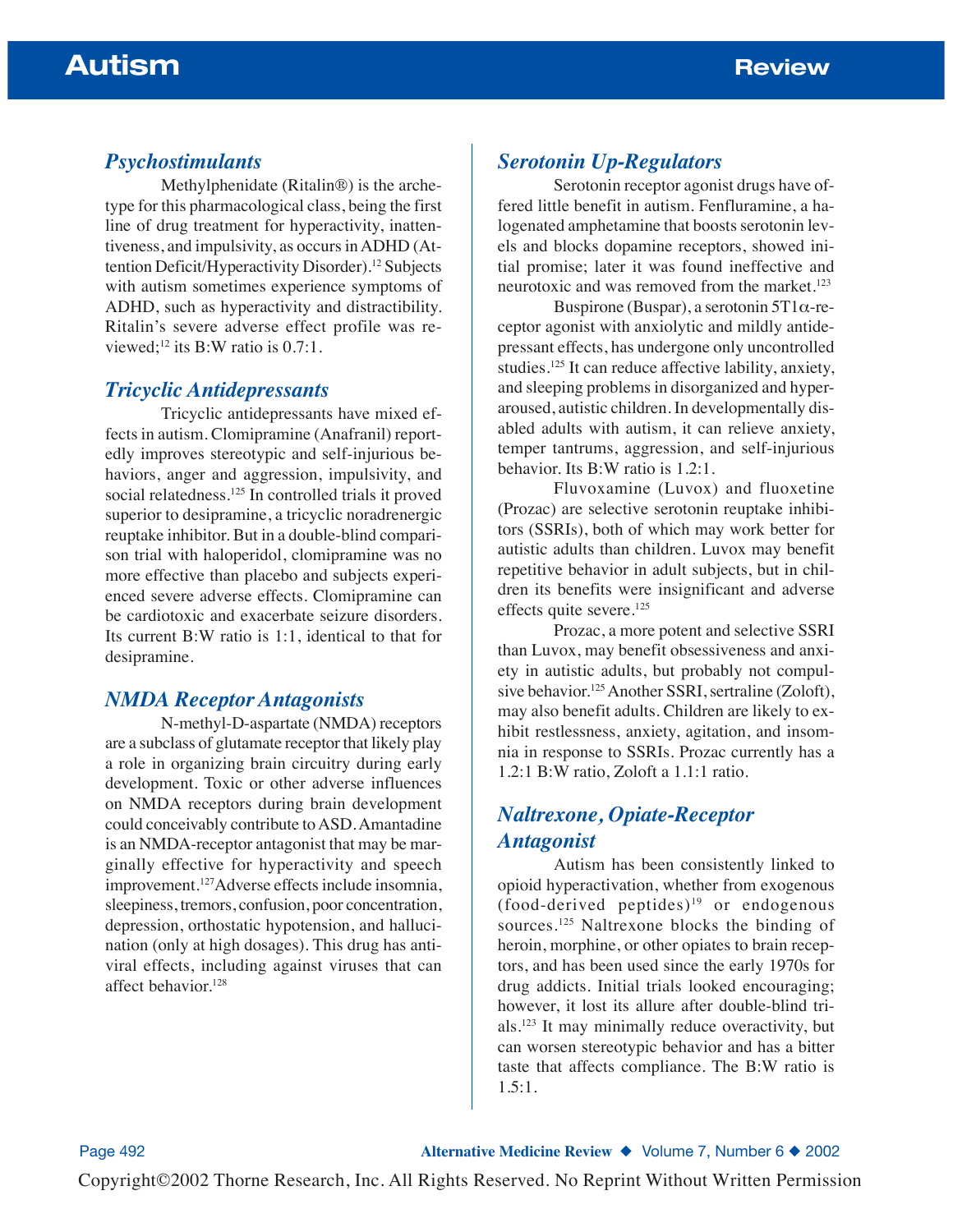# *Drugs Affecting Noradrenergic Receptors*

Clonidine is a presynaptic alpha-2 adrenergic receptor agonist that up-regulates adrenergic transmission.123 It may reduce hyperactivity, impulsivity, and irritability in the short term; but tolerance develops over time. Adverse effects include drowsiness, decreased activity, and hypotension. Its B:W ratio of 2.2:1 is better than most other autism drugs.

# *Miscellaneous Pharmacological Agents*

When an autistic child exhibits a cyclic pattern or a bipolar mood disorder is suspected, treatment with lithium can be helpful.125 Lithium may also be helpful for aggressive and self-injurious behavior. Its B:W ratio is 1.1:1.

Epilepsy afflicts 20-30 percent of children with autistic disorder, $125$  and the anticonvulsant carbamazepine (Tegretol) can be useful. For antiseizure activity it has a good B:W ratio of 4.5:1. For its effects on mood and aggressive, irritable, or explosive behavior in autistic children, the ratio falls to 1.3:1. Valproate (Depakene) similarly has a B:W rating of 4.6:1 for seizures and 1.3:1 for calming behavior.

Judging from the existing knowledge base for autism, drug treatment may be most useful when symptoms associated with autism such as hyperactivity and inattention, aggression and selfinjury, stereotypical behavior, rigidity, and anxiety interfere with psychosocial functioning or with other treatment approaches.

## **Conclusion**

Autism continues to increase in prevalence, and remains an extreme challenge to medical management. Medically, autism's expression is so individualized that its management requires individualized care that only integrative medical practice can offer. Ethical integrative management supports parents' initiatives to explore options that offer negligible risk and any degree of benefit for the child. A ten-phase protocol for parent-physician collaboration for autism is presented in Table 5.

Nutrients predictably have broader effects and better benefit-to-risk profiles than drugs. The integrative practitioner, however, cannot always shun the use of drugs. As one example, many are forced to treat a substantial percentage of their patients with antifungal drugs if Candida overgrowth becomes intransigent. With a child's future at stake, it is appropriate to use the most effective therapies, within the acceptable limits for adverse effects. Integrative physicians usually give nutrients a chance before turning to drugs.

Evidence is accumulating that LCFA-3 status is deranged across a spectrum of neurodevelopmental disorders – from learning disorders and ADHD through the autistic spectrum. A newly published double-blind, placebocontrolled trial showed definitive, albeit incomplete, benefit from LCFA-3 for ADHD.129 Since the LCFA-3s function as components of membrane phospholipids and preliminary evidence indicates the phospholipid phosphatidylserine (PS) benefits ADHD,<sup>107</sup> a trial of LCFA-3 and PS for autism is an attractive recommendation.

Autism remains a challenge to basic and clinical researchers. More in-depth studies are needed to clarify the relative contributions to ASD symptomatology from the perspective of: (1) genetic predispositions interacting with toxins or other etiologic triggers;<sup>1</sup> (2) maternal toxic burden, maternal antibodies against the child's antigens, and prenatal contribution to autism risk; $122$ (3) interactions between immune or detoxification impairment and vaccinations; $104$  (4) pro-inflammatory cytokine imbalances in relation to anti-inflammatory nutrient status;<sup>103</sup> (5) likelihood of co-synergy between the intestinal, CNS, and immune abnormalities; $^{9,26}$  and (6) contribution of autoimmune mechanisms to the overall condition<sup>122</sup> and prospects for controlling such mechanisms.105

In many difficult medical conditions treatment strategies can emerge that at first seem irrational but eventually may prove themselves. In autism one of these strategies may be bioresonance therapy, the use of frequency-customized sound waves to treat certain features of the disease. Careful and responsible investigation of this technique is currently underway.<sup>130</sup>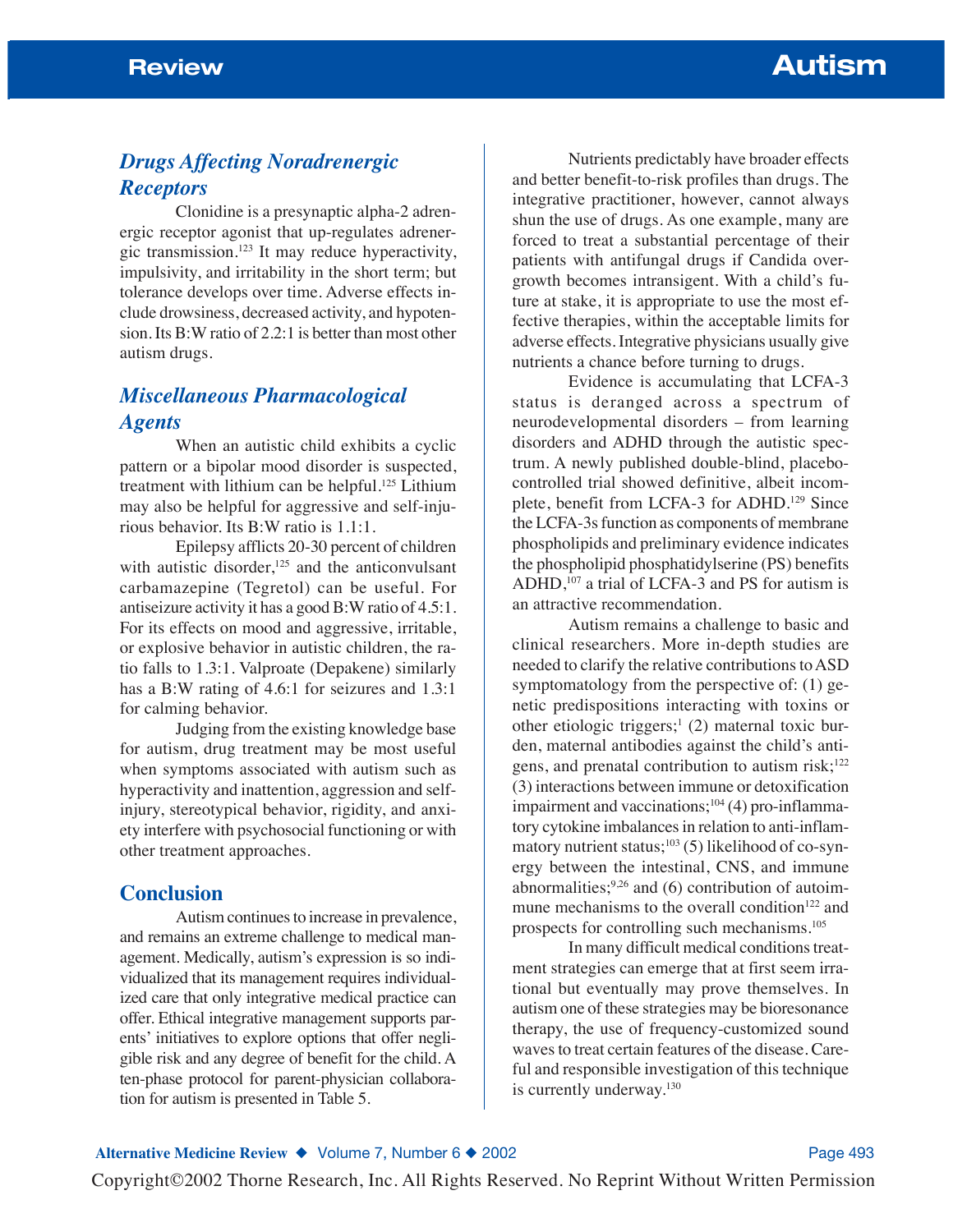# **Autism Burger Community Community Community Community Community Community Community Community Community Community**



The ASD population is making steady advances toward improved quality of life and increased prospects for productivity. The marked degrees of benefit experienced by ASD patients have become a model for other challenging medical conditions that defy understanding. Spurred

by parent activism, practitioner commitment, and innovative organizational support, progress in understanding and treating autism has come from the power inherent in the integrative model of medical management.

Page 494 **Alternative Medicine Review** ◆ Volume 7, Number 6 ◆ 2002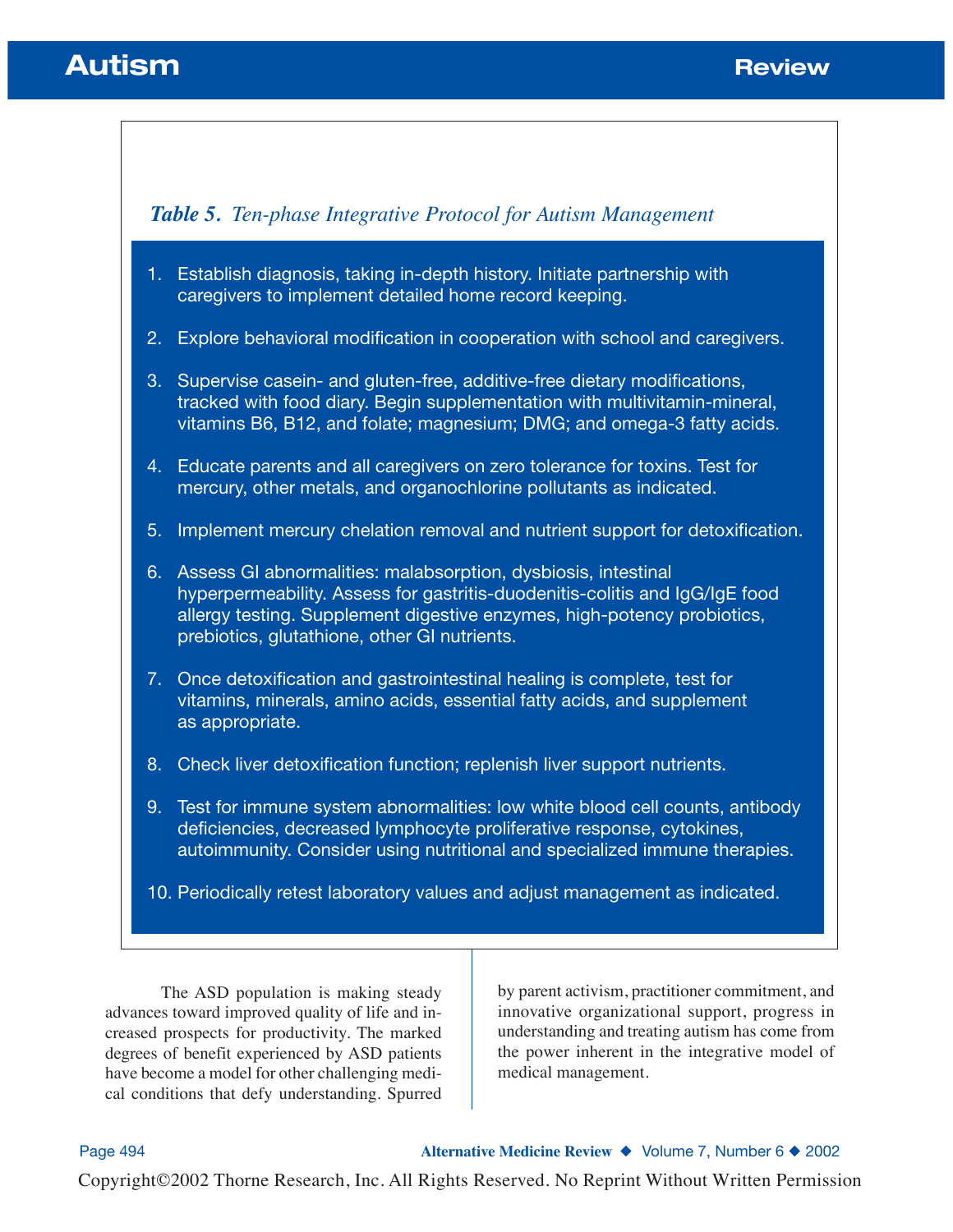### **References**

- 1. Kidd PM. Autism, an extreme challenge to integrative medicine. Part 1. The knowledge base. *Altern Med Rev* 2002;7:292-316.
- 2. Baker SM. Part II: Notes on treatment options. In: Pangborn JB, Baker SM, eds. *Biomedical Assessment Options for Children with Autism and Related Problems*. San Diego, CA: Autism Research Institute; 2000.
- 3. Rimland B. *Infantile Autism: The Syndrome and Its Implications for a Neural Theory of Behavior*. New York, NY: Appleton-Century Crofts; 1964.
- 4. Autism Research Institute (ARI), 4182 Adams Avenue, San Diego, CA 92116, USA; 2002. www.autismresearchinstitute.com
- 5. DAN! (Defeat Autism Now!) Project. Conference proceedings, consensus reports, medical assessment protocols. Autism Research Institute, San Diego, CA: 2002.
- 6. Pangborn JB. Part I: The DAN! working model of autism. In: Pangborn JB, Baker SM, eds. *Biomedical Assessment Options for Children with Autism and Related Problems*. San Diego, CA: Autism Research Institute; 2000.
- 7. Gill AR. Interventions for autism. *JAMA* 2001;286:670-671.
- 8. Frenzel C. Keeping track of your child's medical records. Autism Tissue Program, 99 Wall Street, Princeton, NJ. www.brainbank.org
- 9. Gershon MD. *The Second Brain*. New York: HarperCollins; 1998.
- 10. Center for Science in the Public Interest (CSPI). *A Quarter-Century Review: Diet, ADHD and Behavior*. Washington, DC: Center for Science in the Public Interest (CSPI); 2002.
- 11. FeingoldÆ Association of the United States. *Studies on Diet, Health, and Behavior*. Riverhead, NY: FeingoldÆ Association of the United States; 2002.
- 12. Kidd PM. Attention Deficit/Hyperactivity Disorder (ADHD) in children: rationale for its integrative management. *Altern Med Rev* 2001;5:402-428.
- 13. Bradstreet J, Kartzinel J. Biological interventions in the treatment of autism and PDD. In: Rimland B, ed. *DAN! (Defeat Autism Now!) Fall 2001 Conference*. San Diego, CA: Autism Research Institute; 2001.
- 14. Shattock P, Whiteley P. *The Sunderland Protocol: A Logical Sequencing of Biomedical Interventions for the Treatment of Autism and Related Disorders*. Sunderland, UK: Autism Research Unit, University of Sunderland; 2000.
- 15. Reichelt KL, Knivsberg AM. Can the pathophysiology of autism be explained by discovered urine peptides? In: Rimland B, ed. *DAN! (Defeat Autism Now!) Spring 2002 Conference Practitioner Training*. San Diego, CA: Autism Research Institute; 2002.
- 16. Reichelt KL, Ekrem J, Scott H. Gluten, milk proteins and autism: dietary intervention effects on behavior and peptide secretion. *J Appl Nutr* 1990;42:1-11.
- 17. Lucarelli S, Frediani T, Zingoni AM, et al. Food allergy and infantile autism. *Panminerva Med* 1995;37:137-141.
- 18. Gillberg IC, Gillberg C. Autism in immigrants: a population-based study from Swedish rural and urban areas. *J Intellect Disabil Res* 1996;40:24-31.
- 19. Whiteley P, Rodgers J, Savery D, Shattock P. A gluten free diet as intervention for autism and associated disorders: preliminary findings. *Autism: Intl J Res Pract* 1999;3:45-65.
- 20. Pangborn JB, Baker SM, eds. *Biomedical Assessment Options for Children with Autism and Related Problems*. San Diego, CA: Autism Research Institute; 2000.
- 21. Seroussi K. *Unraveling the Mystery of Autism and Pervasive Developmental Disorder: A Mother's Story of Research and Recovery*. New York, NY: Simon and Schuster; 2000.
- 22. Rimland B. The use of vitamin B6, magnesium, and DMG in the treatment of autistic children and adults. In: Shaw W, ed. *Biological Treatments for Autism and PDD*. Lenexa, KS: The Great Plains Laboratory, Inc.; 2002.
- 23. Autism Research Institute (ARI). Treatment effectiveness survey. Autism Research Institute, San Diego, CA; 2002. www.autism.com/treatrating
- 24. Autism Research Institute (ARI). Parent ratings of behavioral effects of biomedical interventions. Autism Research Institute, San Diego, CA; 2002.
- 25. Adams JB, Dinelli L, Fabes R, et al. *Effect of Vitamin/Mineral Supplements on Children with Autism*. Tempe, AZ: Arizona State University, College of Engineering and Applied Sciences; 2002.

#### Alternative Medicine Review ◆ Volume 7, Number 6 ◆ 2002 **Page 495** Page 495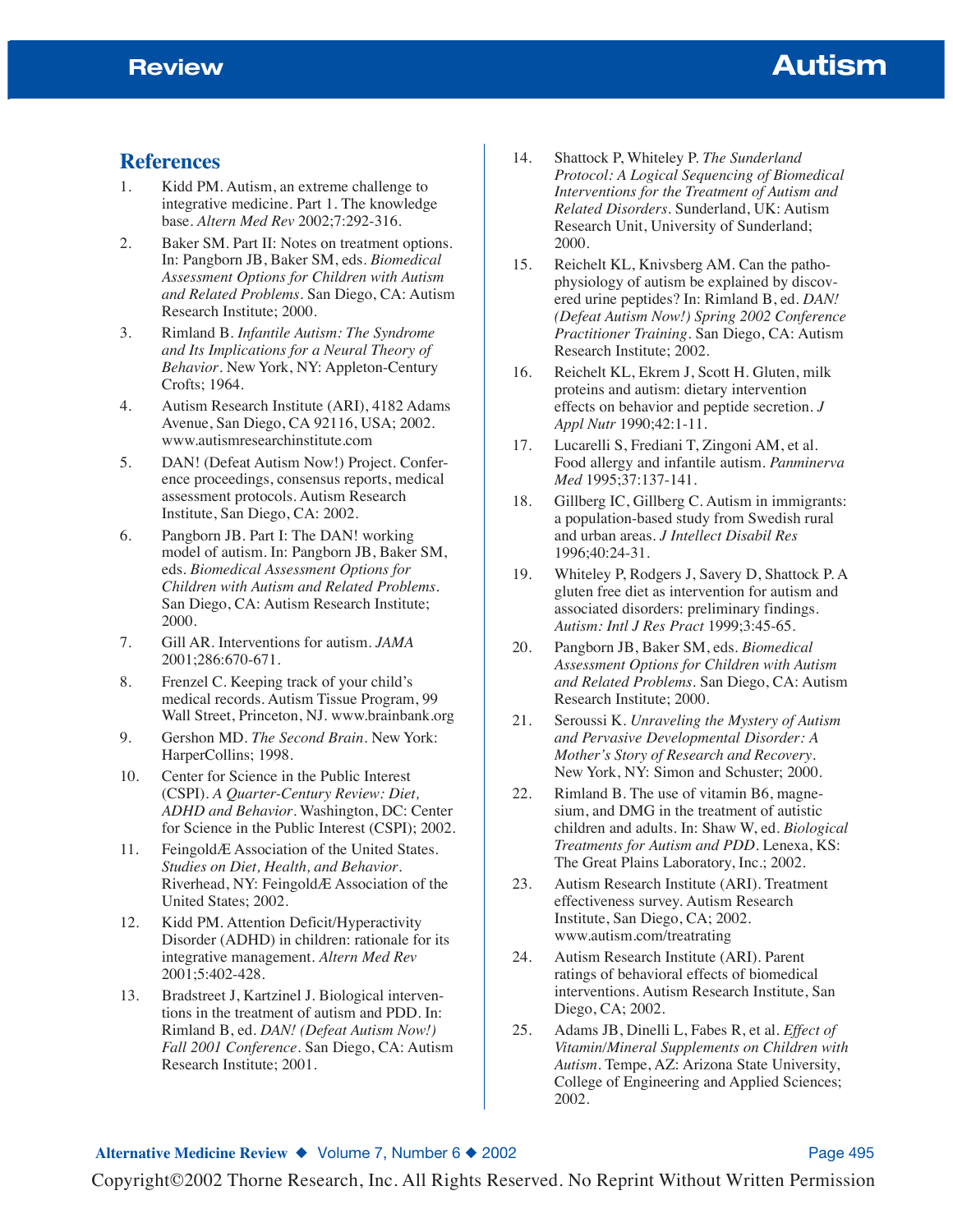# **Autism Burger Review Review**

- 26. Wakefield AJ, Puleston JM, Montgomery SM, et al. Review article: the concept of enterocolonic encephalopathy, autism and opioid receptor ligands. *Aliment Pharmacol Ther* 2002;16:663-674.
- 27. Vogelaar A. Studying the effects of essential nutrients and environmental factors on autistic behavior. *DAN! (Defeat Autism Now!) Think Tank*. San Diego, CA: Autism Research Institute; 2000.
- 28. Laidler JR. DAN! Mercury Detoxification Consensus Group. *DAN! (Defeat Autism Now) Mercury Detoxification Consensus Group Position Paper.* San Diego, CA: Autism Research Institute; 2001.
- 29. Rimland B. Controversies in the treatment of autistic children: vitamin and drug therapy. *J Child Neurol* 1988;3:S68-S72.
- 30. Heeley AF, Roberts GE. A study of tryptophan metabolism in psychotic children. *Dev Med Child Neurol* 1966;8:708-718.
- 31. Rimland B. High dosage levels of certain vitamins in the treatment of children with severe mental disorders. In: Hawkins D, Pauling L, eds. *Orthomolecular Psychiatry*. San Francisco, CA: WH Freeman; 1973.
- 32. Rimland B, Callaway E, Dreyfus P. The effects of high doses of vitamin B6 on autistic children: a double-blind crossover study. *Am J Psychiatry* 1978;135:472-475.
- 33. Lelord G, Muh JP, Barthelemy C, et al. Effects of pyridoxine and magnesium on autistic symptoms – initial observations. *J Autism Dev Disord* 1981;11:219-230.
- 34. Lelord G, Callaway E, Muh JP. Clinical and biological effects of high doses of vitamin B6 and magnesium on autistic children. *Acta Vitaminol Enzymol* 1982;4:27-44.
- 35. Findling RL, Maxwell K, Scotese-Wojtila L, et al. High-dose pyridoxine and magnesium administration in children with autistic disorder: an absence of salutary effects in a double-blind, placebo-controlled study. *J Autism Dev Disord* 1997;27:467-478.
- 36. Rimland B. High dose vitamin B6 and magnesium in treating autism: response to study by Findling et al. *J Autism Dev Disord* 1998;28:581-582.
- 37. Schaumburg H, Kaplan J, Windebank A, et al. Sensory neuropathy from pyridoxine abuse. A new megavitamin syndrome. *New Engl J Med* 1983;309:445-448.
- 38. Martineau J, Barthelemy C, Cheliakine C, Lelord G.. Brief report: an open middle-term study of combined vitamin B6-magnesium in a subgroup of autistic children selected on their sensitivity to this treatment. *J Autism Dev Disord* 1988;18:435-447.
- 39. Burd L, Stenehjem A, Franceschini LA, Kerbeshian J. A 15-year follow-up of a boy with pyridoxine (vitamin B6)-dependent seizures with autism, breath holding, and severe mental retardation. *J Child Neurol* 2000;15:763-765.
- 40. Kirkman Laboratories. *A Guide to Scientific Nutrition for Autism and Related Conditions*. Lake Oswego, OR: Kirkman Laboratories; 2002.
- 41. Tolbert L, Haigler T, Waits MM, Dennis T. Brief report: lack of response in an autistic population to a low dose clinical trial of pyridoxine plus magnesium. *J Autism Dev Disord* 1993;23:193-199.
- 42. Pfeiffer SI, Norton J, Nelson L, Shott S. Efficacy of vitamin B6 and magnesium in the treatment of autism: a methodology review and summary of outcomes. *J Autism Dev Disord* 1995;25:481-493.
- 43. Rimland B. Critique of "Efficacy of vitamin B6 and magnesium in the treatment of autism." *J Autism Dev Disord* 1998;28:580-581.
- 44. Kleijnen J, Knipschild P. Niacin and vitamin B6 in mental functioning: a review of controlled trials in humans. *Biol Psychiatry* 1991;29:931-941.
- 45. Kern JK, Miller VS, Cauller PL, et al. Effectiveness of N,N-dimethylglycine in autism and pervasive developmental disorder. *J Child Neurol* 2001;16:169-173.
- 46. Bolman WM, Richmond JA. A double-blind, placebo-controlled, crossover pilot trial of low dose dimethylglycine in patients with autistic disorder. *J Autism Dev Disord* 1999;29:191- 194.
- 47. Rapin I, Katzman R. Neurobiology of autism. *Ann Neurol* 1998;43:7-14.
- 48. Kirkman Laboratories. *The Kirkman Guide to Intestinal Health in Autism Spectrum Disorders*. Lake Oswego, OR: Kirkman Laboratories; 2002.
- 49. Landgrebe AR, Landgrebe MA. Celiac autism: calcium studies. In: Coleman M, ed. *The Autistic Syndromes*. New York, NY: Elsevier; 1976.

Page 496 **Alternative Medicine Review ◆ Volume 7, Number 6 ◆ 2002**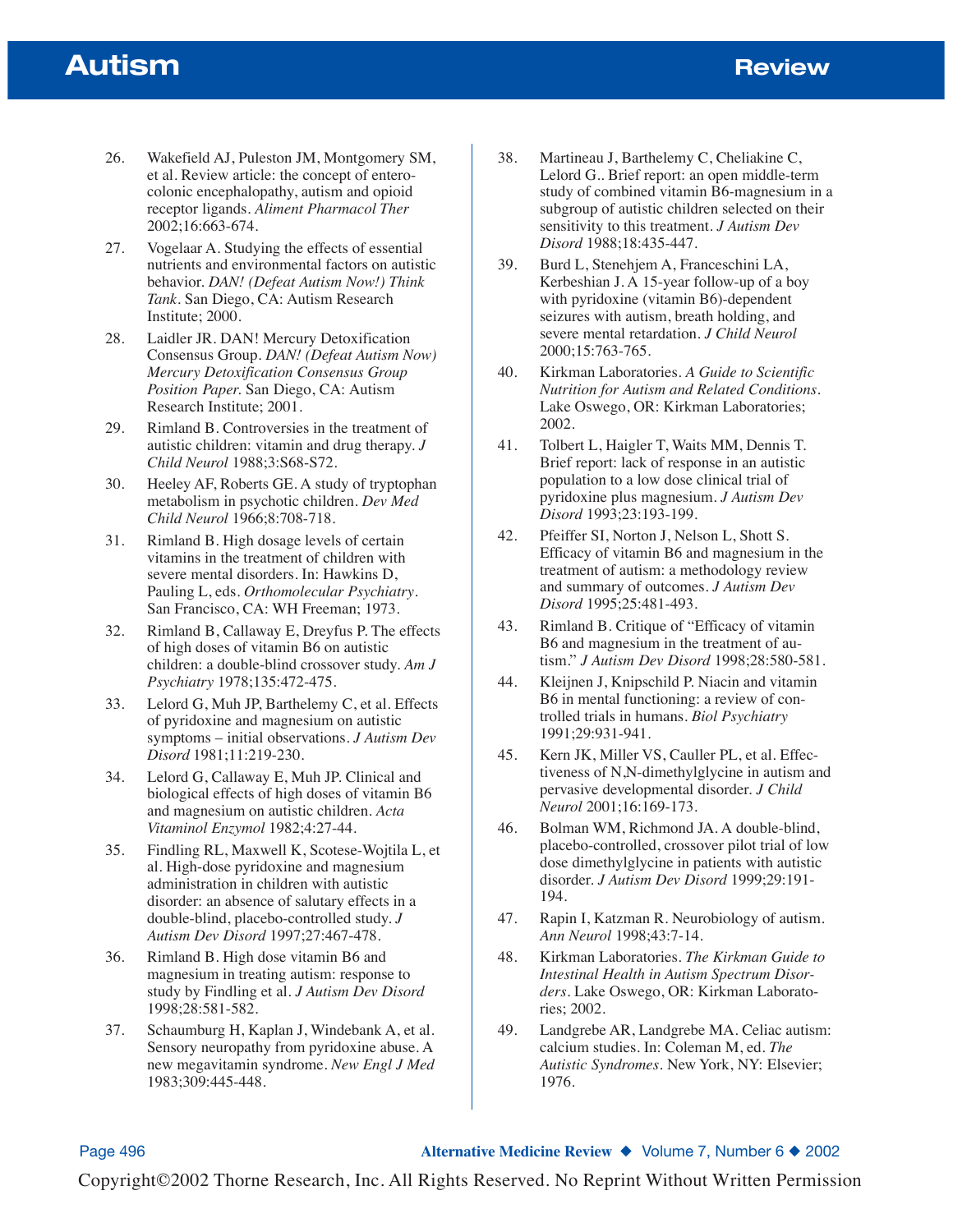- 50. Dolske MC, Spollen J, McKay S, et al. A preliminary trial of ascorbic acid as supplemental therapy for autism. *Prog Neuropsychopharmacol Biol Psychiatry* 1993;17:765-774.
- 51. Johnson S. Micronutrient accumulation and depletion in schizophrenia, epilepsy, autism and Parkinson's disease? *Med Hypotheses* 2001;56:641-645.
- 52. Walsh W. Metallothionein promotion therapy in autism spectrum disorders. In: Rimland B, ed. *DAN! (Defeat Autism Now!) Spring 2002 Conference Practitioner Training*. San Diego, CA: Autism Research Institute; 2002.
- 53. Willatts P, Forsyth JS. The role of long-chain polyunsaturated fatty acids in infant cognitive development. *Prostaglandins Leukot Essent Fatty Acids* 2000;63:95-100.
- 54. Makrides M, Neumann M, Simmer K, et al. Are long-chain polyunsaturated fatty acids essential nutrients in infancy? *Lancet* 1995;345:1463-1468.
- 55. Richardson AJ, Ross MA. Fatty acid metabolism in neurodevelopmental disorder: a new perspective on associations between attention-deficit/ hyperactivity disorder, dyslexia, dyspraxia and the autistic spectrum. *Prostaglandins Leukot Essent Fatty Acids* 2000;63:1-9.
- 56. Bennett CN, Horrobin DF. Gene targets related to phospholipid and fatty acid metabolism in schizophrenia and other psychiatric disorders: an update. *Prostaglandins Leukot Essent Fatty Acids* 2000;63:47-59.
- 57. Vancassel S, Durand G, Barthelemy C, et al. Plasma fatty acid levels in autistic children. *Prostaglandins Leukot Essent Fatty Acids* 2001;65:1-7.
- 58. Hardy PM, Hardy SM. Omega-3 fatty acids in the pathophysiology and treatment of autism. In: Rimland B, ed. *DAN! (Defeat Autism Now!) Spring 2002 Conference*. San Diego, CA: Autism Research Institute; 2002.
- 59. Stoll AL. Omega-3 fatty acids in autism. In: Rimland B, ed. *DAN! (Defeat Autism Now!) Fall 2001 Conference*. San Diego, CA: Autism Research Institute; 2001.
- 60. Megson MN. Is autism a G-alpha protein defect reversible with natural vitamin A? *Med Hypotheses* 2000;54:979-983.
- 61. Williams G, King J, Cunningham M, et al. Fetal valproate syndrome and autism: additional evidence of an association. *Dev Med Child Neurol* 2001;43:202-206.
- 62. International Rett Syndrome Association. *Carnitine Facts and Definitions*. Clinton, MD: International Rett Syndrome Association; 2002.
- 63. Ellaway C, Williams K, Leonard H, et al. Rett syndrome: randomized controlled trial of Lcarnitine. *J Child Neurol* 1999;14:162-167.
- 64. Messahel S, Pheasant AE, Pall H, et al. Urinary levels of neopterin and biopterin in autism. *Neurosci Lett* 1998;241:17-20.
- 65. Fernell E, Watanabe Y, Adolfsson I, et al. Possible effects of tetrahydrobiopterin treatment in six children with autism – clinical and positron emission tomography data: a pilot study. *Dev Med Child Neurol* 1997;39:313- 318.
- 66. Levine J, Aviram A, Holan A, et al. Inositol treatment of autism. *J Neural Transm* 1997;104:307-310.
- 67. Norman-Bain J. Epsom salt baths (parent testimonials). J. Norman-Bain, Oyster Bed Bridge, Prince Edward Island, Canada. www.isn.net/~jypsy/epsom.htm
- 68. Pangborn J. Autism: pertinent laboratory tests. In: Rimland B, ed. *DAN! (Defeat Autism Now!) 2001 Advanced Practitioner Training*. San Diego, CA: Autism Research Institute; 2002.
- 69. Page T. Metabolic approaches to the treatment of autism spectrum disorders. *J Autism Dev Disord* 2000;30:463-469.
- 70. Pangborn J. Autism: metabolic differentiation, role of DPPIV/CD26, some pertinent lab tests. In: Rimland B, ed. *DAN! (Defeat Autism Now!) Spring 2002 Conference*. San Diego, CA: Autism Research Institute; 2002.
- 71. Sandler RH, Finegold SM, Bolte ER, et al. Short-term benefit from oral vancomycin treatment of regressive-onset autism. *J Child Neurol* 2000;15:429-435.
- 72. Gorbach SL, Chang TW, Goldin B. Successful treatment of relapsing *Clostridium difficile* colitis with Lactobacillus GG. *Lancet* 1987;2:1519.
- 73. Reichelt KL, Hole K, Hamberger A, et al. Biologically active peptide-containing fractions in schizophrenia and childhood autism. In: Martin JB, Reichlin S, Bick KL, eds. *Neurosecretion and Brain Peptides*. New York, NY: Raven Press; 1981.
- 74. Panksepp J. A neurochemical theory of autism. *Trends Neurosci* 1979;2:174-177.

#### **Alternative Medicine Review ◆ Volume 7, Number 6 ◆ 2002 Page 497 Page 497**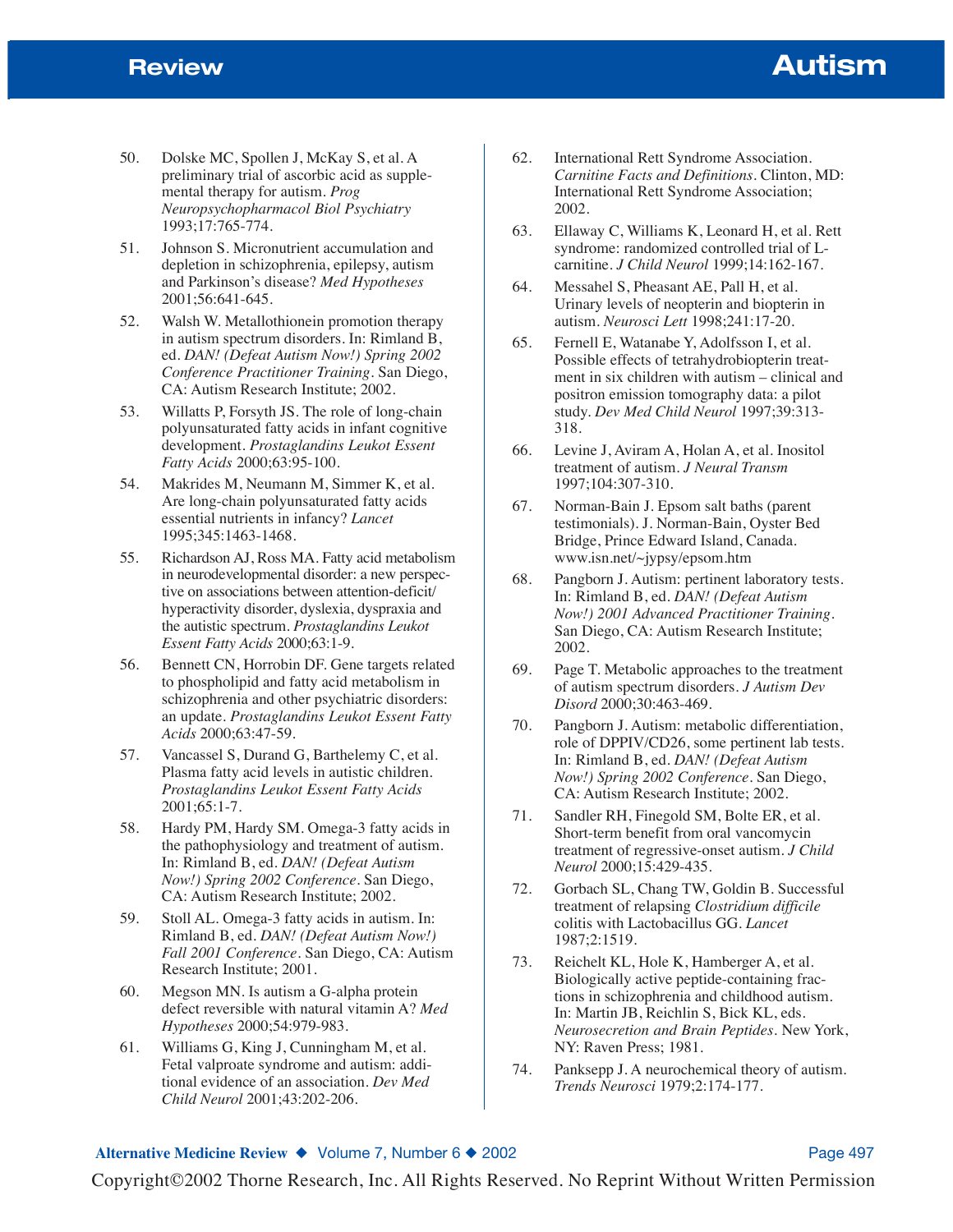# **Autism Burger Review Review**

- 75. Gillberg C. The role of the endogenous opioids in autism and possible relationships to clinical features. In: Wing L, ed. *Aspects of Autism: Biological Research*. London, UK: Gaskell/ NAS; 1988.
- 76. Stubbs G, Litt M, Lis E, et al. Adenosine deaminase activity decreased in autism. *J Am Acad Child Psychiatry* 1982;21:71-74.
- 77. Shattock P, Kennedy A, Rowell F, et al. Role of neuropeptides in autism and their relationships with classical neurotransmitters. *Brain Dysfunct* 1990;3:328-345.
- 78. D'Eufemia P, Celli M, Finocchiaro R, et al. Abnormal intestinal permeability in children with autism. *Acta Paediatr*1996;85:1076-1079.
- 79. Adams JB, McGinnis W. *Vitamin, Mineral Supplements Benefit People with Autism*. Tempe, AZ: Arizona State University, College of Engineering and Applied Sciences; 2002.
- 80. Horvath K, Papadimitriou JC, Rabsztyn A, et al. Gastrointestinal abnormalities in children with autistic disorder. *J Pediatr* 1999;135:559-563.
- 81. Bolte ER. Autism and *Clostridium tetani*. *Med Hypotheses* 1998;51:133-144.
- 82. Babarczy E, Szabo G, Telegdy G. Effects of secretin on acute and chronic effects of morphine. *Pharmacol Biochem Behav* 1995;51:469- 472.
- 83. Horvath K, Stefanatos G, Sokolski KN, et al. Improved social and language skills after secretin administration in patients with autistic spectrum disorders. *J Assoc Acad Minor Phys* 1998;9:9-15.
- 84. Dunn-Geier J, Ho HH, Auersperg E, et al. Effect of secretin on children with autism: a randomized controlled trial. *Dev Med Child Neurol* 2000;42:796-802.
- 85. Herlihy W. Repligen's autism research. In: Rimland B, ed. *DAN! (Defeat Autism Now!) Spring 2002 Conference Practitioner Training*. San Diego, CA: Autism Research Institute; 2002.
- 86. Shaw W, ed. *Biological Treatments for Autism and PDD*. Lenexa, KS: The Great Plains Laboratory, Inc.; 2002.
- 87. Lamson DW, Plaza SM. Transdermal secretin for autism – a case report. *Altern Med Rev* 2001;6:311-313.
- 88. Waring RW. Autism, sulphonation and cytokines. In: Rimland B, ed. *DAN! (Defeat AutismNow!) Spring 2002 Conference Practitioner Training*. San Diego, CA: Autism Research Institute; 2002.
- 89. Kidd PM. Freedom from toxins: reducing our total toxic load. *Total Health* 2000;22:22-27.
- 90. Rapp DJ. *Is This Your Child's World?* New York, NY: Bantam Books; 1996.
- 91. Bernard S, Enayati A, Redwood L, et al. Autism: a novel form of mercury poisoning. *Med Hypotheses* 2001;56:462-471.
- 92. Holmes A. Heavy metal toxicity in autistic spectrum disorders. Mercury toxicity. In: Rimland B, ed. *DAN! (Defeat Autism Now!) Fall 2001 Conference Practitioner Training*. San Diego, CA: Autism Research Institute; 2002.
- 93. Kirkman Laboratories. Detoxification of heavy metals in the treatment of autism. In: *A Guide to Scientific Nutrition for Autism and Related Conditions*. Lake Oswego, OR: Kirkman Laboratories; 2002.
- 94. Cathcart RF. *Mercury Chelation Protocol*. Los Altos, CA: Medical Practice; 2002.
- 95. Buttar RA. Personal communication. Cornelius, NC: Medical Practice; 2002.
- 96. Doctor's Data, Inc. Urine testing for mercury. Doctor's Data, P.O. Box 111, West Chicago, IL 60186; 2002. www.doctorsdata.com
- 97. Brudnak MA. Probiotics as an adjuvant to detoxification protocols. *Med Hypotheses* 2002;58:382-385.
- 98. Edelson SB. *Conquering Autism: Reclaiming Your Child Through Natural Therapies*. New York, NY: Kensington Publishing; in press.
- 99. Kidd PM. Glutathione (Monograph). *Altern Med Rev* 2001;6:601-607.
- 100. Kidd PM. Phosphatidylcholine, a superior protectant against liver damage. *Altern Med Rev* 1996;4:258-274.
- 101. Great Smokies Diagnostic Laboratory. Detoxification Profile. 63 Zillicoa Street, Asheville, NC 28801; 2002. www.greatsmokies-lab.com
- 102. Scadding GK, Ayesh R, Brostoff J, et al. Poor sulphoxidation ability in patients with food sensitivity. *BMJ* 1988;297:105-107.
- 103. Jyonouchi H, Sun S, Le H. Proinflammatory and regulatory cytokine production associated with innate and adaptive immune responses in children with autism spectrum disorders and developmental regression. *J Neuroimmunol* 2001;120:170-179.
- 104. Rimland B, McGinnis W. Vaccines and autism. *Lab Med* 2002;33:708-716.

Page 498 **Alternative Medicine Review** ◆ Volume 7, Number 6 ◆ 2002